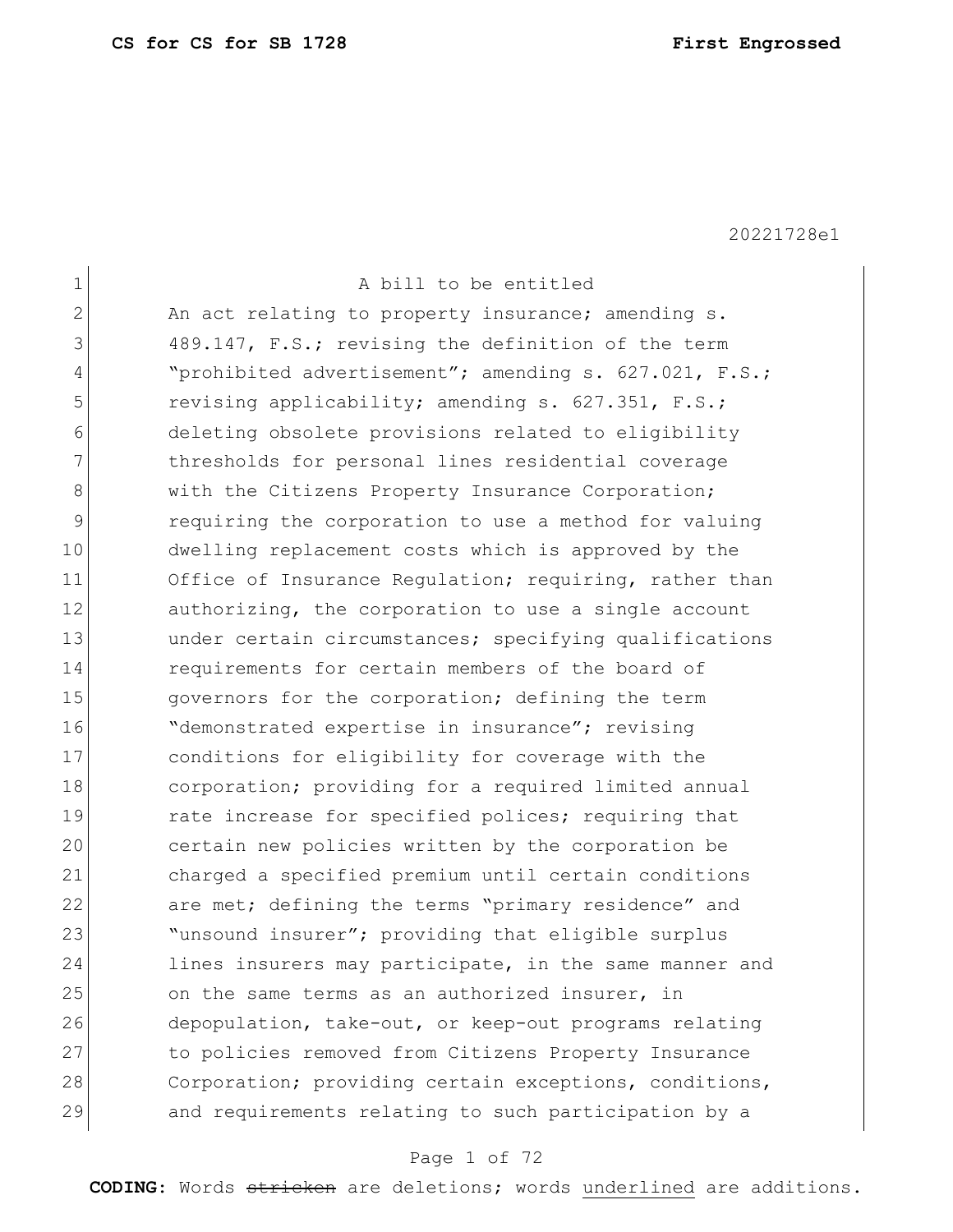30 surplus lines insurer in the corporation's 31 depopulation, take-out, or keep-out programs; 32 providing thresholds for eligibility for coverage by 33 blue corporation for risks that are offered coverage 34 from qualified surplus lines insurers; authorizing 35 information from underwriting files and confidential 36 claims files to be released under certain 37 circumstances by the corporation to specified entities 38 that consider writing or underwriting risks insured by 39 the corporation; specifying that only the 40 corporation's transfer of a policy file to an insurer, 41 as opposed to the transfer of any file, changes the 42 file's public record status; revising the contents of 43 a specified notice provided by the corporation; making 44 technical changes; amending s. 627.3518, F.S.; 45 deleting an obsolete provision related to implementing 46 the clearinghouse program by a specified date; 47 deleting an obsolete reporting requirement; conforming 48 provisions to changes made by the act; amending s. 49 627.701, F.S.; revising a prohibition against the 50 issuance of insurance policies containing certain 51 deductible provisions; requiring personal lines 52 residential property insurance policies containing 53 separate roof deductibles to include specified 54 information; authorizing property insurers to require 55 separate roof deductibles if certain conditions are 56 met; amending s. 627.7011, F.S.; authorizing insurers 57 to limit roof claim payments to the actual cash value 58 under certain circumstances; amending s. 627.70152,

#### Page 2 of 72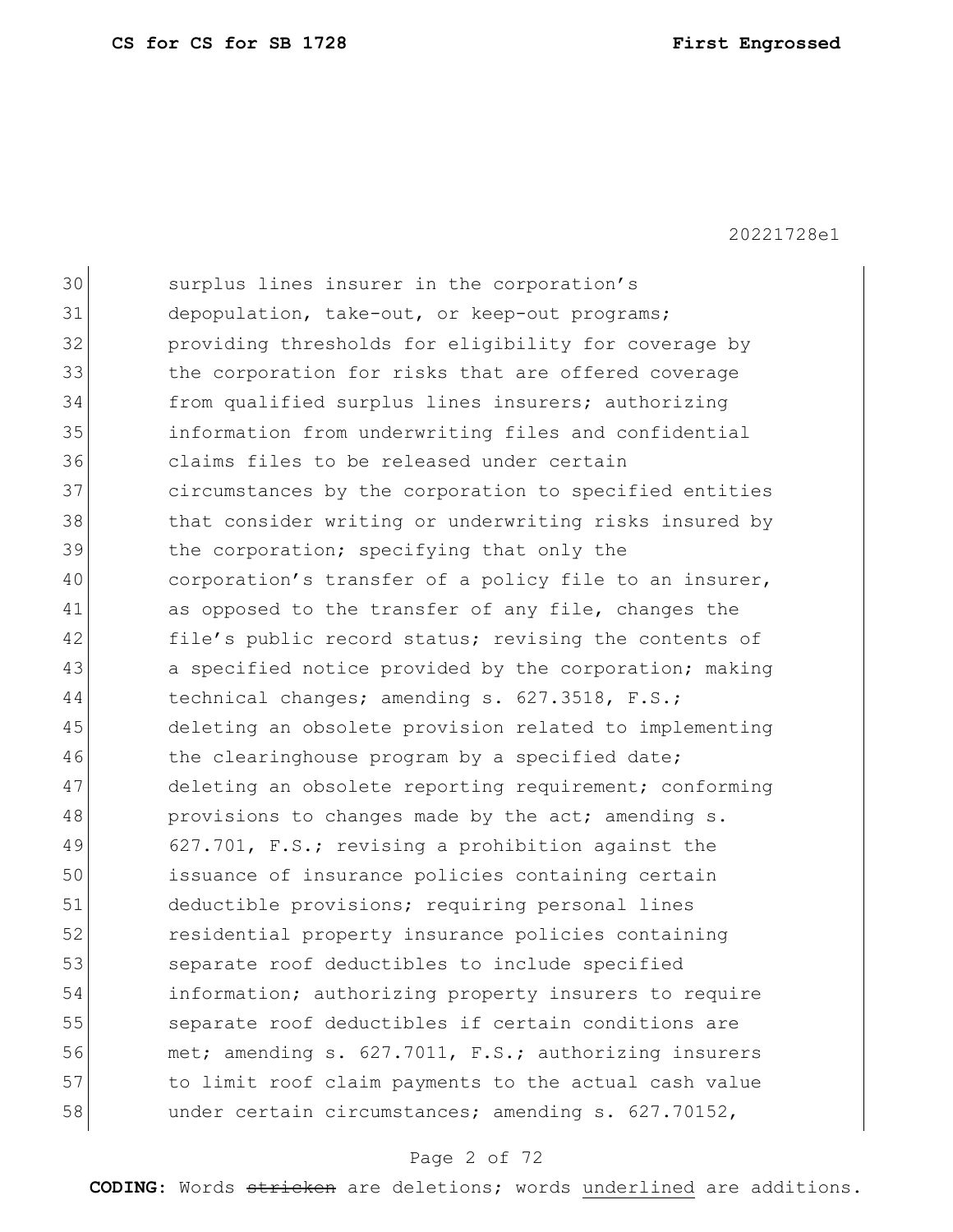| 59 | F.S.; authorizing the award of reasonable attorney               |
|----|------------------------------------------------------------------|
| 60 | fees and costs to defendants under certain                       |
| 61 | circumstances; reenacting ss. $624.424(10)$ , $627.3517$ ,       |
| 62 | and 627.712(1), F.S., relating to annual insurer                 |
| 63 | statements, consumer choice, and required residential            |
| 64 | windstorm coverage, respectively, to incorporate the             |
| 65 | amendments made to s. 627.351, F.S., in references               |
| 66 | thereto; providing an effective date.                            |
| 67 |                                                                  |
| 68 | Be It Enacted by the Legislature of the State of Florida:        |
| 69 |                                                                  |
| 70 | Section 1. Paragraph (a) of subsection (1) of section            |
| 71 | 489.147, Florida Statutes, is amended to read:                   |
| 72 | 489.147 Prohibited property insurance practices.-                |
| 73 | (1) As used in this section, the term:                           |
| 74 | (a) "Prohibited advertisement" means any written or              |
| 75 | electronic communication by a contractor which that encourages,  |
| 76 | instructs, or induces a consumer to contact a contractor or      |
| 77 | public adjuster for the purpose of making an insurance claim for |
| 78 | roof damage, if such communication does not state in a font size |
| 79 | of at least 12 points and at least half as large as the largest  |
| 80 | font size used in the communication that:                        |
| 81 | 1. The consumer is responsible for payment of any insurance      |
| 82 | deductible;                                                      |
| 83 | 2. It is insurance fraud punishable as a felony of the           |
| 84 | third degree for a contractor to pay, waive, or rebate all or    |
| 85 | part of an insurance deductible applicable to payment to the     |
| 86 | contractor for repairs to property covered by a property         |
| 87 | insurance policy; and                                            |

# Page 3 of 72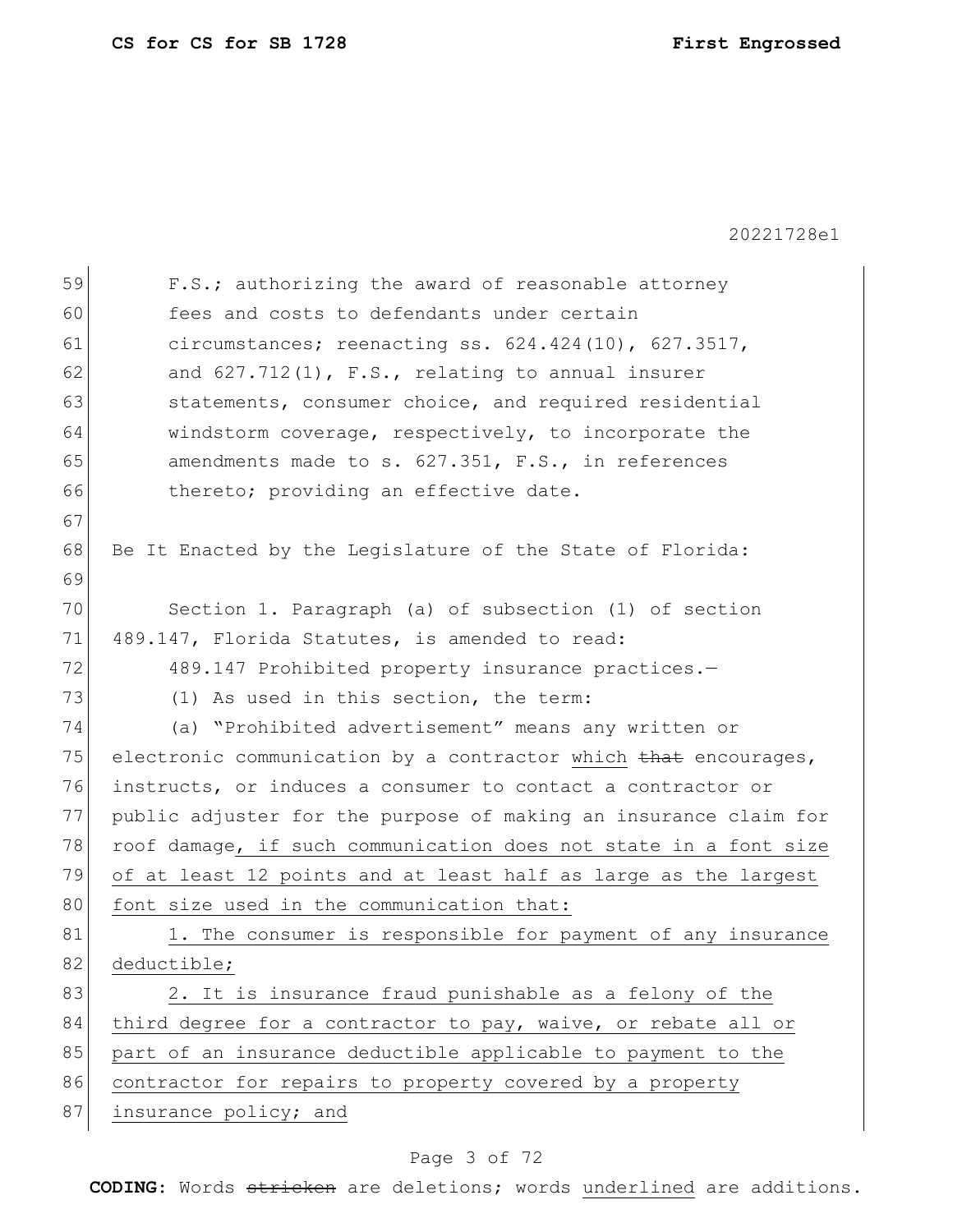| 88  | 3. It is insurance fraud punishable as a felony of the           |
|-----|------------------------------------------------------------------|
| 89  | third degree to intentionally file an insurance claim containing |
| 90  | any false, incomplete, or misleading information.                |
| 91  |                                                                  |
| 92  | The term includes, but is not limited to, door hangers, business |
| 93  | cards, magnets, flyers, pamphlets, and e-mails.                  |
| 94  | Section 2. Subsection (2) of section 627.021, Florida            |
| 95  | Statutes, is amended to read:                                    |
| 96  | 627.021 Scope of this part.-                                     |
| 97  | (2) This part does not apply to:                                 |
| 98  | (a) Reinsurance, except joint reinsurance as provided in s.      |
| 99  | 627.311.                                                         |
| 100 | (b) Insurance against loss of or damage to aircraft, their       |
| 101 | hulls, accessories, or equipment, or against liability, other    |
| 102 | than workers' compensation and employer's liability, arising out |
| 103 | of the ownership, maintenance, or use of aircraft.               |
| 104 | (c) Insurance of vessels or craft, their cargoes, marine         |
| 105 | builders' risks, marine protection and indemnity, or other risks |
| 106 | commonly insured under marine insurance policies.                |
| 107 | (d) Commercial inland marine insurance.                          |
| 108 | (e) Except as may be specifically stated to apply, surplus       |
| 109 | lines insurance placed under the provisions of ss. 626.913-      |
| 110 | 626.937.                                                         |
| 111 | Section 3. Paragraphs (a), (b), (c), (n), (q), $(x)$ , and       |
| 112 | (ii) of subsection (6) of section 627.351, Florida Statutes, are |
| 113 | amended to read:                                                 |
| 114 | 627.351 Insurance risk apportionment plans.-                     |
| 115 | (6) CITIZENS PROPERTY INSURANCE CORPORATION.-                    |
| 116 | (a) The public purpose of this subsection is to ensure that      |
|     |                                                                  |

# Page 4 of 72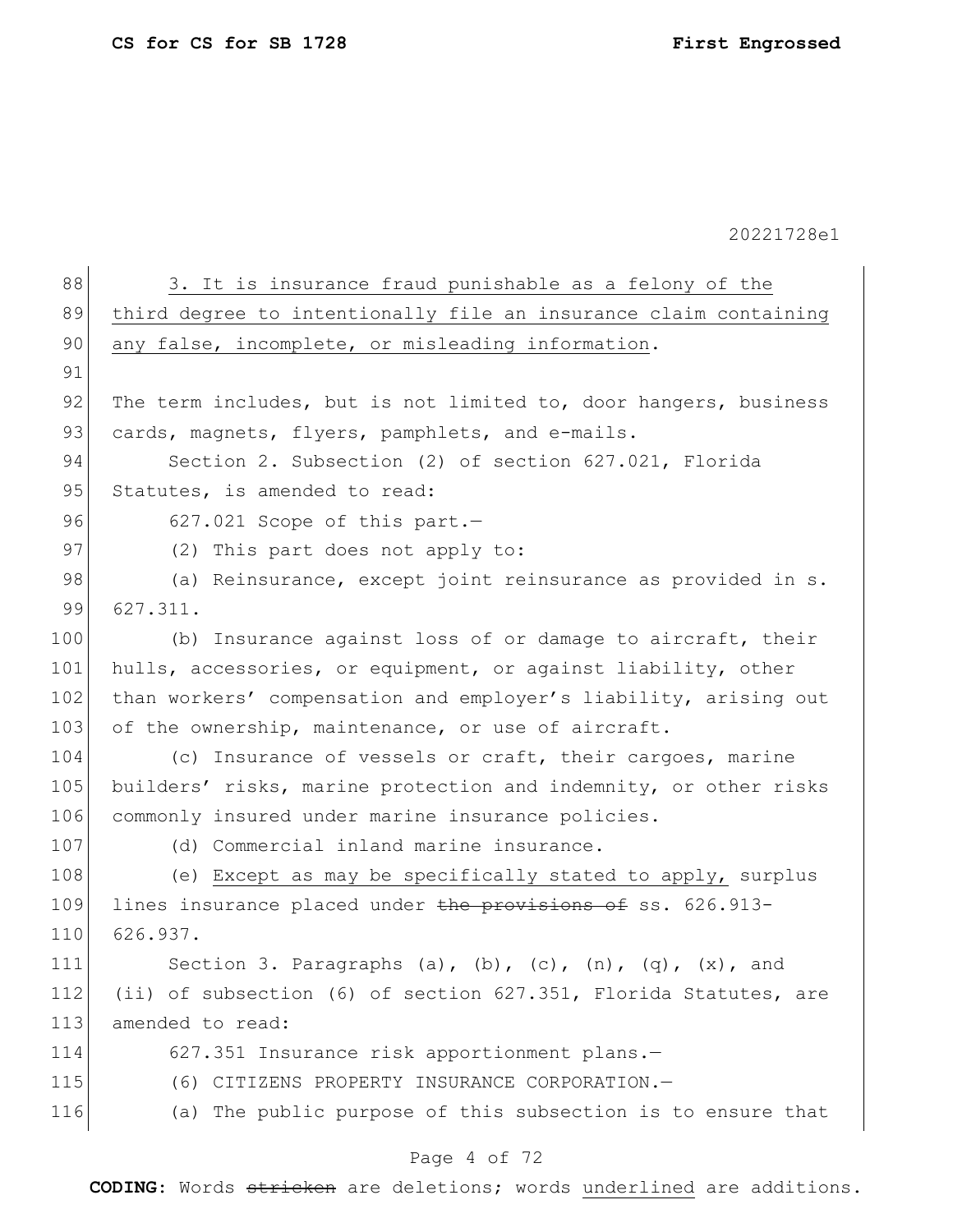117 there is an orderly market for property insurance for residents 118 and businesses of this state.

119 1. The Legislature finds that private insurers are 120 unwilling or unable to provide affordable property insurance 121 coverage in this state to the extent sought and needed. The 122 absence of affordable property insurance threatens the public 123 health, safety, and welfare and likewise threatens the economic 124 health of the state. The state therefore has a compelling public 125 interest and a public purpose to assist in assuring that 126 property in this the state is insured and that it is insured at 127 affordable rates so as to facilitate the remediation, 128 reconstruction, and replacement of damaged or destroyed property 129 in order to reduce or avoid the negative effects otherwise 130 resulting to the public health, safety, and welfare, to the 131| economy of the state, and to the revenues of the state and local 132 governments which are needed to provide for the public welfare. 133 It is necessary, therefore, to provide affordable property 134 insurance to applicants who are in good faith entitled to 135 procure insurance through the voluntary market but are unable to 136 do so. The Legislature intends, therefore, that affordable 137 property insurance be provided and that it continue to be 138 provided, as long as necessary, through Citizens Property 139 Insurance Corporation, a government entity that is an integral 140 part of the state, and that is not a private insurance company. 141 To that end, the corporation shall strive to increase the 142 availability of affordable property insurance in this state, 143 while achieving efficiencies and economies, and while providing 144 service to policyholders, applicants, and agents which is no 145 less than the quality generally provided in the voluntary

#### Page 5 of 72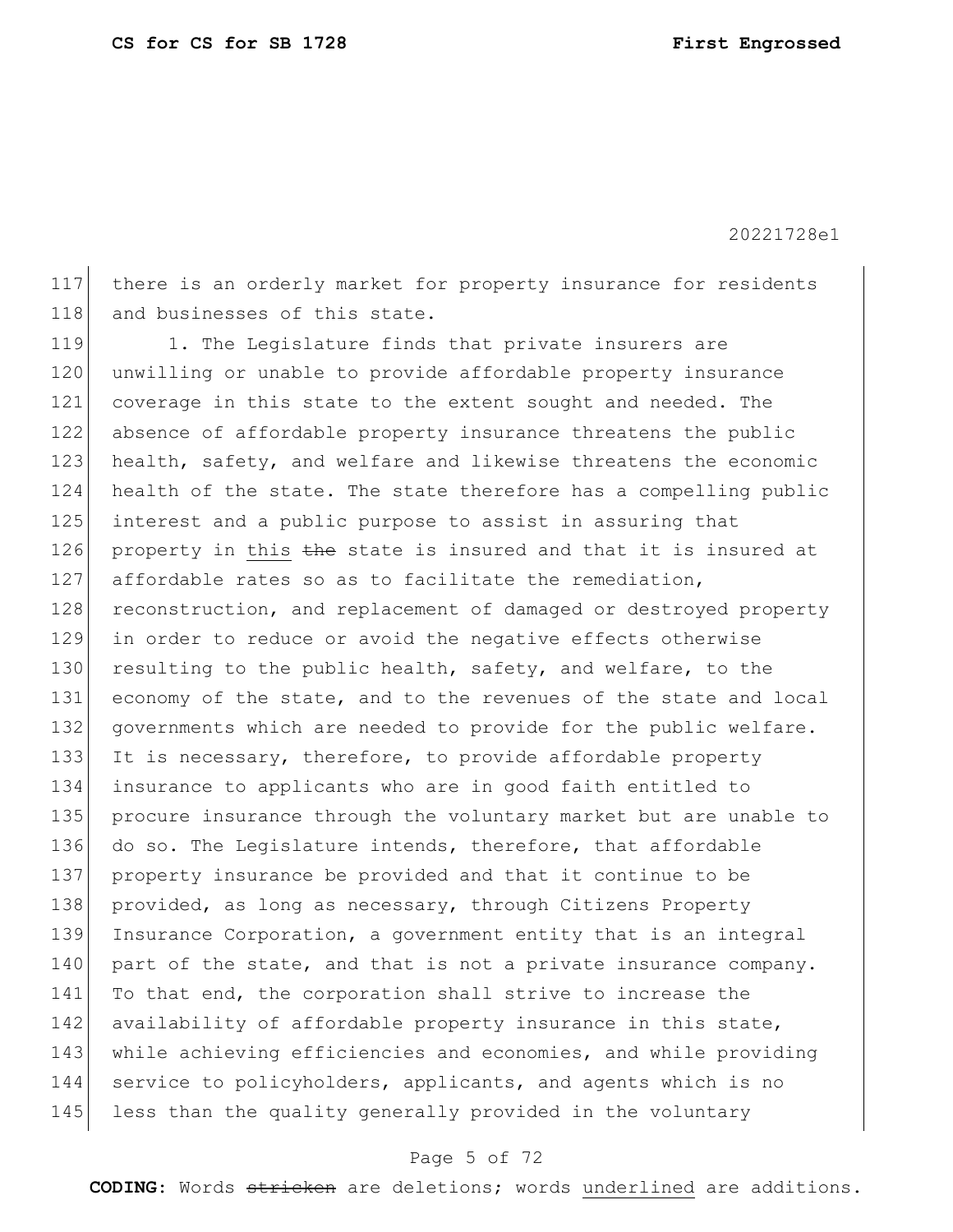146 market, for the achievement of the foregoing public purposes. 147 Because it is essential for this government entity to have the 148 maximum financial resources to pay claims following a 149 catastrophic hurricane, it is the intent of the Legislature that 150 the corporation continue to be an integral part of the state and 151 that the income of the corporation be exempt from federal income 152 taxation and that interest on the debt obligations issued by the 153 corporation be exempt from federal income taxation.

154 2. The Residential Property and Casualty Joint Underwriting 155 Association originally created by this statute shall be known as 156 | the Citizens Property Insurance Corporation. The corporation 157 shall provide insurance for residential and commercial property, 158 for applicants who are entitled, but, in good faith, are unable 159 to procure insurance through the voluntary market. The 160 corporation shall operate pursuant to a plan of operation 161 approved by order of the Financial Services Commission. The plan 162 is subject to continuous review by the commission. The 163 commission may, by order, withdraw approval of all or part of a 164 plan if the commission determines that conditions have changed 165 since approval was granted and that the purposes of the plan 166 require changes in the plan. For the purposes of this 167 subsection, residential coverage includes both personal lines 168 residential coverage, which consists of the type of coverage 169 provided by homeowner, mobile home owner, dwelling, tenant, 170 condominium unit owner, and similar policies; and commercial 171 lines residential coverage, which consists of the type of 172 coverage provided by condominium association, apartment 173 building, and similar policies.

174 3. With respect to coverage for personal lines residential

## Page 6 of 72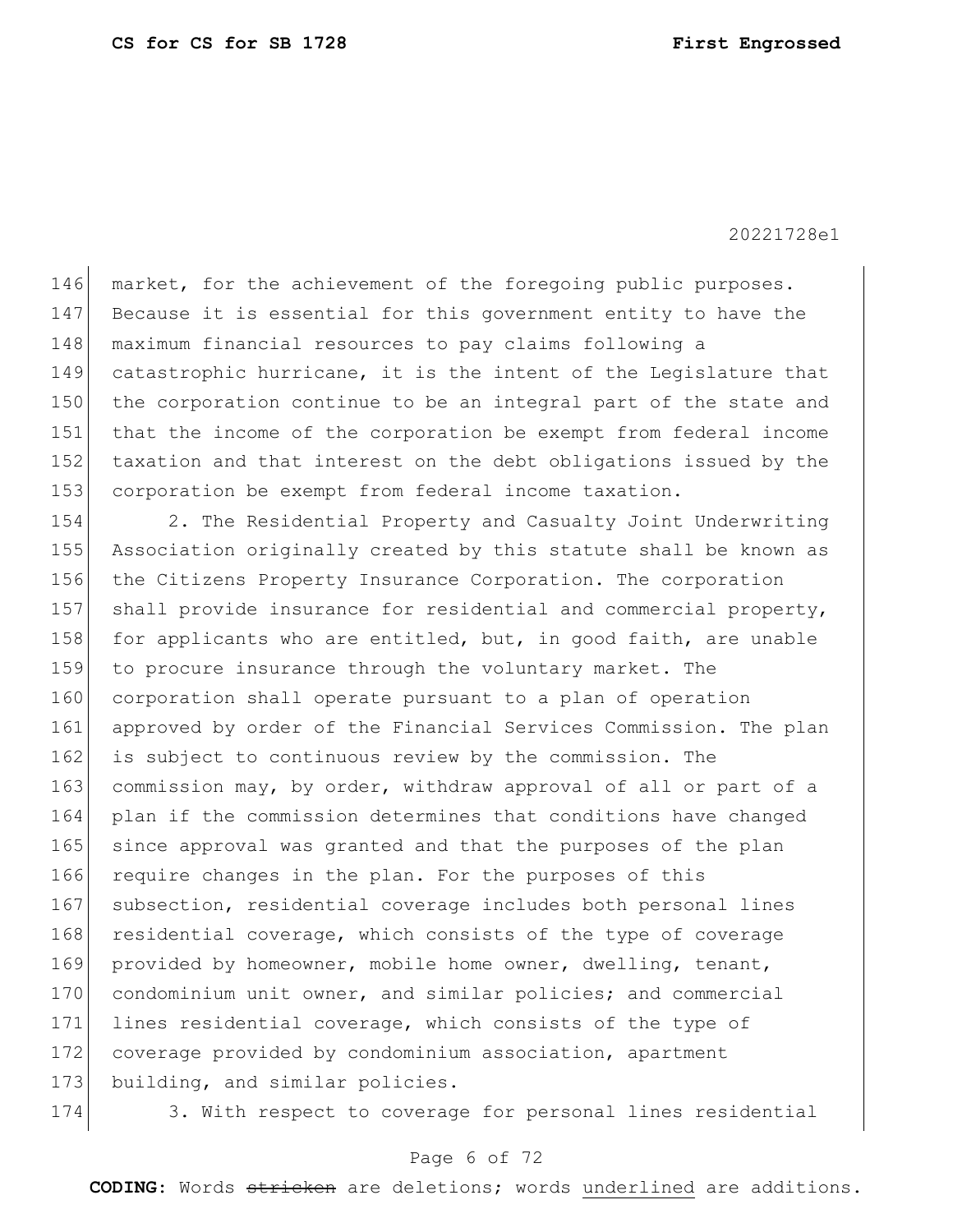175 structures, and: 176  $\vert$  a. Effective January 1, 2014, a structure that has a 177 dwelling replacement cost of \$1 million or more, or a single 178 condominium unit that has a combined dwelling and contents 179 replacement cost of \$1 million or more, is not eligible for 180 coverage by the corporation. Such dwellings insured by the 181 corporation on December 31, 2013, may continue to be covered by 182 the corporation until the end of the policy term. The office 183 shall approve the method used by the corporation for valuing the 184 dwelling replacement cost for the purposes of this subparagraph. 185 If a policyholder is insured by the corporation before being 186 determined to be ineligible pursuant to this subparagraph and 187 such policyholder files a lawsuit challenging the determination, 188 the policyholder may remain insured by the corporation until the 189 conclusion of the litigation. 190 b. Effective January 1, 2015, a structure that has a 191 dwelling replacement cost of \$900,000 or more, or a single 192 condominium unit that has a combined dwelling and contents 193 replacement cost of \$900,000 or more, is not eligible for 194 coverage by the corporation. Such dwellings insured by the 195 corporation on December 31, 2014, may continue to be covered by 196 the corporation only until the end of the policy term. 197  $\vert$  e. Effective January 1, 2016, a structure that has a 198 dwelling replacement cost of \$800,000 or more, or a single 199 condominium unit that has a combined dwelling and contents

200 replacement cost of \$800,000 or more, is not eligible for 201 coverage by the corporation. Such dwellings insured by the 202 corporation on December  $31, 2015$ , may continue to be covered by 203 the corporation until the end of the policy term.

#### Page 7 of 72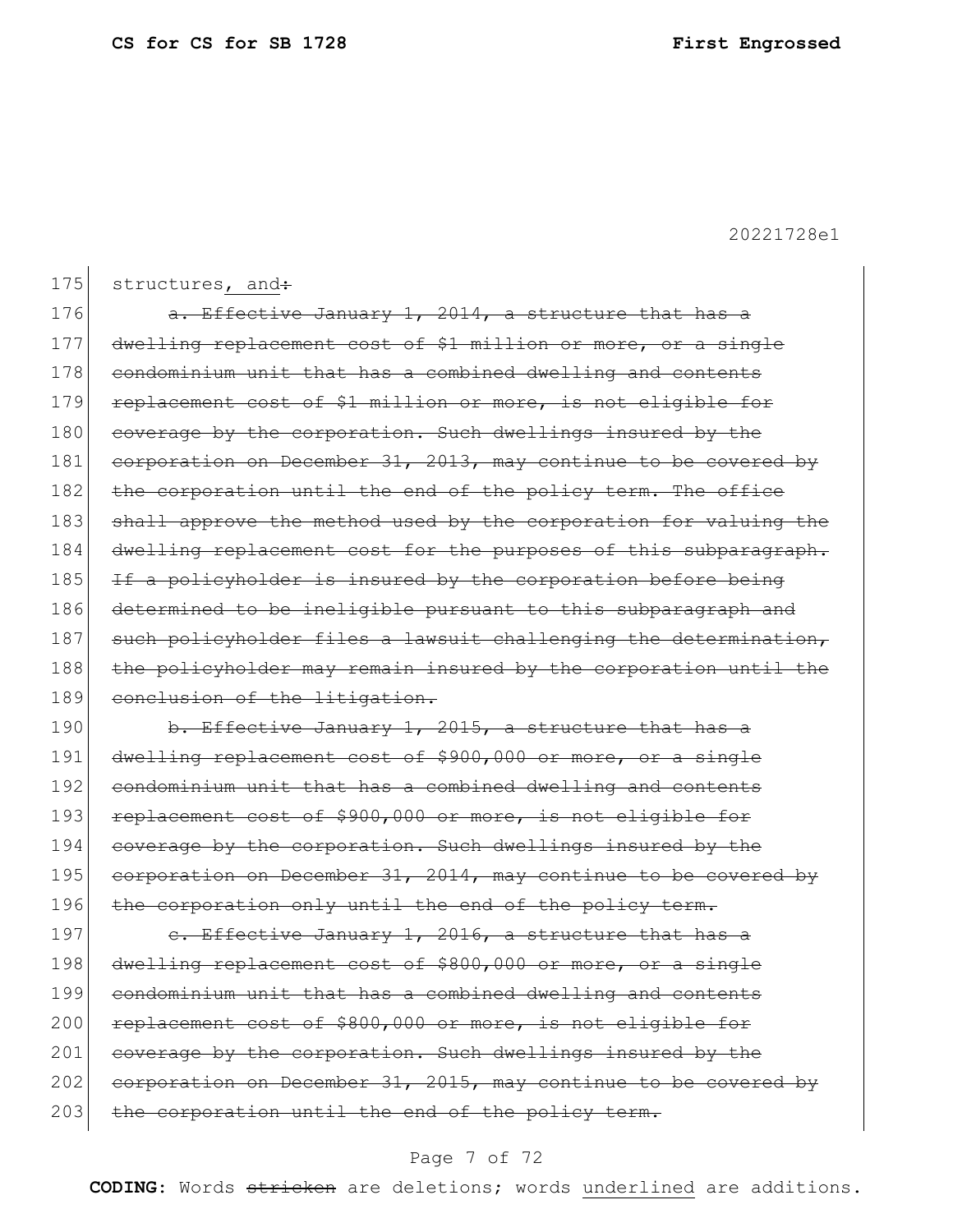204  $\frac{d}{dx}$  effective January 1, 2017, a structure that has a 205 dwelling replacement cost of \$700,000 or more, or a single 206 condominium unit that has a combined dwelling and contents 207 replacement cost of \$700,000 or more, is not eligible for 208 coverage by the corporation. The corporation must use a method 209 for valuing the dwelling replacement cost which is approved by 210 the office Such dwellings insured by the corporation on December  $211$  31, 2016, may continue to be covered by the corporation until 212 the end of the policy term. The requirements of sub-213 subparagraphs b.-d. do not apply However, in counties where the 214 office determines there is not a reasonable degree of  $215$  competition,  $\overline{z}$  in such counties a personal lines residential 216 structure that has a dwelling replacement cost of less than \$1 217 million, or a single condominium unit that has a combined 218 dwelling and contents replacement cost of less than \$1 million, 219 is eligible for coverage by the corporation.

220 4. It is the intent of the Legislature that policyholders, 221 applicants, and agents of the corporation receive service and 222 treatment of the highest possible level but never less than that 223 generally provided in the voluntary market. It is also intended 224 that the corporation be held to service standards no less than 225 those applied to insurers in the voluntary market by the office 226 | with respect to responsiveness, timeliness, customer courtesy, 227 and overall dealings with policyholders, applicants, or agents 228 of the corporation.

229 5.a. Effective January 1, 2009, a personal lines 230 residential structure that is located in the "wind-borne debris 231 region," as defined in s. 1609.2, International Building Code 232 (2006), and that has an insured value on the structure of

# Page 8 of 72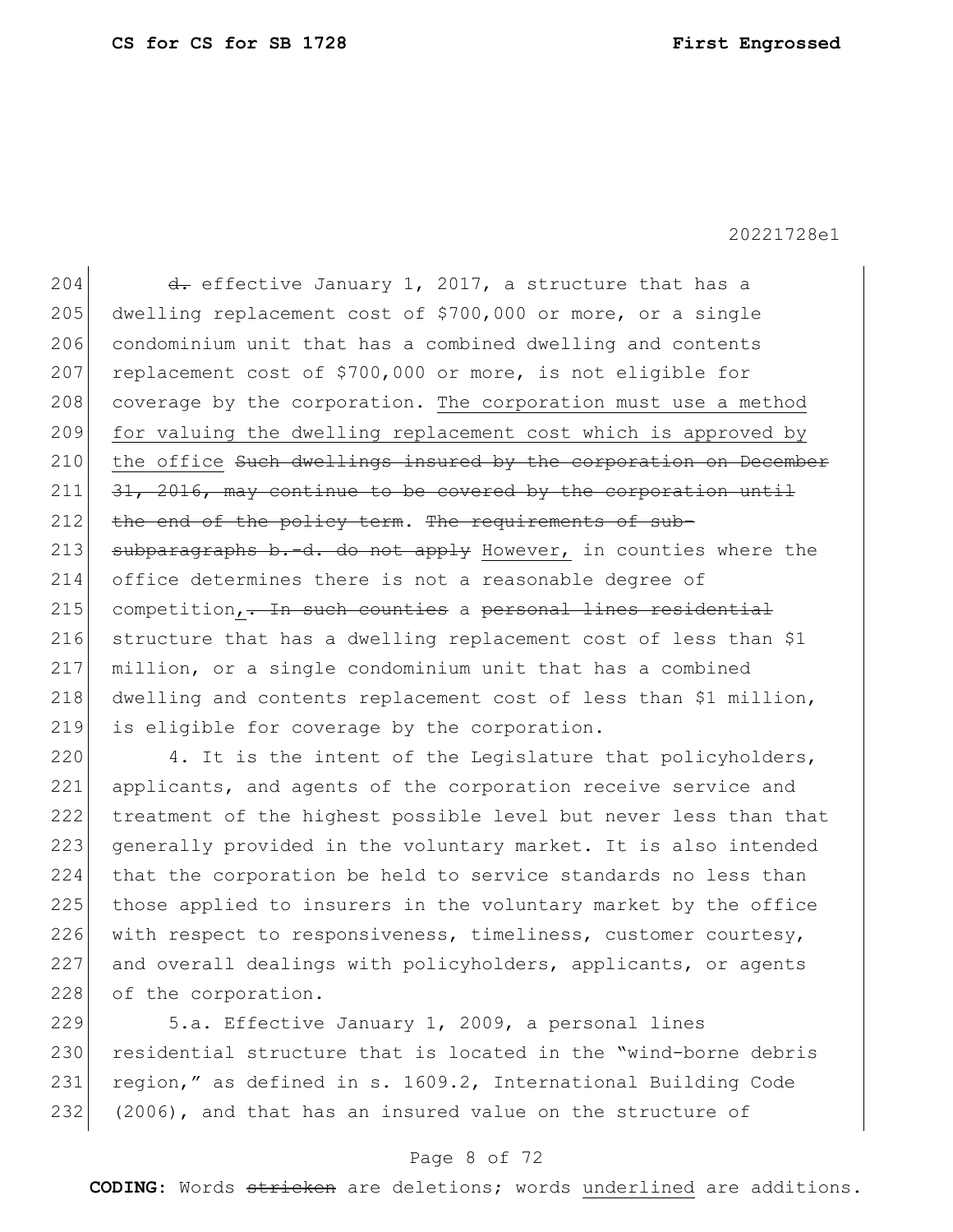\$750,000 or more is not eligible for coverage by the corporation unless the structure has opening protections as required under 235 the Florida Building Code for a newly constructed residential structure in that area. A residential structure is deemed to comply with this sub-subparagraph if it has shutters or opening 238 protections on all openings and if such opening protections complied with the Florida Building Code at the time they were 240 installed.

241 b. Any major structure, as defined in s.  $161.54(6)(a)$ , that 242 is newly constructed, or rebuilt, repaired, restored, or 243 remodeled to increase the total square footage of finished area 244 by more than 25 percent, pursuant to a permit applied for after 245 July 1, 2015, is not eligible for coverage by the corporation if 246 the structure is seaward of the coastal construction control 247 line established pursuant to s. 161.053 or is within the Coastal 248 Barrier Resources System as designated by 16 U.S.C. ss. 3501-249 3510.

250 6. With respect to wind-only coverage for commercial lines 251 residential condominiums, effective July 1, 2014, a condominium 252 shall be deemed ineligible for coverage if 50 percent or more of 253 the units are rented more than eight times in a calendar year 254 for a rental agreement period of less than 30 days.

255 (b)1. All insurers authorized to write one or more subject 256 lines of business in this state are subject to assessment by the 257 corporation and, for the purposes of this subsection, are 258 referred to collectively as "assessable insurers." Insurers 259 writing one or more subject lines of business in this state 260 pursuant to part VIII of chapter 626 are not assessable 261 insurers; however, insureds who procure one or more subject

#### Page 9 of 72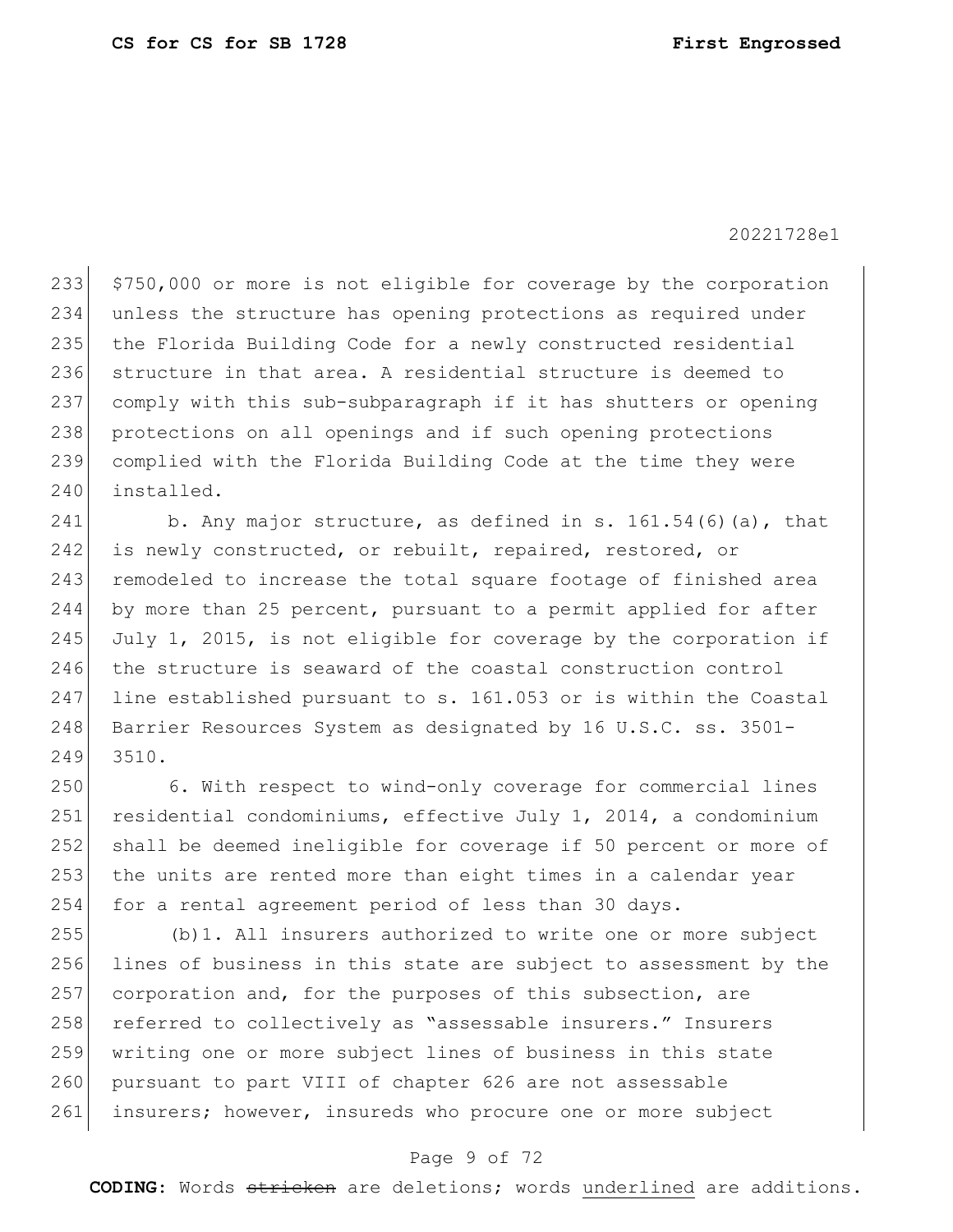262 lines of business in this state pursuant to part VIII of chapter 263 626 are subject to assessment by the corporation and are 264 referred to collectively as "assessable insureds." An insurer's 265 assessment liability begins on the first day of the calendar 266 year following the year in which the insurer was issued a 267 certificate of authority to transact insurance for subject lines 268 of business in this state and terminates 1 year after the end of 269 the first calendar year during which the insurer no longer holds 270 a certificate of authority to transact insurance for subject 271 lines of business in this state.

272 2.a. All revenues, assets, liabilities, losses, and 273 expenses of the corporation shall be divided into three separate 274 accounts as follows:

275 (I) A personal lines account for personal residential 276 policies issued by the corporation which provides comprehensive, 277 multiperil coverage on risks that are not located in areas 278 eligible for coverage by the Florida Windstorm Underwriting 279 Association as those areas were defined on January 1, 2002, and 280 for policies that do not provide coverage for the peril of wind 281 on risks that are located in such areas;

 (II) A commercial lines account for commercial residential and commercial nonresidential policies issued by the corporation which provides coverage for basic property perils on risks that 285 are not located in areas eligible for coverage by the Florida Windstorm Underwriting Association as those areas were defined on January 1, 2002, and for policies that do not provide 288 coverage for the peril of wind on risks that are located in such areas; and

290 (III) A coastal account for personal residential policies

# Page 10 of 72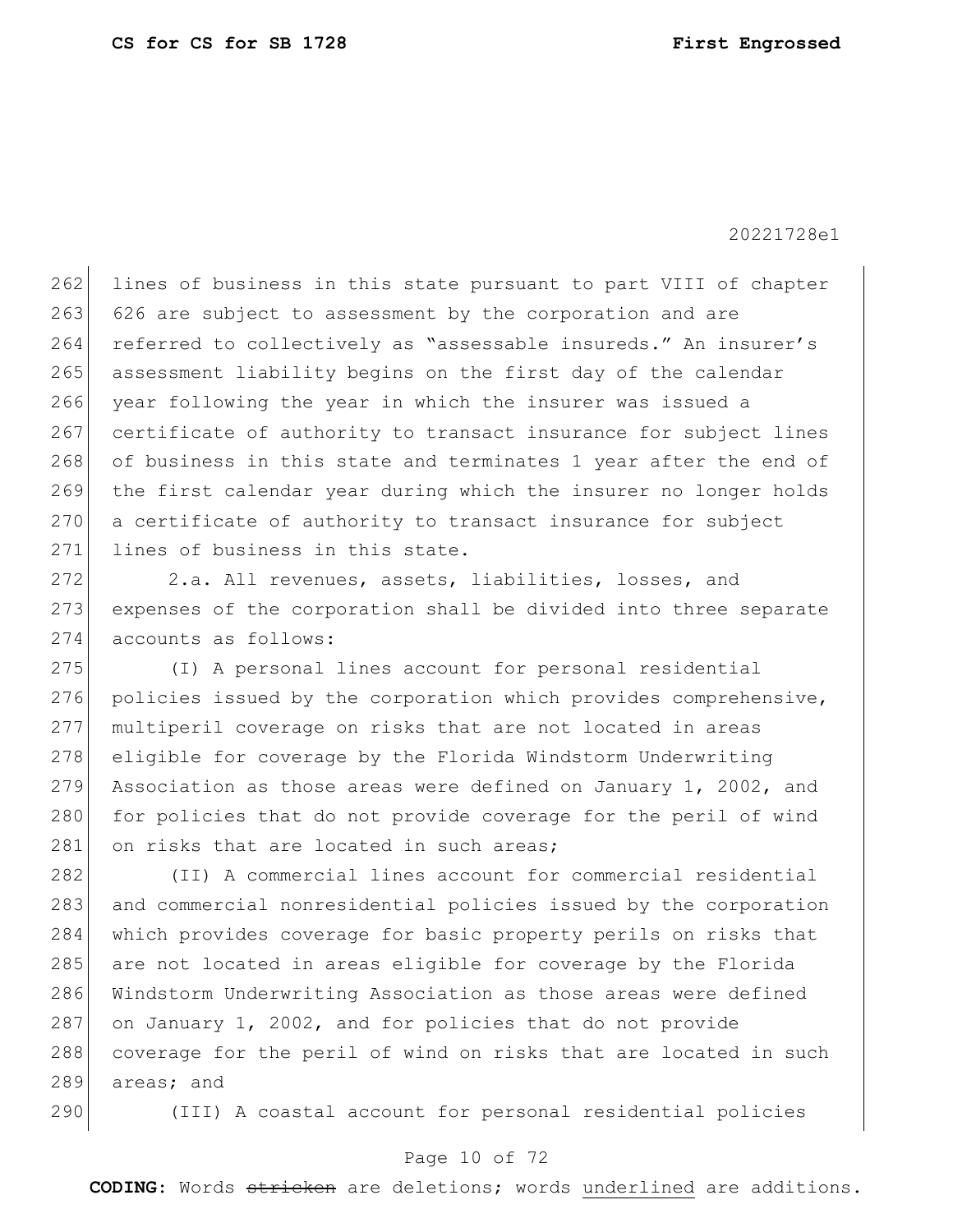and commercial residential and commercial nonresidential property policies issued by the corporation which provides 293 coverage for the peril of wind on risks that are located in areas eligible for coverage by the Florida Windstorm Underwriting Association as those areas were defined on January 296 1, 2002. The corporation may offer policies that provide 297 multiperil coverage and shall offer policies that provide 298 coverage only for the peril of wind for risks located in areas 299 eligible for coverage in the coastal account. Effective July 1, 2014, the corporation shall cease offering new commercial residential policies providing multiperil coverage and shall instead continue to offer commercial residential wind-only policies, and may offer commercial residential policies excluding wind. The corporation may, however, continue to renew a commercial residential multiperil policy on a building that is insured by the corporation on June 30, 2014, under a multiperil policy. In issuing multiperil coverage, the corporation may use its approved policy forms and rates for the personal lines account. An applicant or insured who is eligible to purchase a multiperil policy from the corporation may purchase a multiperil policy from an authorized insurer without prejudice to the applicant's or insured's eligibility to prospectively purchase a policy that provides coverage only for the peril of wind from the corporation. An applicant or insured who is eligible for a corporation policy that provides coverage only for the peril of wind may elect to purchase or retain such policy and also purchase or retain coverage excluding wind from an authorized insurer without prejudice to the applicant's or insured's eligibility to prospectively purchase a policy that provides

#### Page 11 of 72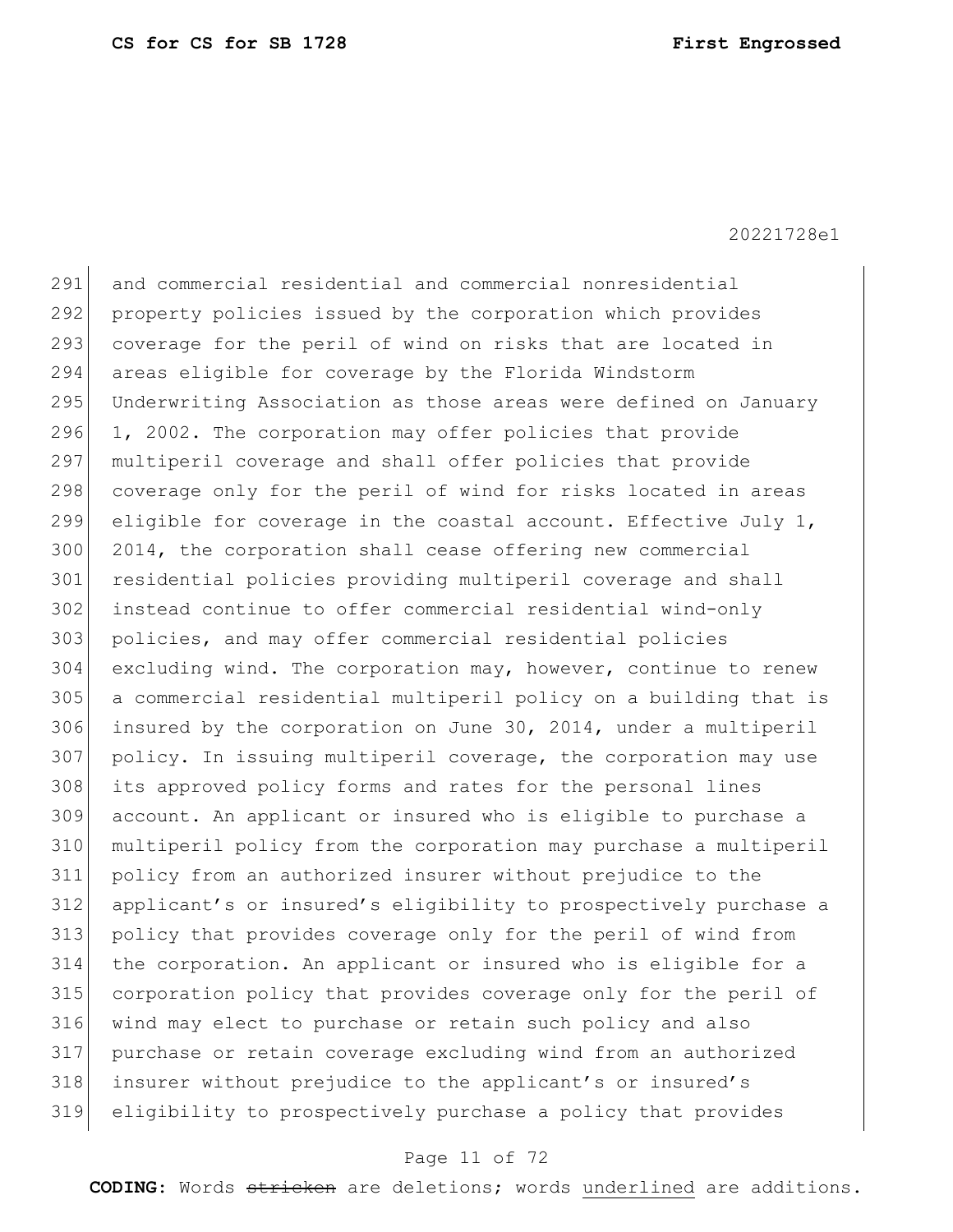multiperil coverage from the corporation. It is the goal of the Legislature that there be an overall average savings of 10 percent or more for a policyholder who currently has a wind-only policy with the corporation, and an ex-wind policy with a voluntary insurer or the corporation, and who obtains a multiperil policy from the corporation. It is the intent of the Legislature that the offer of multiperil coverage in the coastal account be made and implemented in a manner that does not adversely affect the tax-exempt status of the corporation or creditworthiness of or security for currently outstanding financing obligations or credit facilities of the coastal account, the personal lines account, or the commercial lines 332 account. The coastal account must also include quota share primary insurance under subparagraph (c)2. The area eligible for coverage under the coastal account also includes the area within Port Canaveral, which is bordered on the south by the City of 336 Cape Canaveral, bordered on the west by the Banana River, and 337 bordered on the north by Federal Government property.

338 b. The three separate accounts must be maintained as long as financing obligations entered into by the Florida Windstorm Underwriting Association or Residential Property and Casualty Joint Underwriting Association are outstanding, in accordance with the terms of the corresponding financing documents. If the financing obligations are no longer outstanding, the corporation shall may use a single account for all revenues, assets, liabilities, losses, and expenses of the corporation. Consistent with this subparagraph and prudent investment policies that minimize the cost of carrying debt, the board shall exercise its 348 best efforts to retire existing debt or obtain the approval of

# Page 12 of 72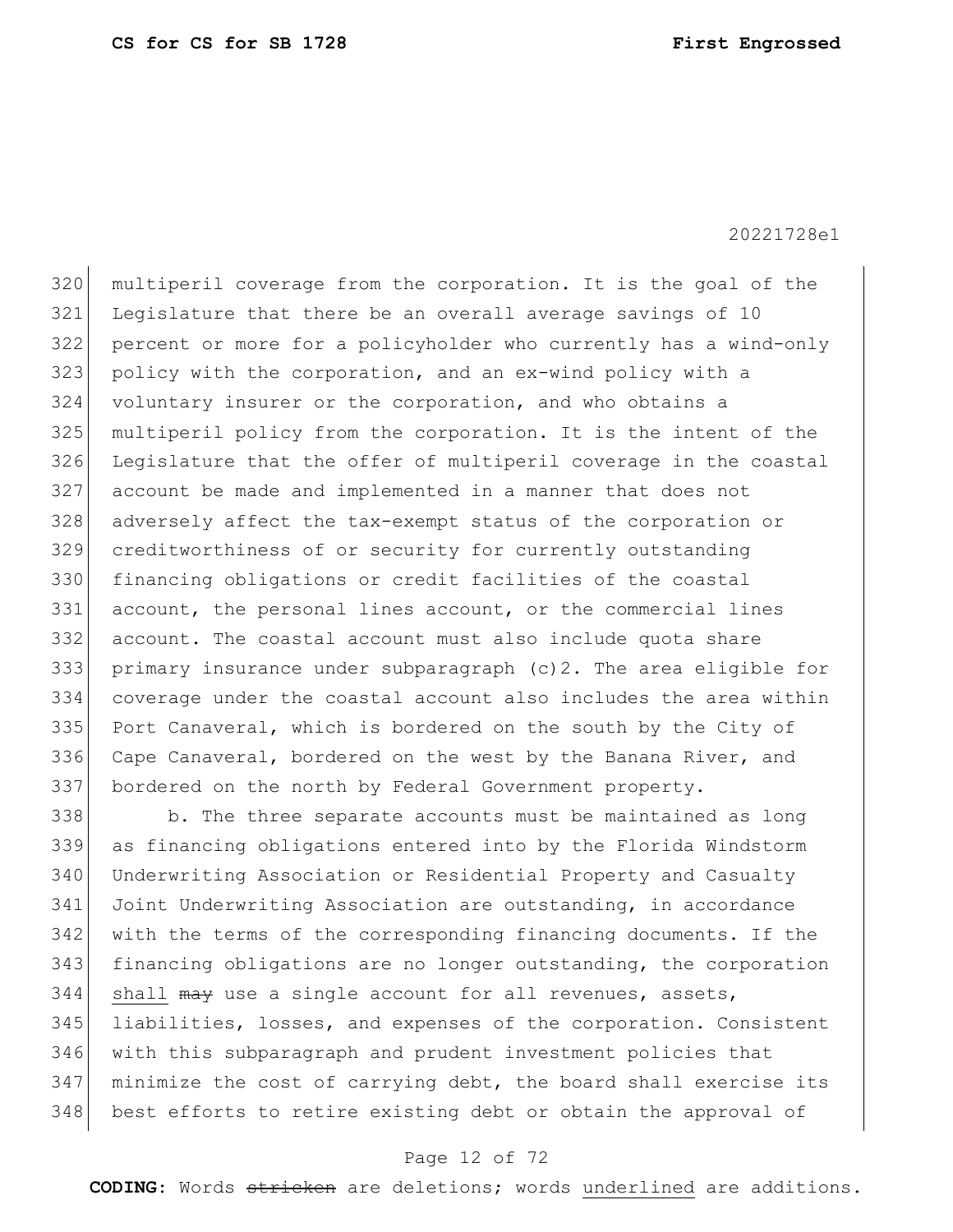349 necessary parties to amend the terms of existing debt, so as to structure the most efficient plan for consolidating the three 351 separate accounts into a single account.

 c. Creditors of the Residential Property and Casualty Joint Underwriting Association and the accounts specified in sub-sub-354 subparagraphs  $a.(I)$  and (II) may have a claim against, and 355 recourse to, those accounts and no claim against, or recourse 356 to, the account referred to in sub-sub-subparagraph  $a \cdot (III)$ . Creditors of the Florida Windstorm Underwriting Association have a claim against, and recourse to, the account referred to in 359 sub-sub-subparagraph a. (III) and no claim against, or recourse to, the accounts referred to in sub-sub-subparagraphs a. (I) and (II).

 d. Revenues, assets, liabilities, losses, and expenses not attributable to particular accounts shall be prorated among the accounts.

 e. The Legislature finds that the revenues of the corporation are revenues that are necessary to meet the requirements set forth in documents authorizing the issuance of 368 bonds under this subsection.

 f. The income of the corporation may not inure to the 370 benefit of any private person.

371 3. With respect to a deficit in an account:

 a. After accounting for the Citizens policyholder surcharge imposed under sub-subparagraph i., if the remaining projected deficit incurred in the coastal account in a particular calendar year:

 (I) Is not greater than 2 percent of the aggregate statewide direct written premium for the subject lines of

# Page 13 of 72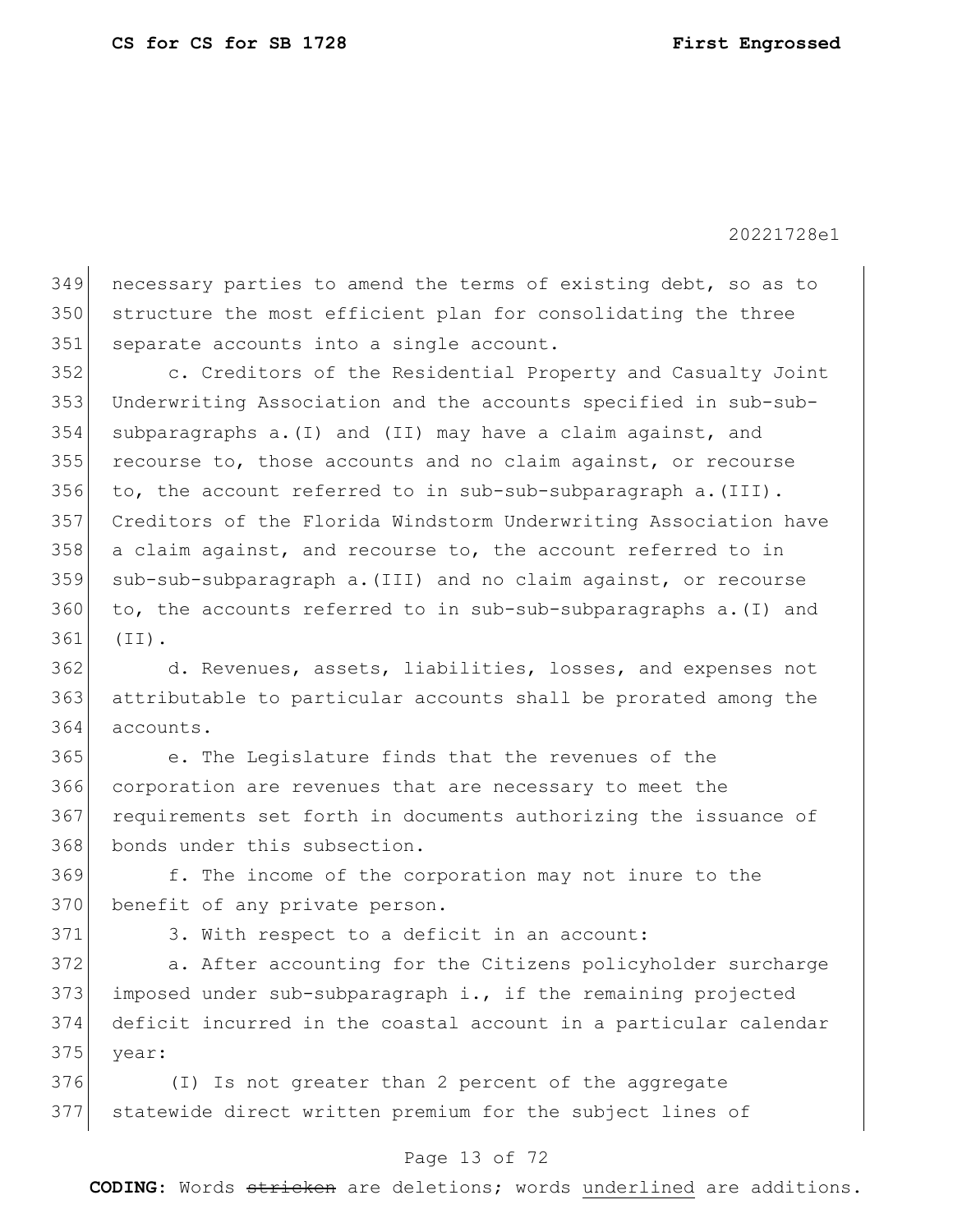378 business for the prior calendar year, the entire deficit shall be recovered through regular assessments of assessable insurers under paragraph (q) and assessable insureds.

 (II) Exceeds 2 percent of the aggregate statewide direct written premium for the subject lines of business for the prior calendar year, the corporation shall levy regular assessments on assessable insurers under paragraph (q) and on assessable insureds in an amount equal to the greater of 2 percent of the projected deficit or 2 percent of the aggregate statewide direct written premium for the subject lines of business for the prior calendar year. Any remaining projected deficit shall be recovered through emergency assessments under sub-subparagraph d.

 b. Each assessable insurer's share of the amount being 392 assessed under sub-subparagraph a. must be in the proportion that the assessable insurer's direct written premium for the subject lines of business for the year preceding the assessment bears to the aggregate statewide direct written premium for the 396 subject lines of business for that year. The assessment percentage applicable to each assessable insured is the ratio of 398 the amount being assessed under sub-subparagraph a. to the aggregate statewide direct written premium for the subject lines 400 of business for the prior year. Assessments levied by the 401 corporation on assessable insurers under sub-subparagraph a. 402 must be paid as required by the corporation's plan of operation and paragraph (q). Assessments levied by the corporation on assessable insureds under sub-subparagraph a. shall be collected 405 by the surplus lines agent at the time the surplus lines agent 406 collects the surplus lines tax required by s. 626.932, and paid

#### Page 14 of 72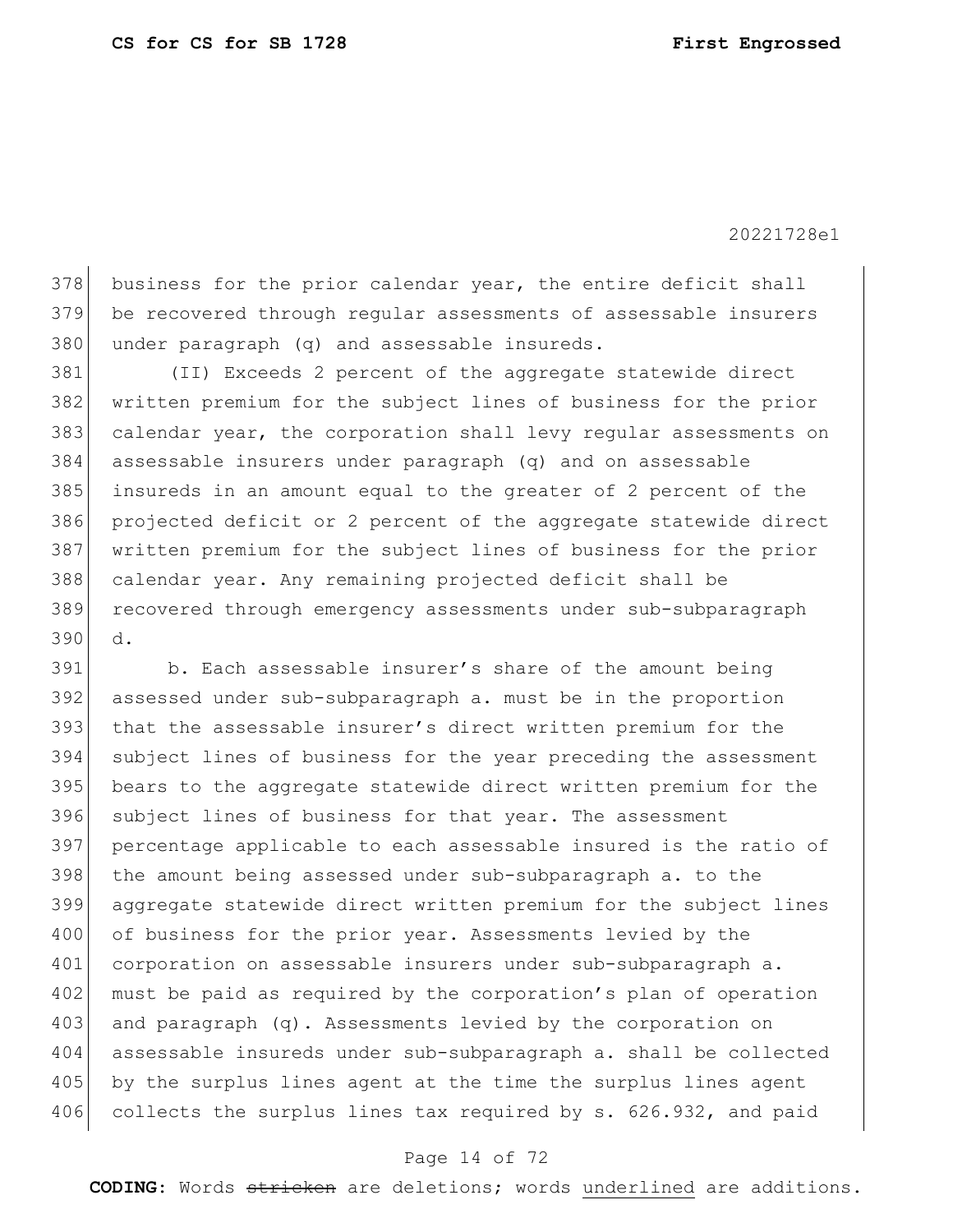407 to the Florida Surplus Lines Service Office at the time the 408 surplus lines agent pays the surplus lines tax to that office. 409 Upon receipt of regular assessments from surplus lines agents, 410 the Florida Surplus Lines Service Office shall transfer the 411 assessments directly to the corporation as determined by the 412 corporation.

**dege** c. After accounting for the Citizens policyholder surcharge imposed under sub-subparagraph i., the remaining projected deficits in the personal lines account and in the commercial lines account in a particular calendar year shall be recovered through emergency assessments under sub-subparagraph d.

418 d. Upon a determination by the board of governors that a 419 projected deficit in an account exceeds the amount that is 420 expected to be recovered through regular assessments under sub-421 subparagraph a., plus the amount that is expected to be 422 recovered through surcharges under sub-subparagraph i., the 423 board, after verification by the office, shall levy emergency 424 assessments for as many years as necessary to cover the 425 deficits, to be collected by assessable insurers and the 426 corporation and collected from assessable insureds upon issuance 427 or renewal of policies for subject lines of business, excluding 428 National Flood Insurance policies. The amount collected in a 429 particular year must be a uniform percentage of that year's 430 direct written premium for subject lines of business and all 431 accounts of the corporation, excluding National Flood Insurance 432 Program policy premiums, as annually determined by the board and 433 verified by the office. The office shall verify the arithmetic 434 calculations involved in the board's determination within 30 435 days after receipt of the information on which the determination

# Page 15 of 72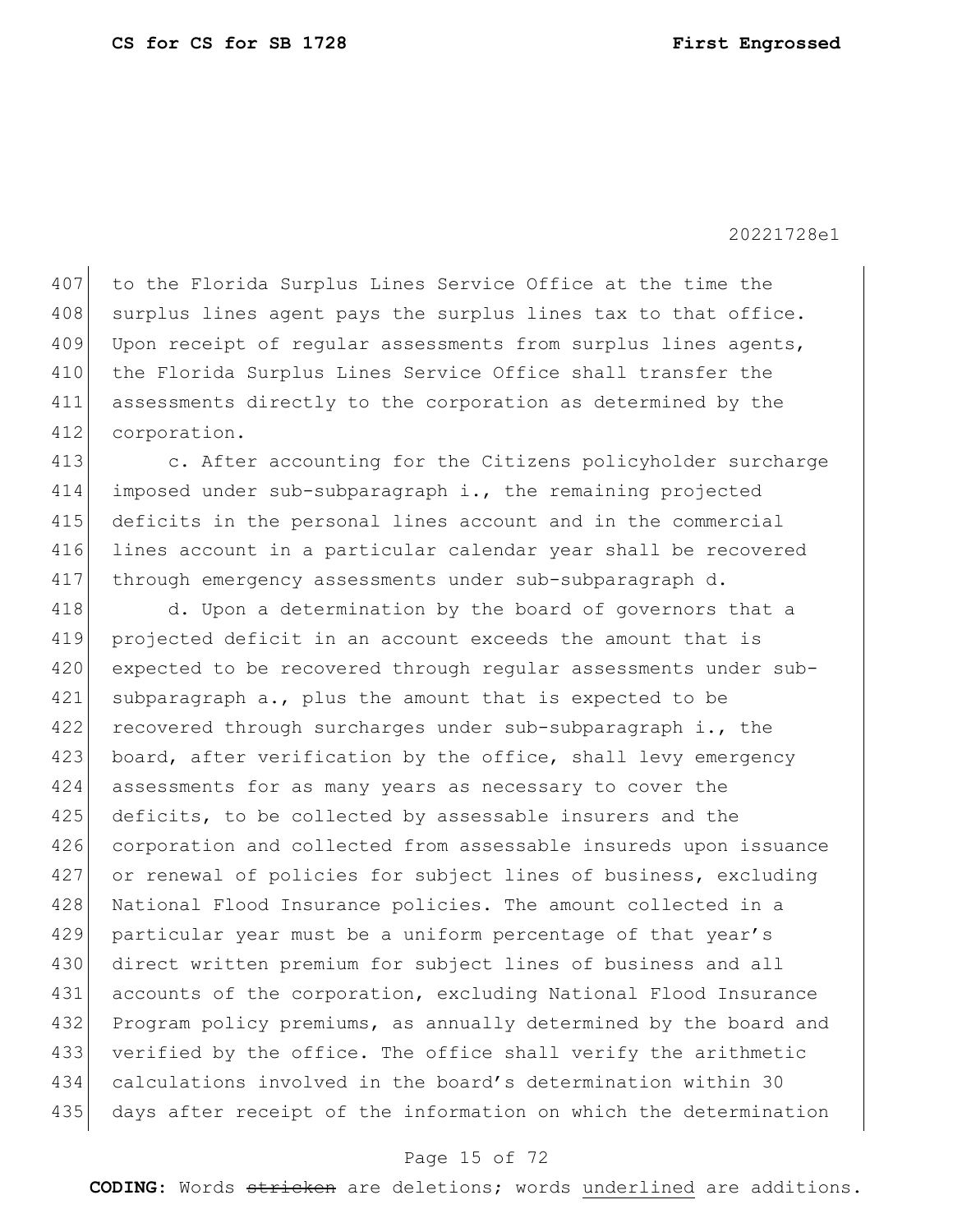436 was based. The office shall notify assessable insurers and the 437 Florida Surplus Lines Service Office of the date on which 438 assessable insurers shall begin to collect and assessable 439 insureds shall begin to pay such assessment. The date must be at 440 least 90 days after the date the corporation levies emergency 441 assessments pursuant to this sub-subparagraph. Notwithstanding 442 any other provision of law, the corporation and each assessable 443 insurer that writes subject lines of business shall collect 444 emergency assessments from its policyholders without such 445 obligation being affected by any credit, limitation, exemption, 446 or deferment. Emergency assessments levied by the corporation on 447 assessable insureds shall be collected by the surplus lines 448 agent at the time the surplus lines agent collects the surplus 449 lines tax required by s. 626.932 and paid to the Florida Surplus 450 Lines Service Office at the time the surplus lines agent pays 451 the surplus lines tax to that office. The emergency assessments 452 collected shall be transferred directly to the corporation on a 453 periodic basis as determined by the corporation and held by the 454 corporation solely in the applicable account. The aggregate 455 amount of emergency assessments levied for an account in any 456 calendar year may be less than but may not exceed the greater of 457 10 percent of the amount needed to cover the deficit, plus 458 interest, fees, commissions, required reserves, and other costs 459 associated with financing the original deficit, or 10 percent of 460 the aggregate statewide direct written premium for subject lines 461 of business and all accounts of the corporation for the prior 462 year, plus interest, fees, commissions, required reserves, and 463 other costs associated with financing the deficit. 464 e. The corporation may pledge the proceeds of assessments,

#### Page 16 of 72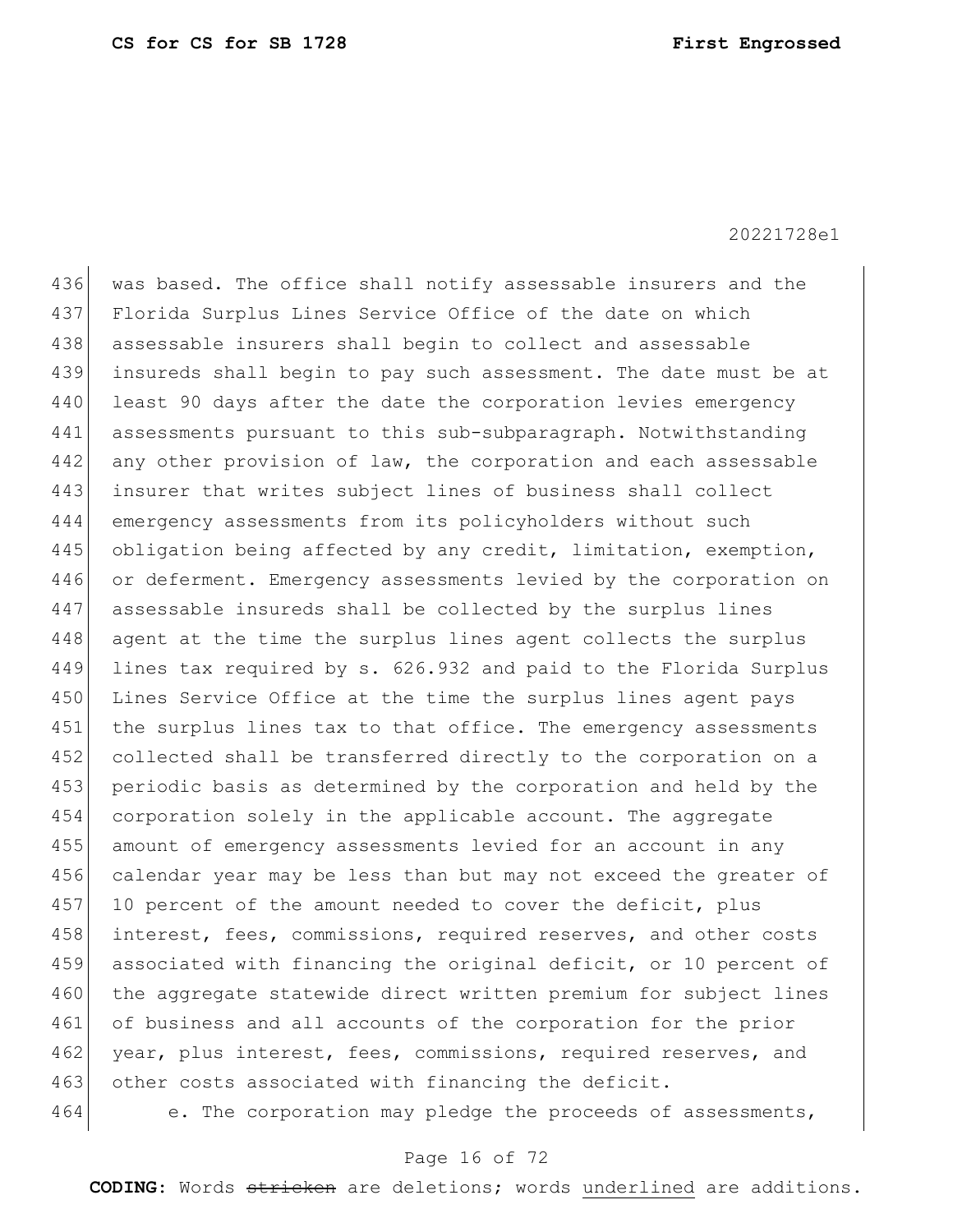465 projected recoveries from the Florida Hurricane Catastrophe 466 Fund, other insurance and reinsurance recoverables, policyholder 467 surcharges and other surcharges, and other funds available to 468 the corporation as the source of revenue for and to secure bonds 469 issued under paragraph (q), bonds or other indebtedness issued 470 under subparagraph  $(c)$ 3., or lines of credit or other financing 471 mechanisms issued or created under this subsection, or to retire 472 any other debt incurred as a result of deficits or events giving 473 rise to deficits, or in any other way that the board determines 474 will efficiently recover such deficits. The purpose of the lines 475 of credit or other financing mechanisms is to provide additional 476 resources to assist the corporation in covering claims and 477 expenses attributable to a catastrophe. As used in this 478 subsection, the term "assessments" includes reqular assessments 479 under sub-subparagraph a. or subparagraph  $(q)1$ . and emergency 480 assessments under sub-subparagraph d. Emergency assessments 481 collected under sub-subparagraph d. are not part of an insurer's 482 rates, are not premium, and are not subject to premium tax, 483 fees, or commissions; however, failure to pay the emergency 484 assessment shall be treated as failure to pay premium. The 485 emergency assessments shall continue as long as any bonds issued 486 or other indebtedness incurred with respect to a deficit for 487 which the assessment was imposed remain outstanding, unless 488 adequate provision has been made for the payment of such bonds 489 or other indebtedness pursuant to the documents governing such 490 bonds or indebtedness.

491 f. As used in this subsection for purposes of any deficit 492 incurred on or after January 25, 2007, the term "subject lines 493 of business" means insurance written by assessable insurers or

#### Page 17 of 72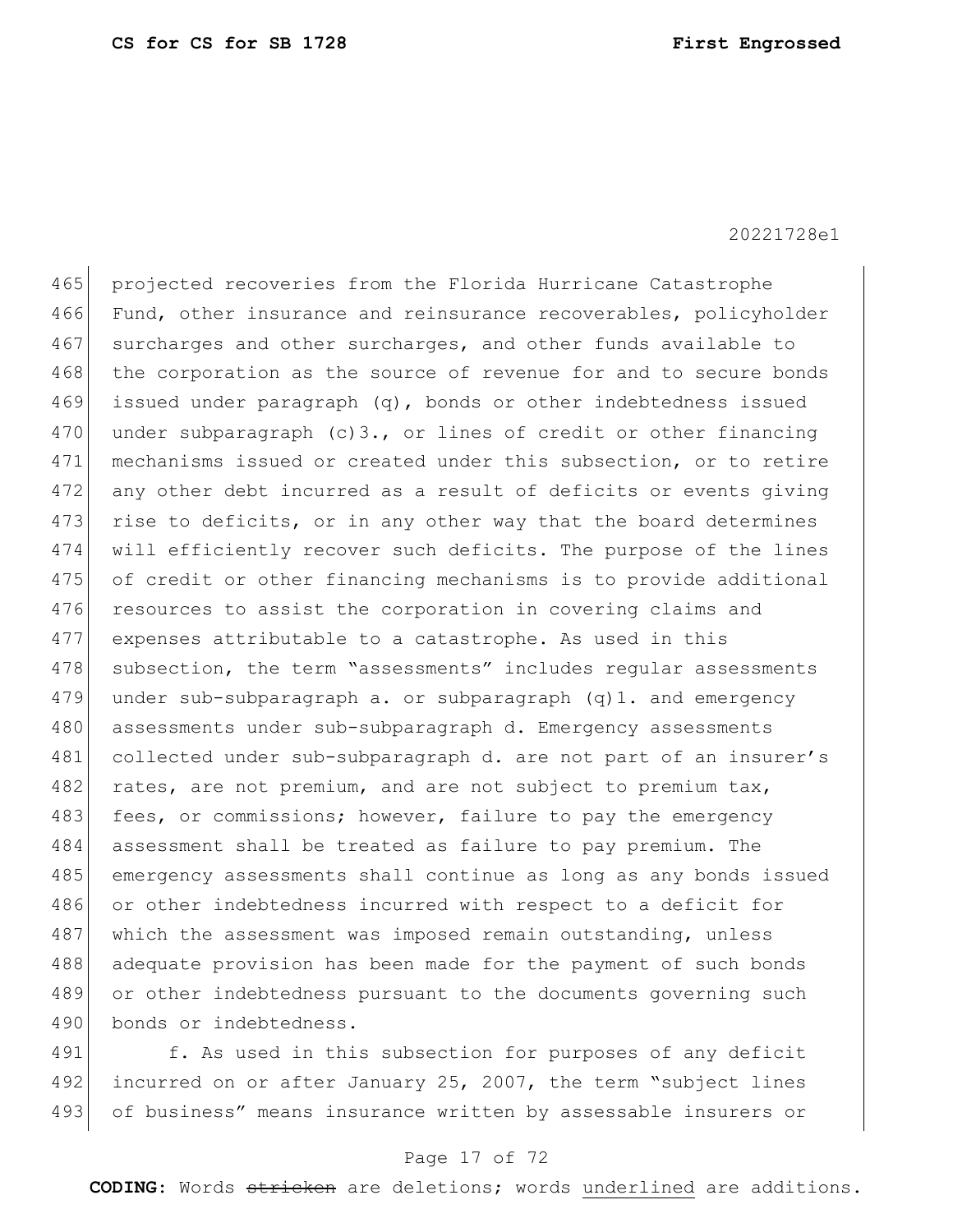494 procured by assessable insureds for all property and casualty 495 lines of business in this state, but not including workers' 496 compensation or medical malpractice. As used in this sub-497 subparagraph, the term "property and casualty lines of business" 498 includes all lines of business identified on Form 2, Exhibit of 499 Premiums and Losses, in the annual statement required of 500 authorized insurers under s. 624.424 and any rule adopted under 501 this section, except for those lines identified as accident and 502 health insurance and except for policies written under the 503 National Flood Insurance Program or the Federal Crop Insurance 504 Program. For purposes of this sub-subparagraph, the term 505 | "workers' compensation" includes both workers' compensation 506 insurance and excess workers' compensation insurance.

507 g. The Florida Surplus Lines Service Office shall determine 508 annually the aggregate statewide written premium in subject 509 lines of business procured by assessable insureds and report 510 that information to the corporation in a form and at a time the 511 corporation specifies to ensure that the corporation can meet 512 the requirements of this subsection and the corporation's 513 financing obligations.

 h. The Florida Surplus Lines Service Office shall verify the proper application by surplus lines agents of assessment percentages for regular assessments and emergency assessments levied under this subparagraph on assessable insureds and assist 518 | the corporation in ensuring the accurate, timely collection and payment of assessments by surplus lines agents as required by 520 the corporation.

521 i. Upon determination by the board of governors that an 522 account has a projected deficit, the board shall levy a Citizens

## Page 18 of 72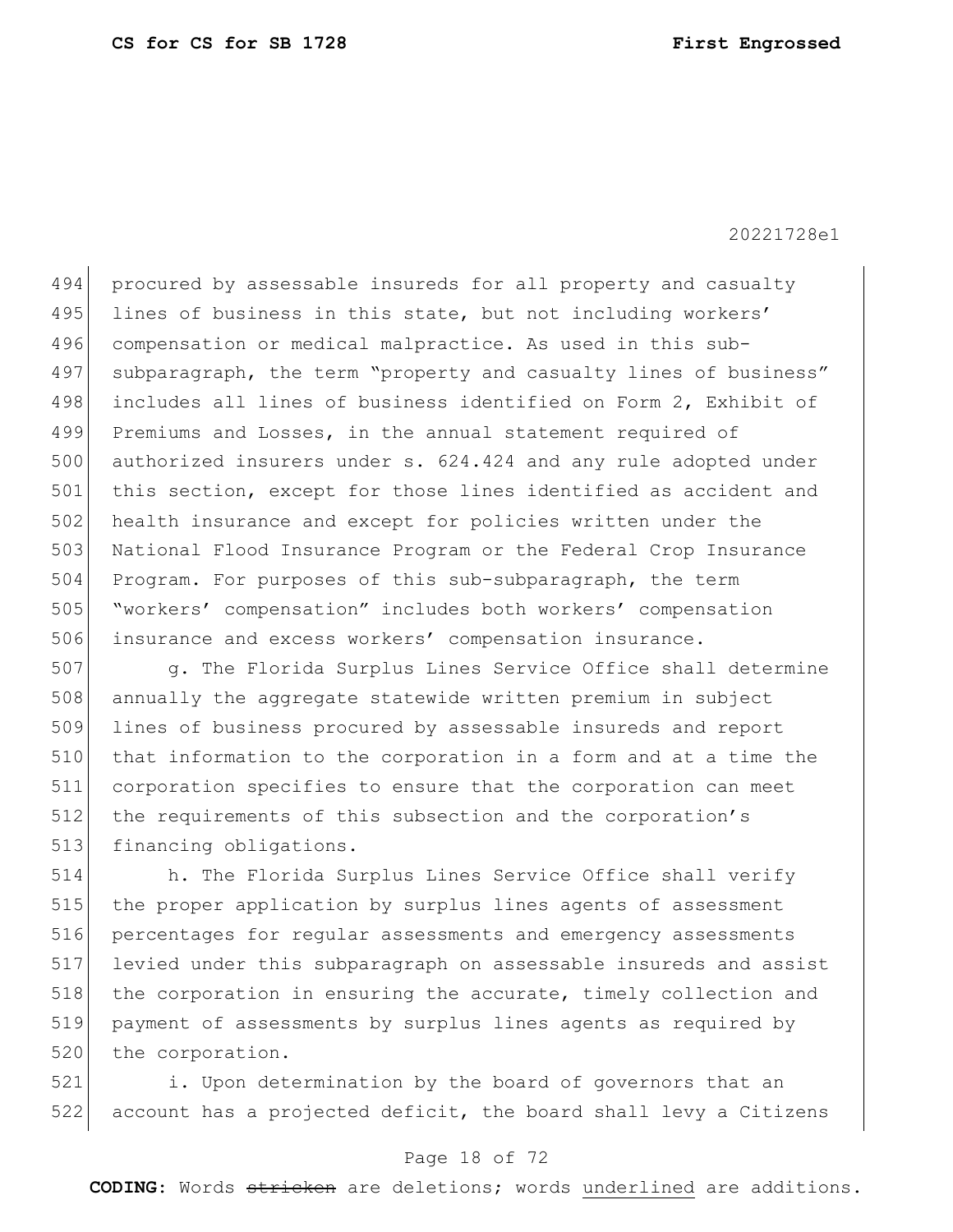523 policyholder surcharge against all policyholders of the 524 corporation.

525 (I) The surcharge shall be levied as a uniform percentage 526 of the premium for the policy of up to 15 percent of such 527 premium, which funds shall be used to offset the deficit.

 (II) The surcharge is payable upon cancellation or 529 termination of the policy, upon renewal of the policy, or upon issuance of a new policy by the corporation within the first 12 months after the date of the levy or the period of time necessary to fully collect the surcharge amount.

533 (III) The corporation may not levy any regular assessments 534 under paragraph (q) pursuant to sub-subparagraph a. or sub-535 subparagraph b. with respect to a particular year's deficit 536 until the corporation has first levied the full amount of the 537 surcharge authorized by this sub-subparagraph.

538 (IV) The surcharge is not considered premium and is not 539 subject to commissions, fees, or premium taxes. However, failure  $540$  to pay the surcharge shall be treated as failure to pay premium.

**j.** If the amount of any assessments or surcharges collected 542 from corporation policyholders, assessable insurers or their policyholders, or assessable insureds exceeds the amount of the deficits, such excess amounts shall be remitted to and retained 545 by the corporation in a reserve to be used by the corporation, as determined by the board of governors and approved by the office, to pay claims or reduce any past, present, or future 548 plan-year deficits or to reduce outstanding debt.

549 (c) The corporation's plan of operation:

550 1. Must provide for adoption of residential property and 551 casualty insurance policy forms and commercial residential and

# Page 19 of 72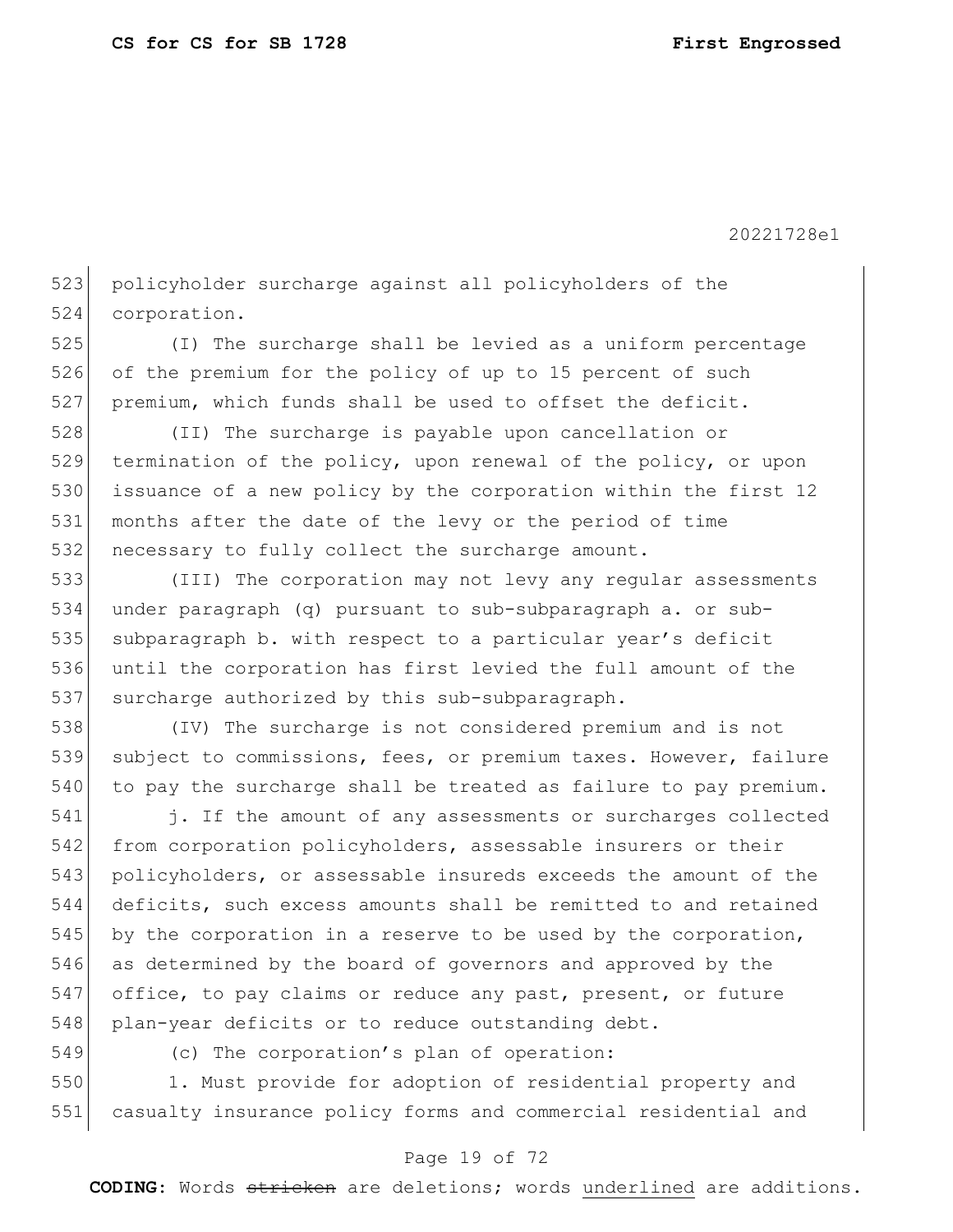552 nonresidential property insurance forms, which must be approved by the office before use. The corporation shall adopt the 554 following policy forms:

 a. Standard personal lines policy forms that are comprehensive multiperil policies providing full coverage of a residential property equivalent to the coverage provided in the private insurance market under an HO-3, HO-4, or HO-6 policy.

 b. Basic personal lines policy forms that are policies similar to an HO-8 policy or a dwelling fire policy that provide coverage meeting the requirements of the secondary mortgage market, but which is more limited than the coverage under a 563 standard policy.

 c. Commercial lines residential and nonresidential policy forms that are generally similar to the basic perils of full coverage obtainable for commercial residential structures and commercial nonresidential structures in the admitted voluntary market.

 d. Personal lines and commercial lines residential property insurance forms that cover the peril of wind only. The forms are applicable only to residential properties located in areas eligible for coverage under the coastal account referred to in 573 sub-subparagraph (b) 2.a.

 e. Commercial lines nonresidential property insurance forms 575 that cover the peril of wind only. The forms are applicable only to nonresidential properties located in areas eligible for coverage under the coastal account referred to in sub-578 subparagraph  $(b) 2.a.$ 

579 f. The corporation may adopt variations of the policy forms 580 listed in sub-subparagraphs a.-e. which contain more restrictive

#### Page 20 of 72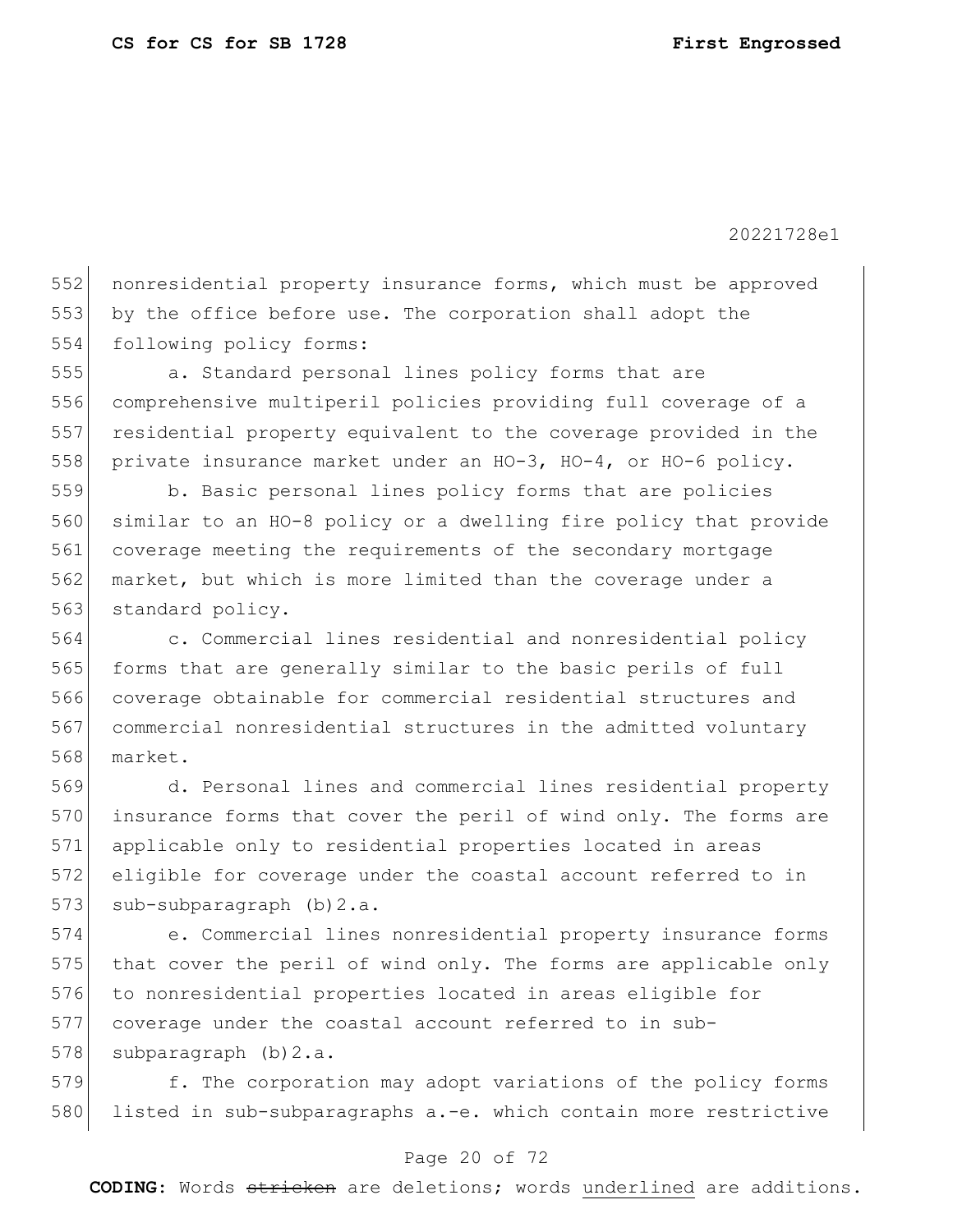581 coverage. 582 g. Effective January 1, 2013, the corporation shall offer a basic personal lines policy similar to an HO-8 policy with dwelling repair based on common construction materials and methods. 2. Must provide that the corporation adopt a program in 587 which the corporation and authorized insurers enter into quota 588 share primary insurance agreements for hurricane coverage, as defined in s. 627.4025(2)(a), for eligible risks, and adopt property insurance forms for eligible risks which cover the peril of wind only. 592 a. As used in this subsection, the term: (I) "Quota share primary insurance" means an arrangement in which the primary hurricane coverage of an eligible risk is provided in specified percentages by the corporation and an authorized insurer. The corporation and authorized insurer are each solely responsible for a specified percentage of hurricane 598 coverage of an eligible risk as set forth in a quota share primary insurance agreement between the corporation and an authorized insurer and the insurance contract. The 601 responsibility of the corporation or authorized insurer to pay its specified percentage of hurricane losses of an eligible 603 risk, as set forth in the agreement, may not be altered by the inability of the other party to pay its specified percentage of losses. Eligible risks that are provided hurricane coverage through a quota share primary insurance arrangement must be 607 provided policy forms that set forth the obligations of the corporation and authorized insurer under the arrangement, clearly specify the percentages of quota share primary insurance

## Page 21 of 72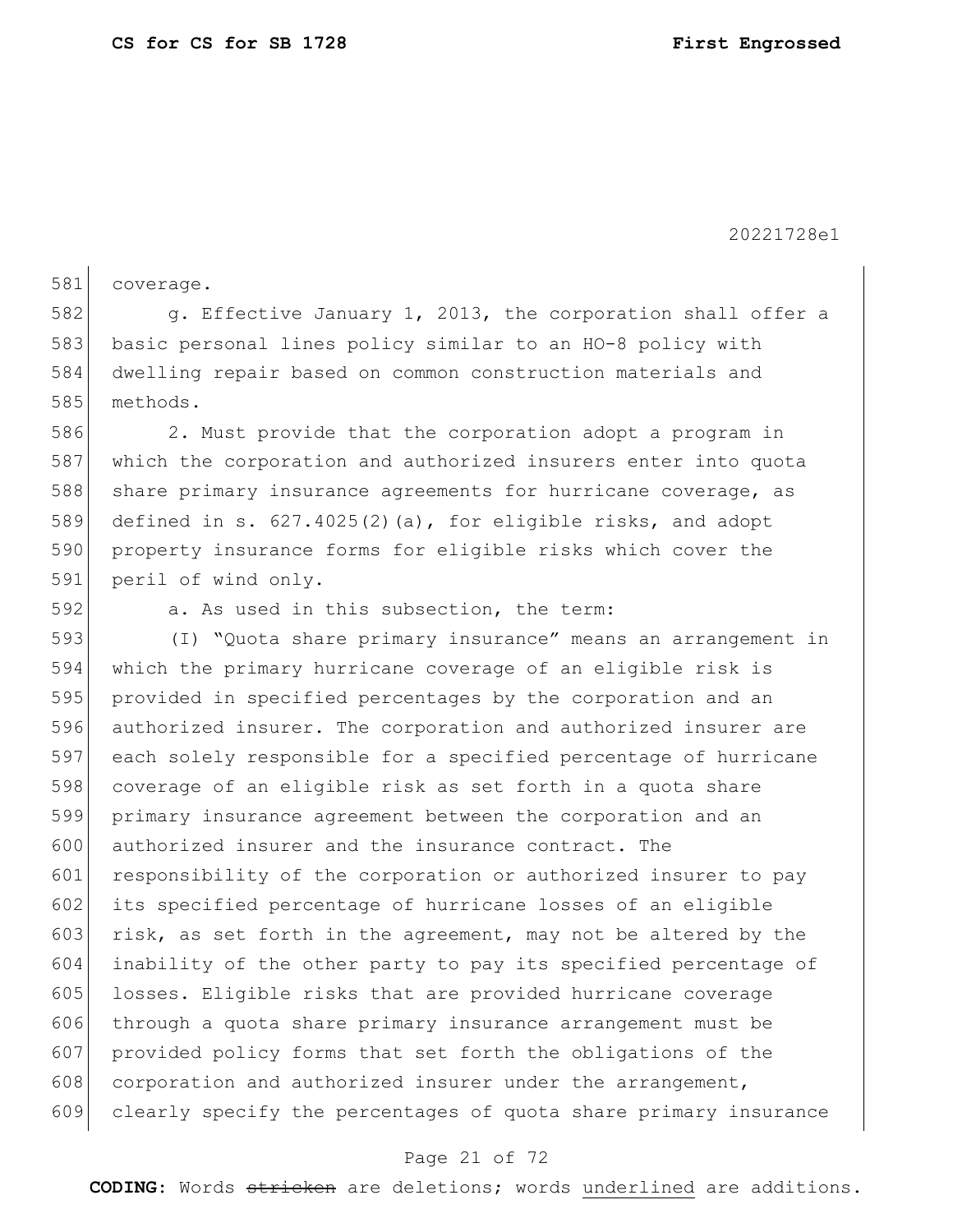610 provided by the corporation and authorized insurer, and 611 conspicuously and clearly state that the authorized insurer and 612 the corporation may not be held responsible beyond their 613 specified percentage of coverage of hurricane losses.

 (II) "Eligible risks" means personal lines residential and commercial lines residential risks that meet the underwriting criteria of the corporation and are located in areas that were eligible for coverage by the Florida Windstorm Underwriting 618 Association on January 1, 2002.

619 b. The corporation may enter into quota share primary 620 insurance agreements with authorized insurers at corporation 621 coverage levels of 90 percent and 50 percent.

622 c. If the corporation determines that additional coverage 623 levels are necessary to maximize participation in quota share 624 primary insurance agreements by authorized insurers, the 625 corporation may establish additional coverage levels. However, 626 the corporation's quota share primary insurance coverage level 627 may not exceed 90 percent.

628 d. Any quota share primary insurance agreement entered into 629 between an authorized insurer and the corporation must provide 630 for a uniform specified percentage of coverage of hurricane 631 losses, by county or territory as set forth by the corporation 632 board, for all eligible risks of the authorized insurer covered 633 under the agreement.

634 e. Any quota share primary insurance agreement entered into 635 between an authorized insurer and the corporation is subject to 636 review and approval by the office. However, such agreement shall 637 be authorized only as to insurance contracts entered into 638 between an authorized insurer and an insured who is already

#### Page 22 of 72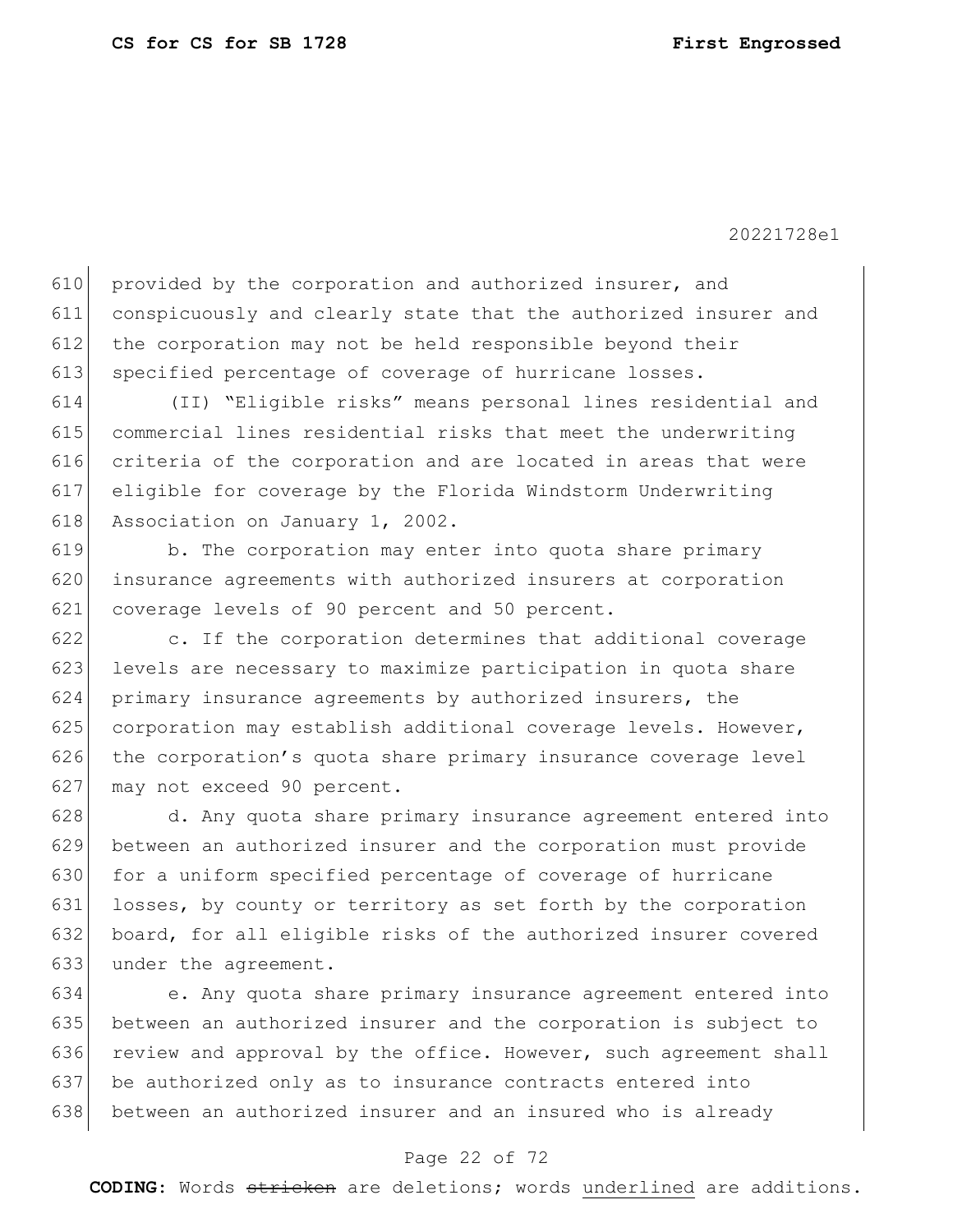639 insured by the corporation for wind coverage.

640 f. For all eligible risks covered under quota share primary insurance agreements, the exposure and coverage levels for both the corporation and authorized insurers shall be reported by the 643 corporation to the Florida Hurricane Catastrophe Fund. For all policies of eligible risks covered under such agreements, the corporation and the authorized insurer must maintain complete and accurate records for the purpose of exposure and loss reimbursement audits as required by fund rules. The corporation 648 and the authorized insurer shall each maintain duplicate copies of policy declaration pages and supporting claims documents.

650 g. The corporation board shall establish in its plan of operation standards for quota share agreements which ensure that 652 there is no discriminatory application among insurers as to the terms of the agreements, pricing of the agreements, incentive provisions if any, and consideration paid for servicing policies or adjusting claims.

656 h. The quota share primary insurance agreement between the 657 corporation and an authorized insurer must set forth the 658 | specific terms under which coverage is provided, including, but 659 not limited to, the sale and servicing of policies issued under 660 the agreement by the insurance agent of the authorized insurer 661 producing the business, the reporting of information concerning 662 eligible risks, the payment of premium to the corporation, and 663 arrangements for the adjustment and payment of hurricane claims 664 incurred on eligible risks by the claims adjuster and personnel 665 of the authorized insurer. Entering into a quota sharing 666 insurance agreement between the corporation and an authorized 667 insurer is voluntary and at the discretion of the authorized

#### Page 23 of 72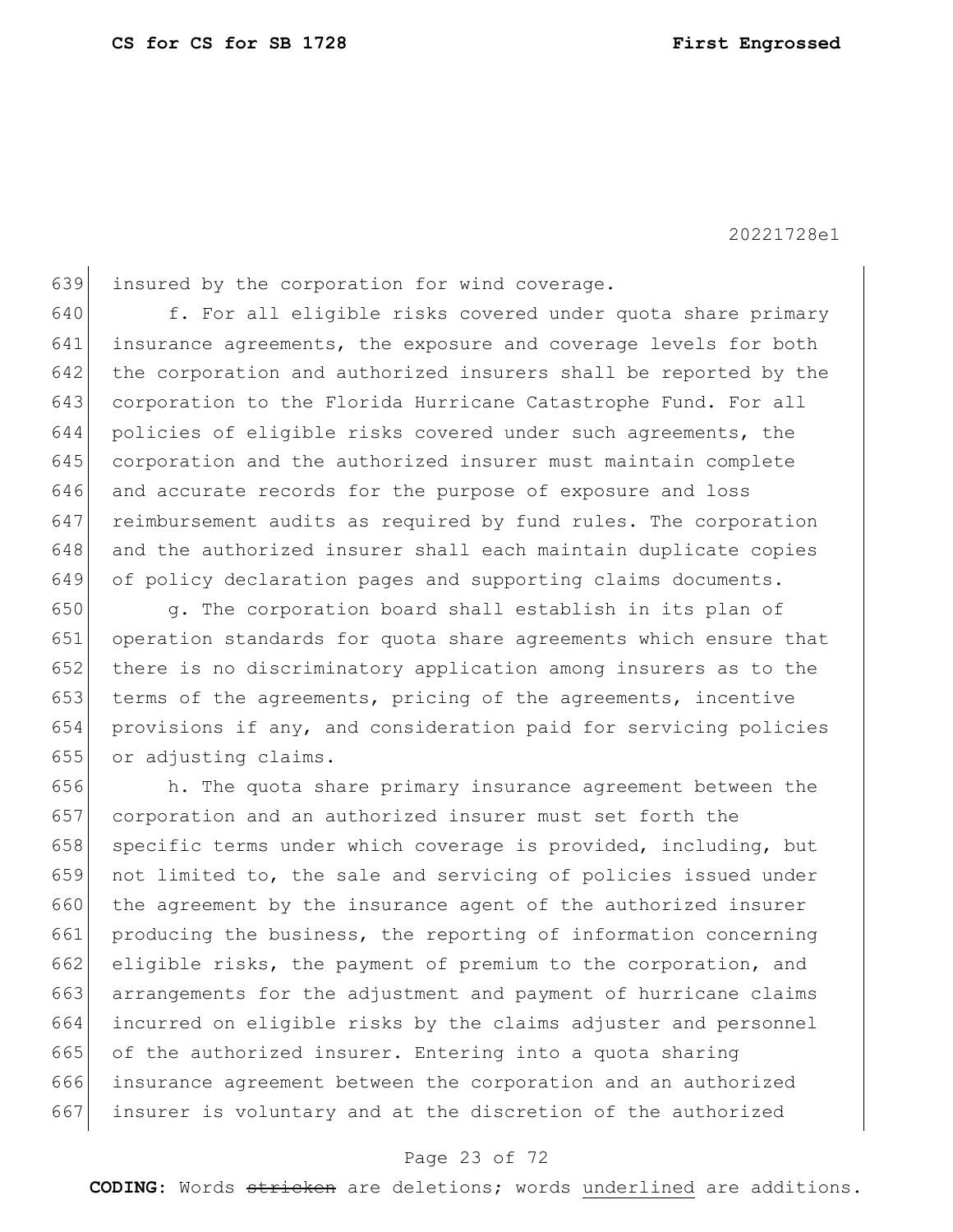668 insurer. 669 3. May provide that the corporation may employ or otherwise 670 contract with individuals or other entities to provide 671 administrative or professional services that may be appropriate  $672$  to effectuate the plan. The corporation may borrow funds by 673 issuing bonds or by incurring other indebtedness, and shall have 674 other powers reasonably necessary to effectuate the requirements 675 of this subsection, including, without limitation, the power to 676 issue bonds and incur other indebtedness in order to refinance 677 outstanding bonds or other indebtedness. The corporation may 678 seek judicial validation of its bonds or other indebtedness 679 under chapter 75. The corporation may issue bonds or incur other 680 indebtedness, or have bonds issued on its behalf by a unit of 681 local government pursuant to subparagraph  $(q)$ 2. in the absence 682 of a hurricane or other weather-related event, upon a 683 determination by the corporation, subject to approval by the 684 office, that such action would enable it to efficiently meet the 685 financial obligations of the corporation and that such 686 financings are reasonably necessary to effectuate the 687 requirements of this subsection. The corporation may take all 688 actions needed to facilitate tax-free status for such bonds or 689 indebtedness, including formation of trusts or other affiliated 690 entities. The corporation may pledge assessments, projected 691 recoveries from the Florida Hurricane Catastrophe Fund, other 692 reinsurance recoverables, policyholder surcharges and other 693 surcharges, and other funds available to the corporation as 694 security for bonds or other indebtedness. In recognition of s. 695 10, Art. I of the State Constitution, prohibiting the impairment  $696$  of obligations of contracts, it is the intent of the Legislature

#### Page 24 of 72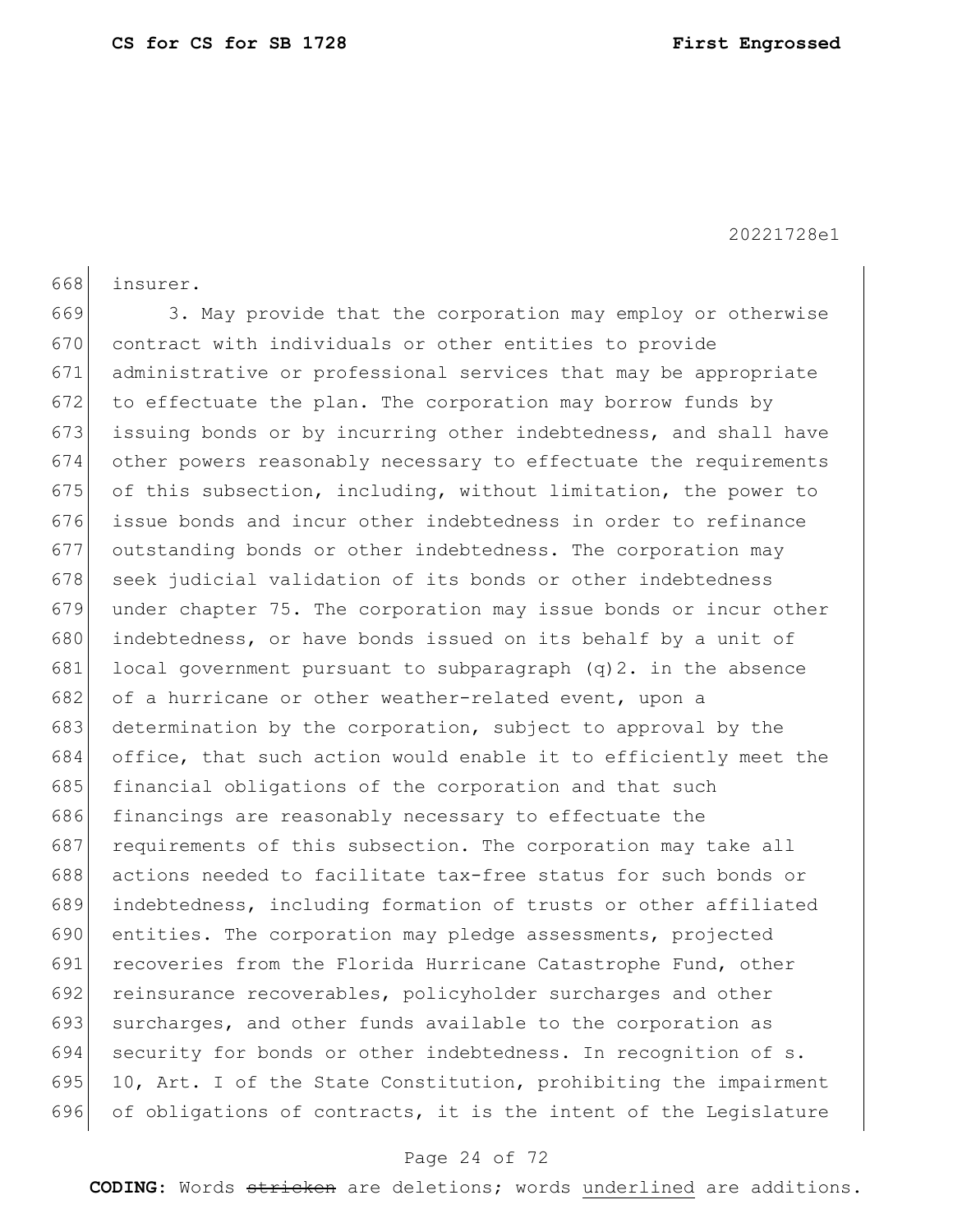697 that no action be taken whose purpose is to impair any bond 698 indenture or financing agreement or any revenue source committed 699 by contract to such bond or other indebtedness.

700 4. Must require that the corporation operate subject to the 701 supervision and approval of a board of governors consisting of 702 nine individuals who are residents of this state and who are 703 from different geographical areas of the state, one of whom is 704 appointed by the Governor and serves solely to advocate on 705 behalf of the consumer. The appointment of a consumer 706 representative by the Governor is deemed to be within the scope 707 of the exemption provided in s. 112.313(7)(b) and is in addition  $708$  to the appointments authorized under sub-subparagraph a.

**a.** The Governor, the Chief Financial Officer, the President of the Senate, and the Speaker of the House of Representatives shall each appoint two members of the board. At least one of the 712 two members appointed by each appointing officer must have demonstrated expertise in insurance and be deemed to be within the scope of the exemption provided in s. 112.313(7)(b) at the time of appointment or reappointment. The Chief Financial 716 Officer shall designate one of the appointees as chair. On or after July 1, 2022, an appointee designated as chair must have demonstrated expertise in insurance or must have at least 1 year of experience serving on the board of governors. All board 720 members serve at the pleasure of the appointing officer. All members of the board are subject to removal at will by the officers who appointed them. All board members, including the chair, must be appointed to serve for 3-year terms beginning annually on a date designated by the plan. However, for the 725 first term beginning on or after July 1, 2009, each appointing

Page 25 of 72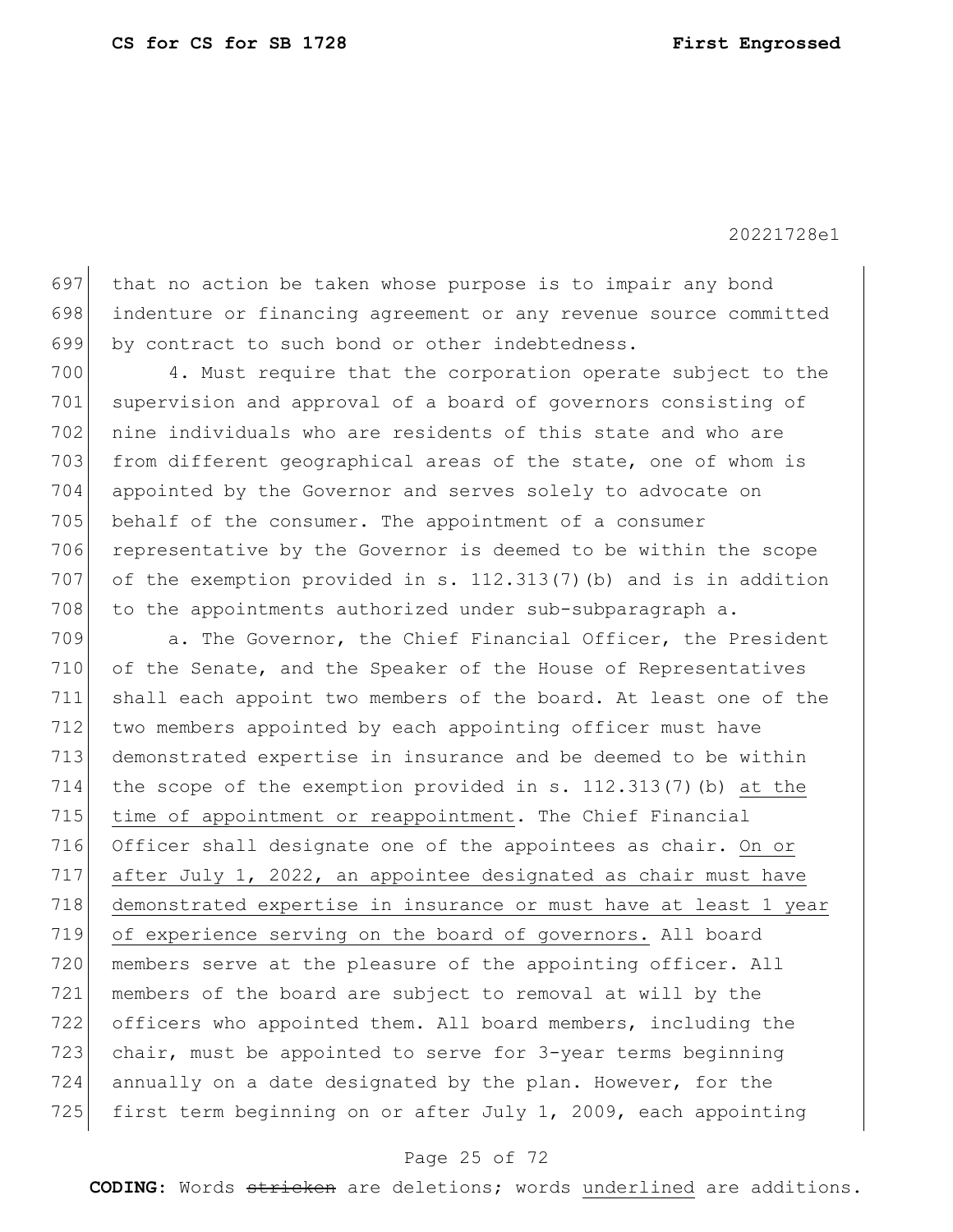| 726 | officer shall appoint one member of the board for a 2-year term  |
|-----|------------------------------------------------------------------|
| 727 | and one member for a 3-year term. A board vacancy shall be       |
| 728 | filled for the unexpired term by the appointing officer. The     |
| 729 | Chief Financial Officer shall appoint a technical advisory group |
| 730 | to provide information and advice to the board in connection     |
| 731 | with the board's duties under this subsection. The executive     |
| 732 | director and senior managers of the corporation shall be engaged |
| 733 | by the board and serve at the pleasure of the board. The         |
| 734 | executive director must, at the time of the appointment, have    |
| 735 | the experience, character, and qualifications required under s.  |
| 736 | 624.404(3) to serve as the chief executive officer of an         |
| 737 | insurer. Any executive director appointed on or after July 1,    |
| 738 | 2006, is subject to confirmation by the Senate. The executive    |
| 739 | director is responsible for employing other staff as the         |
| 740 | corporation may require, subject to review and concurrence by    |
| 741 | the board. As used in this sub-subparagraph, the term            |
| 742 | "demonstrated expertise in insurance" means at least 10 years'   |
| 743 | experience:                                                      |
| 744 | (I) In property and casualty insurance as a full-time            |
| 745 | employee, officer, or owner of a licensed insurance agency or an |
| 746 | insurer authorized to transact property insurance in this state; |
| 747 | or                                                               |
| 748 | (II) As an insurance regulator or as an executive or             |
| 749 | officer of an insurance trade association.                       |
| 750 | b. The board shall create a Market Accountability Advisory       |
| 751 | Committee to assist the corporation in developing awareness of   |
| 752 | its rates and its customer and agent service levels in           |
| 753 | relationship to the voluntary market insurers writing similar    |
| 754 | coverage.                                                        |

# Page 26 of 72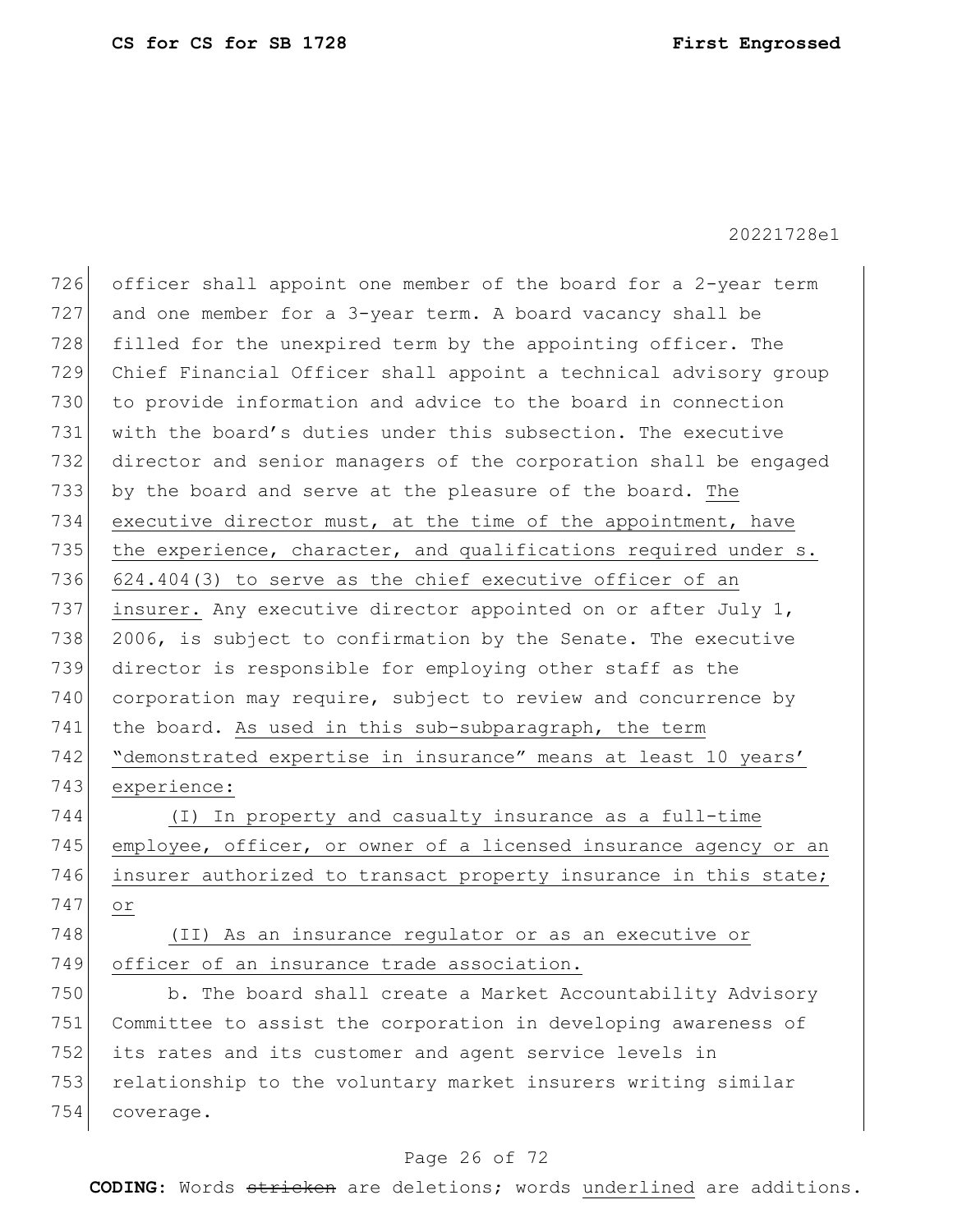755 (I) The members of the advisory committee consist of the 756 following 11 persons, one of whom must be elected chair by the 757 members of the committee: four representatives, one appointed by 758 the Florida Association of Insurance Agents, one by the Florida 759 Association of Insurance and Financial Advisors, one by the 760 Professional Insurance Agents of Florida, and one by the Latin 761 American Association of Insurance Agencies; three 762 representatives appointed by the insurers with the three highest 763 voluntary market share of residential property insurance 764 business in the state; one representative from the Office of 765 Insurance Regulation; one consumer appointed by the board who is 766 insured by the corporation at the time of appointment to the 767 committee; one representative appointed by the Florida 768 Association of Realtors; and one representative appointed by the 769 Florida Bankers Association. All members shall be appointed to 770 3-year terms and may serve for consecutive terms.

771 (II) The committee shall report to the corporation at each 772 board meeting on insurance market issues which may include rates 773 and rate competition with the voluntary market; service, 774 including policy issuance, claims processing, and general 775 responsiveness to policyholders, applicants, and agents; and 776 matters relating to depopulation.

777 5. Must provide a procedure for determining the eligibility 778 of a risk for coverage, as follows:

779 a. Subject to s. 627.3517, with respect to personal lines 780 residential risks, if the risk is offered coverage from an 781 authorized insurer at the insurer's approved rate under a 782 standard policy including wind coverage or, if consistent with 783 the insurer's underwriting rules as filed with the office, a

## Page 27 of 72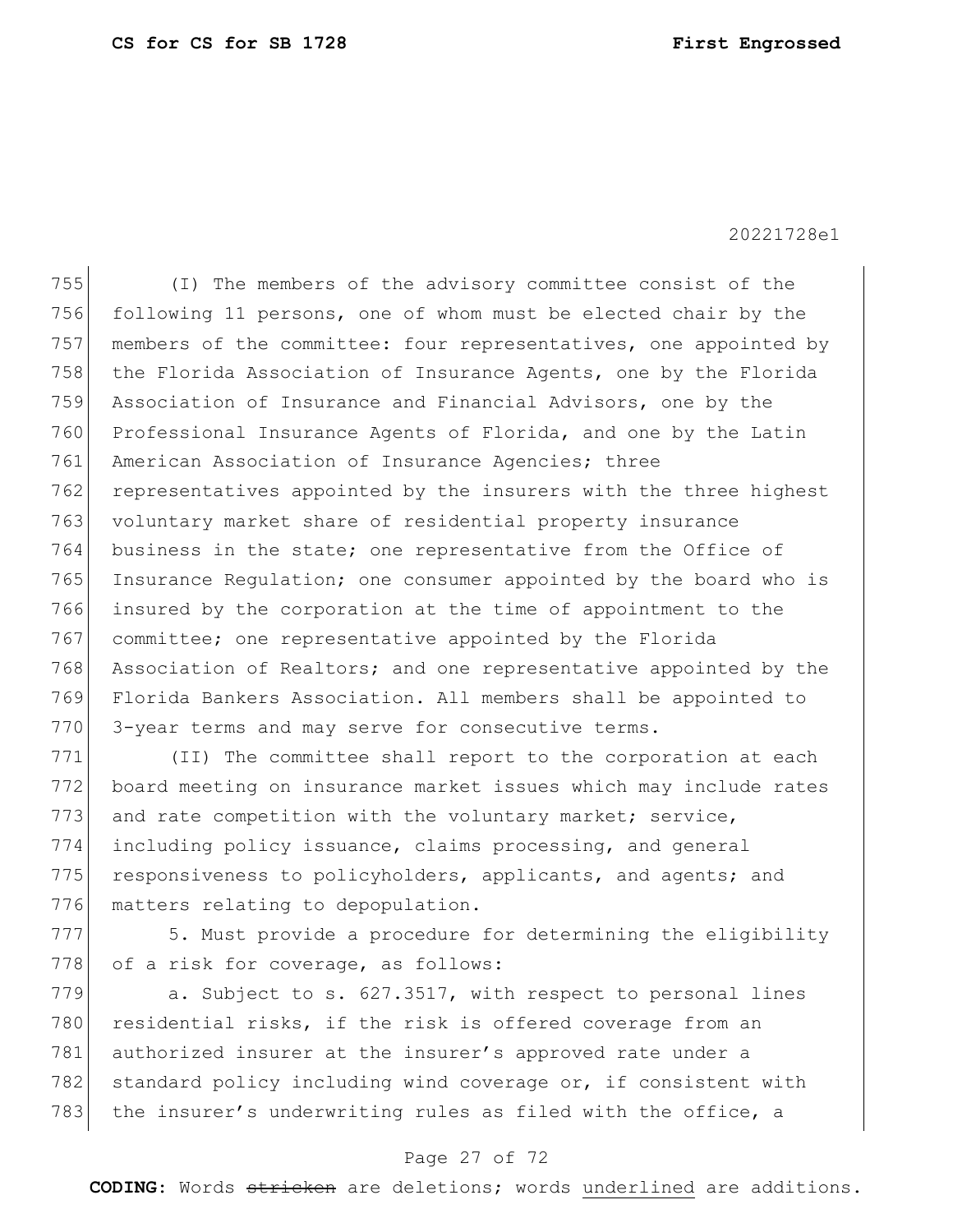784 basic policy including wind coverage, for a new application to 785 the corporation for coverage, the risk is not eligible for any 786 policy issued by the corporation unless the premium for coverage 787 from the authorized insurer is more than 20 percent greater than 788 the premium for comparable coverage from the corporation. 789 Whenever an offer of coverage for a personal lines residential 790 risk is received for a policyholder of the corporation at 791 renewal from an authorized insurer, if the offer is equal to or 792 less than the corporation's renewal premium for comparable 793 coverage, the risk is not eligible for coverage with the 794 corporation unless the premium for coverage from the authorized 795 insurer is more than 20 percent greater than the renewal premium 796 for comparable coverage from the corporation. If the risk is not 797 able to obtain such offer, the risk is eligible for a standard 798 policy including wind coverage or a basic policy including wind 799 coverage issued by the corporation; however, if the risk could 800 not be insured under a standard policy including wind coverage 801 regardless of market conditions, the risk is eligible for a 802 basic policy including wind coverage unless rejected under 803 subparagraph 8. However, a policyholder removed from the 804 corporation through an assumption agreement remains eligible for 805 coverage from the corporation until the end of the assumption 806 period. The corporation shall determine the type of policy to be 807 provided on the basis of objective standards specified in the 808 underwriting manual and based on generally accepted underwriting 809 practices.

810 (I) If the risk accepts an offer of coverage through the 811 market assistance plan or through a mechanism established by the 812 corporation other than a plan established by s. 627.3518, before

#### Page 28 of 72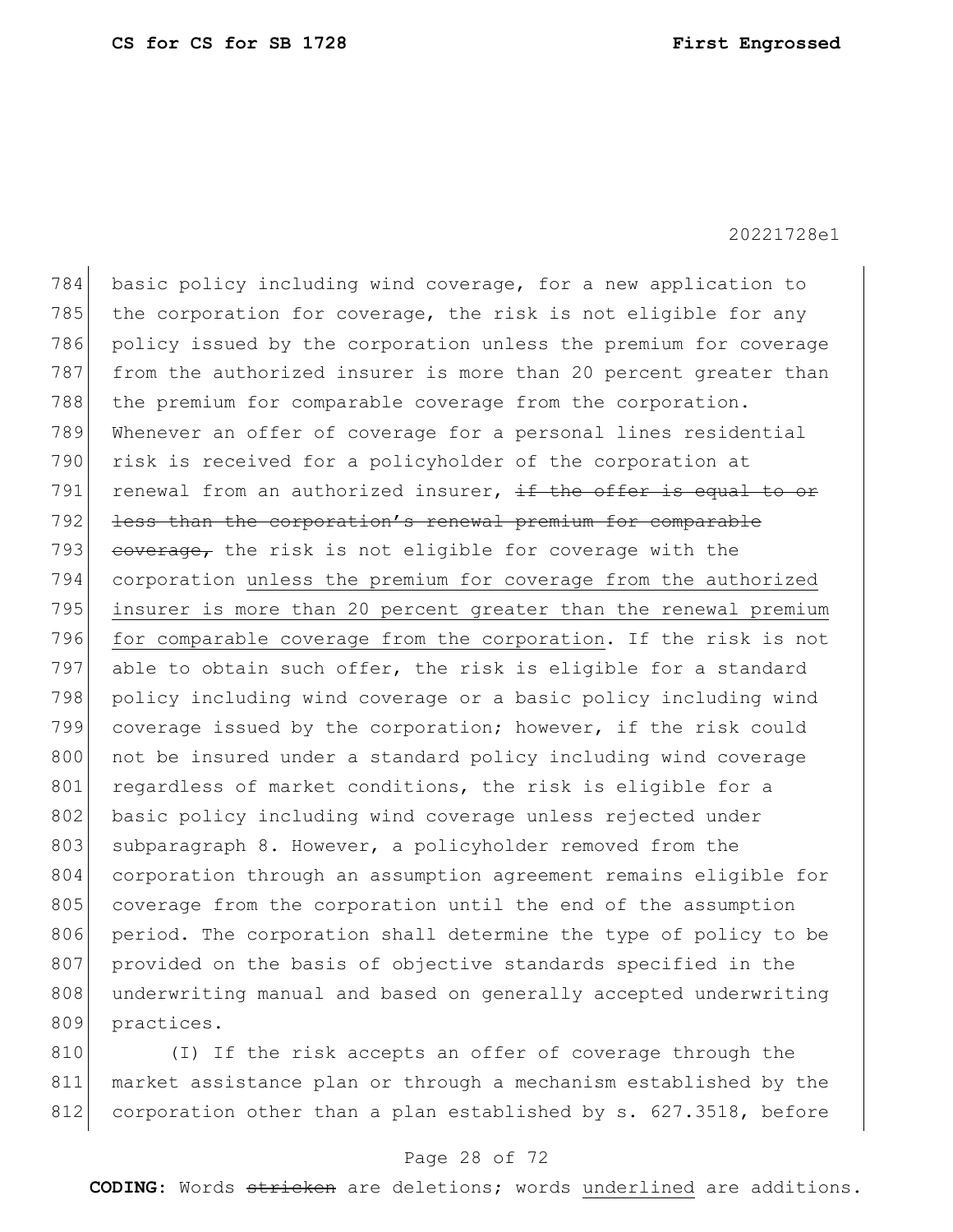813 a policy is issued to the risk by the corporation or during the 814 first 30 days of coverage by the corporation, and the producing 815 agent who submitted the application to the plan or to the 816 corporation is not currently appointed by the insurer, the 817 insurer shall:

818 (A) Pay to the producing agent of record of the policy for 819 the first year, an amount that is the greater of the insurer's 820 usual and customary commission for the type of policy written or 821 a fee equal to the usual and customary commission of the 822 corporation; or

823 (B) Offer to allow the producing agent of record of the 824 policy to continue servicing the policy for at least 1 year and 825 offer to pay the agent the greater of the insurer's or the 826 corporation's usual and customary commission for the type of 827 policy written.

829 If the producing agent is unwilling or unable to accept 830 appointment, the new insurer shall pay the agent in accordance 831 with sub-sub-sub-subparagraph (A).

 (II) If the corporation enters into a contractual agreement for a take-out plan, the producing agent of record of the corporation policy is entitled to retain any unearned commission 835 on the policy, and the insurer shall:

836 (A) Pay to the producing agent of record, for the first 837 year, an amount that is the greater of the insurer's usual and 838 customary commission for the type of policy written or a fee 839 equal to the usual and customary commission of the corporation; 840 or

828

841 (B) Offer to allow the producing agent of record to

## Page 29 of 72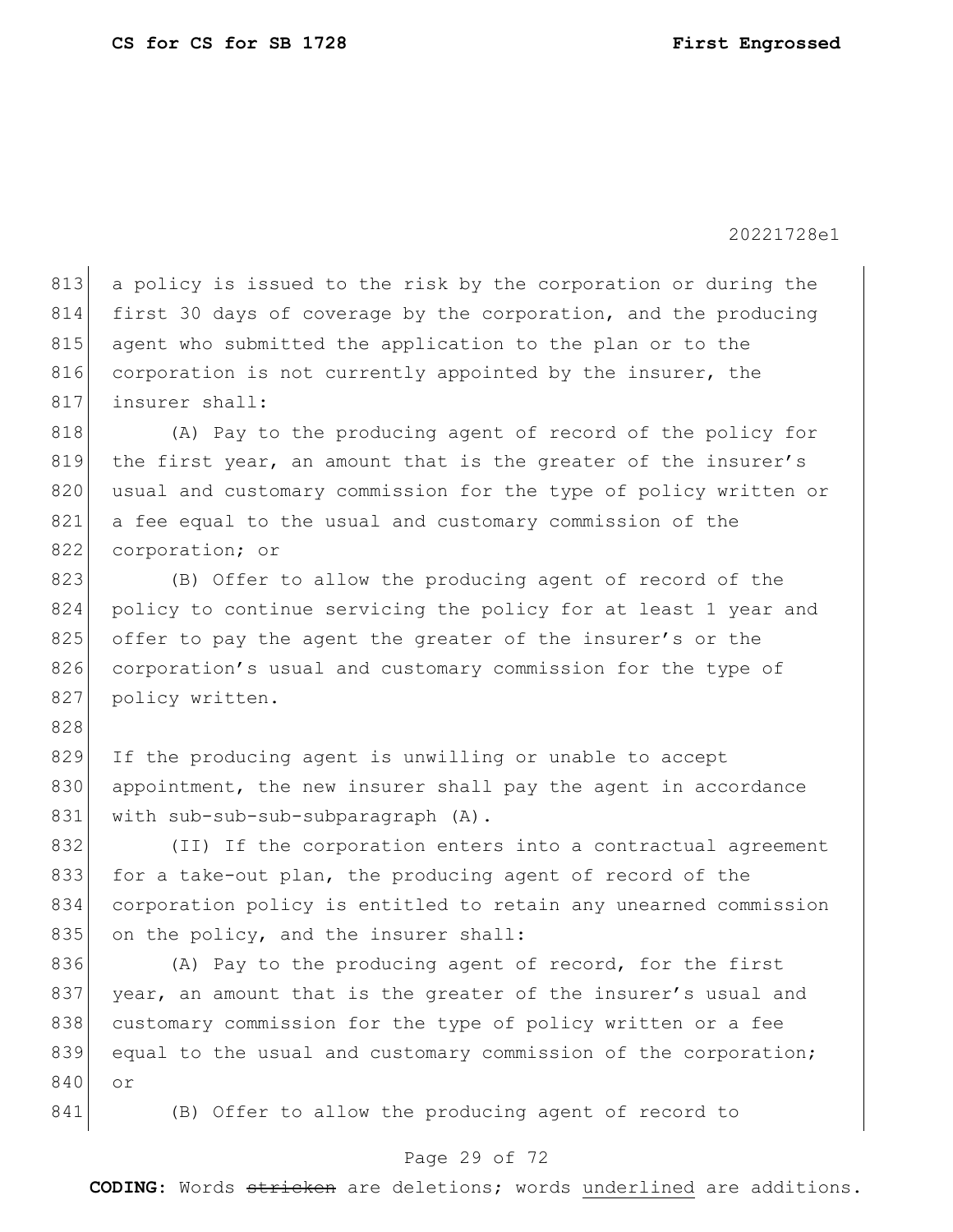842 continue servicing the policy for at least 1 year and offer to 843 pay the agent the greater of the insurer's or the corporation's 844 usual and customary commission for the type of policy written. 845

846 If the producing agent is unwilling or unable to accept 847 appointment, the new insurer shall pay the agent in accordance 848 | with sub-sub-sub-subparagraph (A).

849 b. With respect to commercial lines residential risks, for  $850$  a new application to the corporation for coverage, if the risk 851 is offered coverage under a policy including wind coverage from 852 an authorized insurer at its approved rate, the risk is not 853 eligible for a policy issued by the corporation unless the 854 premium for coverage from the authorized insurer is more than 20  $855$   $15$  percent greater than the premium for comparable coverage from 856 the corporation. Whenever an offer of coverage for a commercial 857 lines residential risk is received for a policyholder of the 858 corporation at renewal from an authorized insurer,  $\pm f$  the offer 859 is equal to or less than the corporation's renewal premium for 860 comparable coverage, the risk is not eligible for coverage with 861 the corporation unless the premium for coverage from the 862 authorized insurer is more than 20 percent greater than the 863 renewal premium for comparable coverage from the corporation. If  $864$  the risk is not able to obtain any such offer, the risk is 865 eligible for a policy including wind coverage issued by the 866 corporation. However, a policyholder removed from the 867 corporation through an assumption agreement remains eligible for 868 coverage from the corporation until the end of the assumption 869 period.

870 (I) If the risk accepts an offer of coverage through the

# Page 30 of 72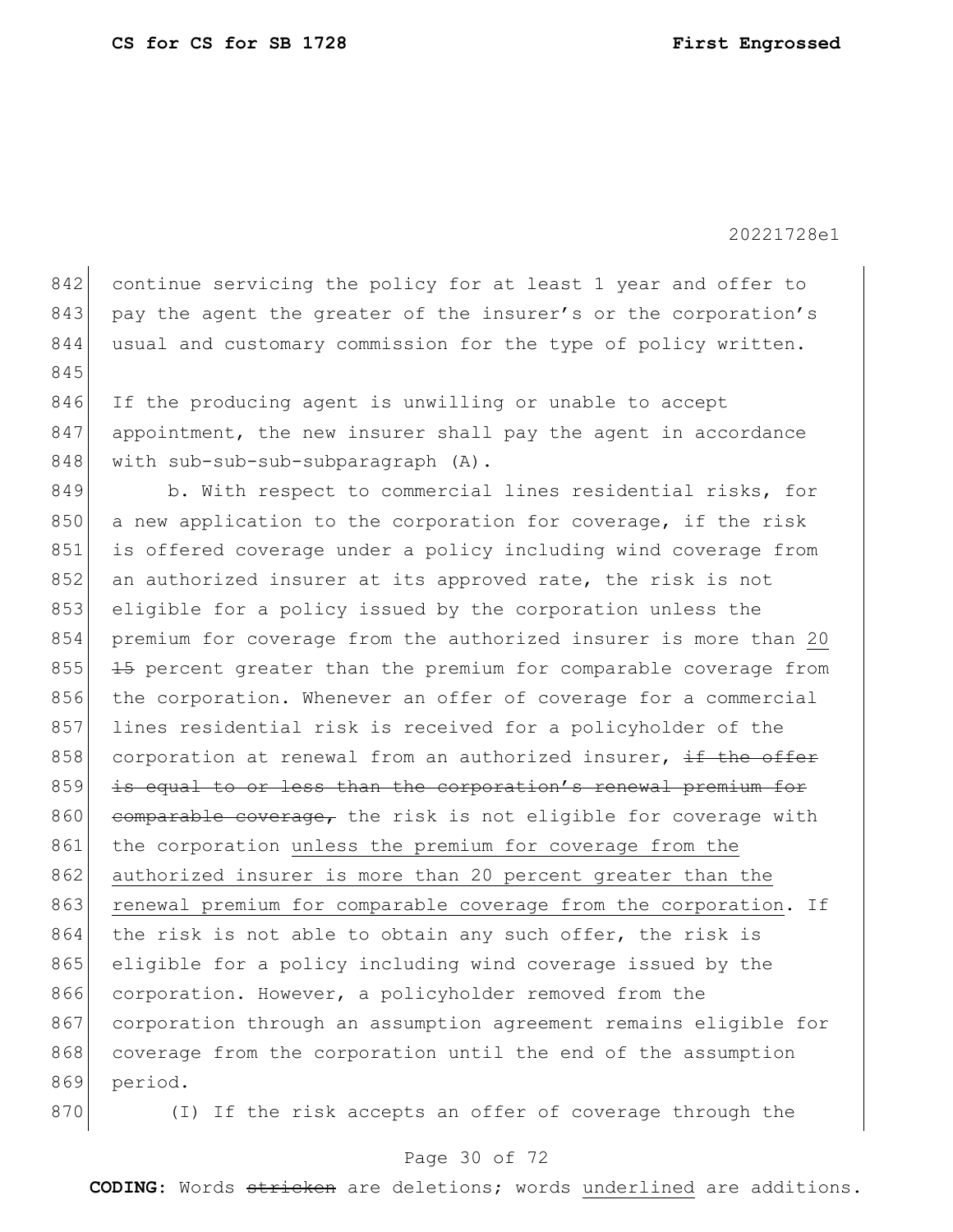871 market assistance plan or through a mechanism established by the 872 corporation other than a plan established by s. 627.3518, before 873 a policy is issued to the risk by the corporation or during the 874 first 30 days of coverage by the corporation, and the producing 875 agent who submitted the application to the plan or the 876 corporation is not currently appointed by the insurer, the 877 insurer shall: 878 (A) Pay to the producing agent of record of the policy, for 879 the first year, an amount that is the greater of the insurer's 880 usual and customary commission for the type of policy written or 881 a fee equal to the usual and customary commission of the 882 corporation; or 883 (B) Offer to allow the producing agent of record of the 884 policy to continue servicing the policy for at least 1 year and 885 offer to pay the agent the greater of the insurer's or the 886 corporation's usual and customary commission for the type of 887 policy written. 888 889 If the producing agent is unwilling or unable to accept 890 appointment, the new insurer shall pay the agent in accordance 891 with sub-sub-sub-subparagraph (A). 892 (II) If the corporation enters into a contractual agreement 893 for a take-out plan, the producing agent of record of the 894 corporation policy is entitled to retain any unearned commission 895 on the policy, and the insurer shall: 896 (A) Pay to the producing agent of record, for the first 897 year, an amount that is the greater of the insurer's usual and 898 customary commission for the type of policy written or a fee

## Page 31 of 72

899 equal to the usual and customary commission of the corporation;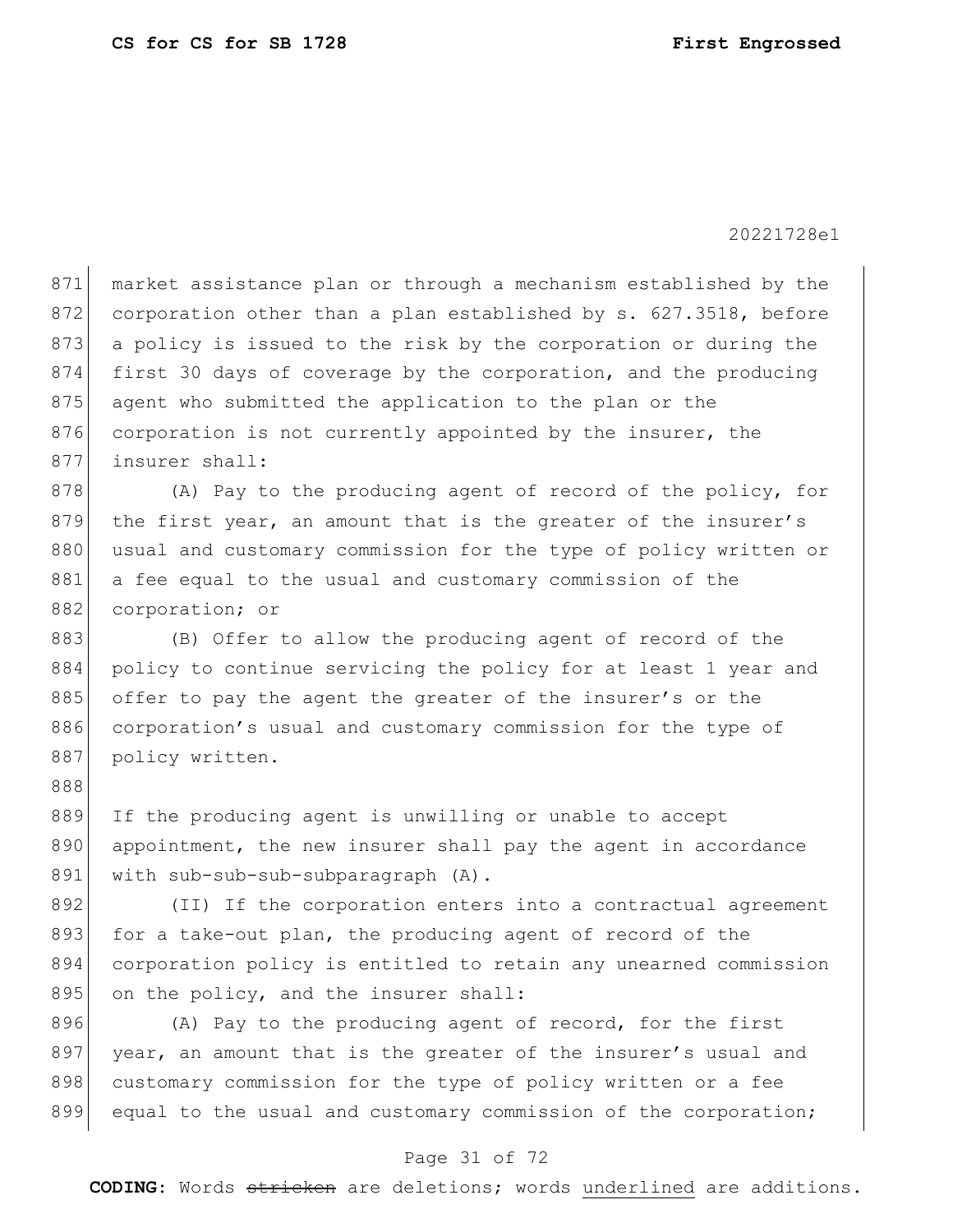900 or 901 (B) Offer to allow the producing agent of record to 902 continue servicing the policy for at least 1 year and offer to 903 pay the agent the greater of the insurer's or the corporation's 904 usual and customary commission for the type of policy written. 905 906 If the producing agent is unwilling or unable to accept 907 appointment, the new insurer shall pay the agent in accordance 908 with sub-sub-sub-subparagraph (A). 909 c. For purposes of determining comparable coverage under 910 sub-subparagraphs a. and b., the comparison must be based on 911 those forms and coverages that are reasonably comparable. The 912 corporation may rely on a determination of comparable coverage 913 and premium made by the producing agent who submits the 914 application to the corporation, made in the agent's capacity as 915 the corporation's agent. A comparison may be made solely of the 916 premium with respect to the main building or structure only on 917 the following basis: the same coverage A or other building 918 limits; the same percentage hurricane deductible that applies on 919 an annual basis or that applies to each hurricane for commercial  $920$  residential property; the same percentage of ordinance and law 921 coverage, if the same limit is offered by both the corporation 922 and the authorized insurer; the same mitigation credits, to the 923 extent the same types of credits are offered both by the 924 corporation and the authorized insurer; the same method for loss 925 payment, such as replacement cost or actual cash value, if the 926 same method is offered both by the corporation and the 927 authorized insurer in accordance with underwriting rules; and 928 any other form or coverage that is reasonably comparable as

#### Page 32 of 72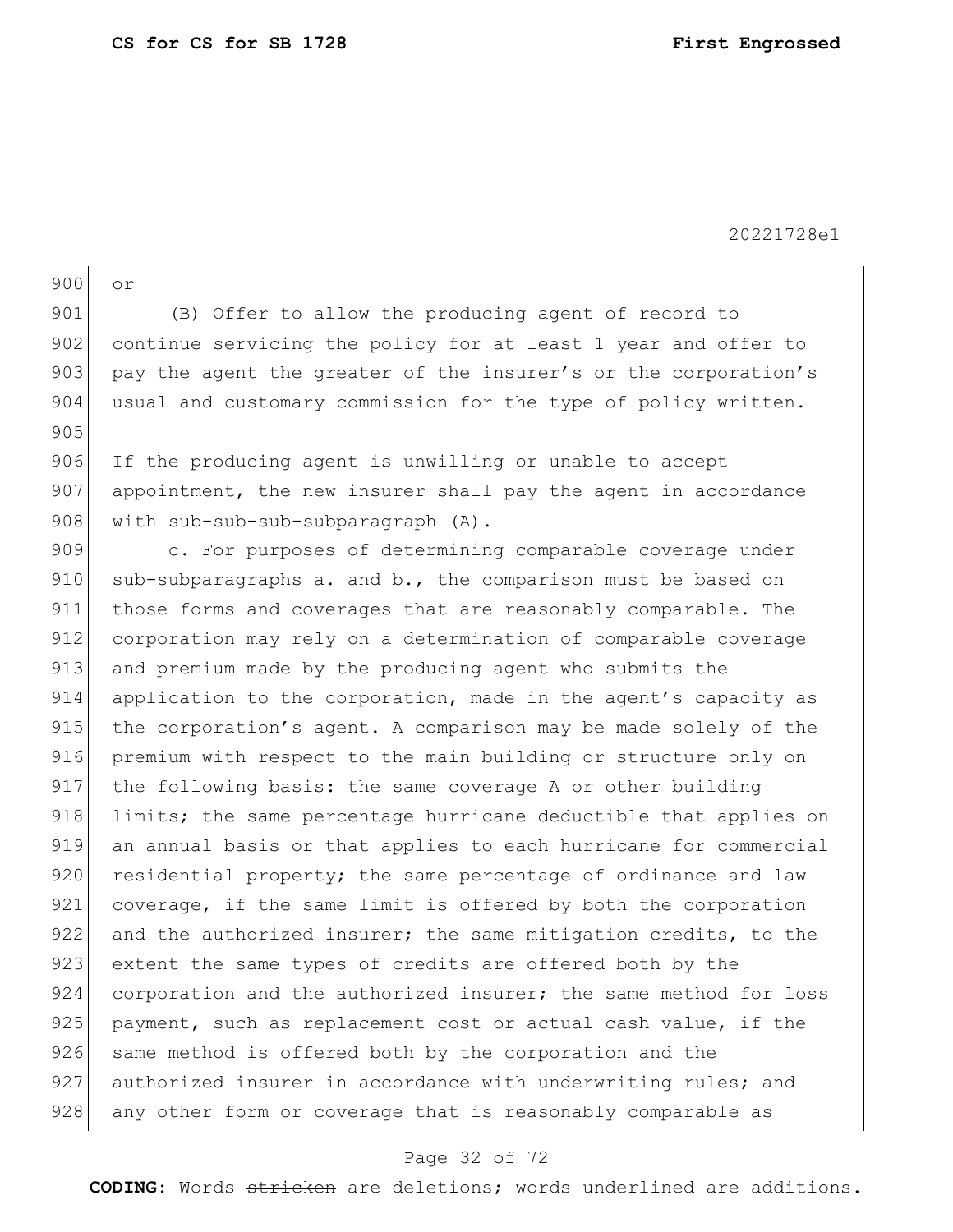929 determined by the board. If an application is submitted to the 930 corporation for wind-only coverage in the coastal account, the 931 premium for the corporation's wind-only policy plus the premium 932 for the ex-wind policy that is offered by an authorized insurer 933 to the applicant must be compared to the premium for multiperil 934 coverage offered by an authorized insurer, subject to the 935 standards for comparison specified in this subparagraph. If the 936 corporation or the applicant requests from the authorized 937 insurer a breakdown of the premium of the offer by types of 938 coverage so that a comparison may be made by the corporation or 939 its agent and the authorized insurer refuses or is unable to 940 provide such information, the corporation may treat the offer as 941 not being an offer of coverage from an authorized insurer at the 942 insurer's approved rate.

943 6. Must include rules for classifications of risks and 944 rates.

945 7. Must provide that if premium and investment income for 946 an account attributable to a particular calendar year are in 947 excess of projected losses and expenses for the account 948 attributable to that year, such excess shall be held in surplus 949 in the account. Such surplus must be available to defray 950 deficits in that account as to future years and used for that 951 purpose before assessing assessable insurers and assessable 952 insureds as to any calendar year.

953 8. Must provide objective criteria and procedures to be 954 uniformly applied to all applicants in determining whether an 955 individual risk is so hazardous as to be uninsurable. In making 956 this determination and in establishing the criteria and 957 procedures, the following must be considered:

#### Page 33 of 72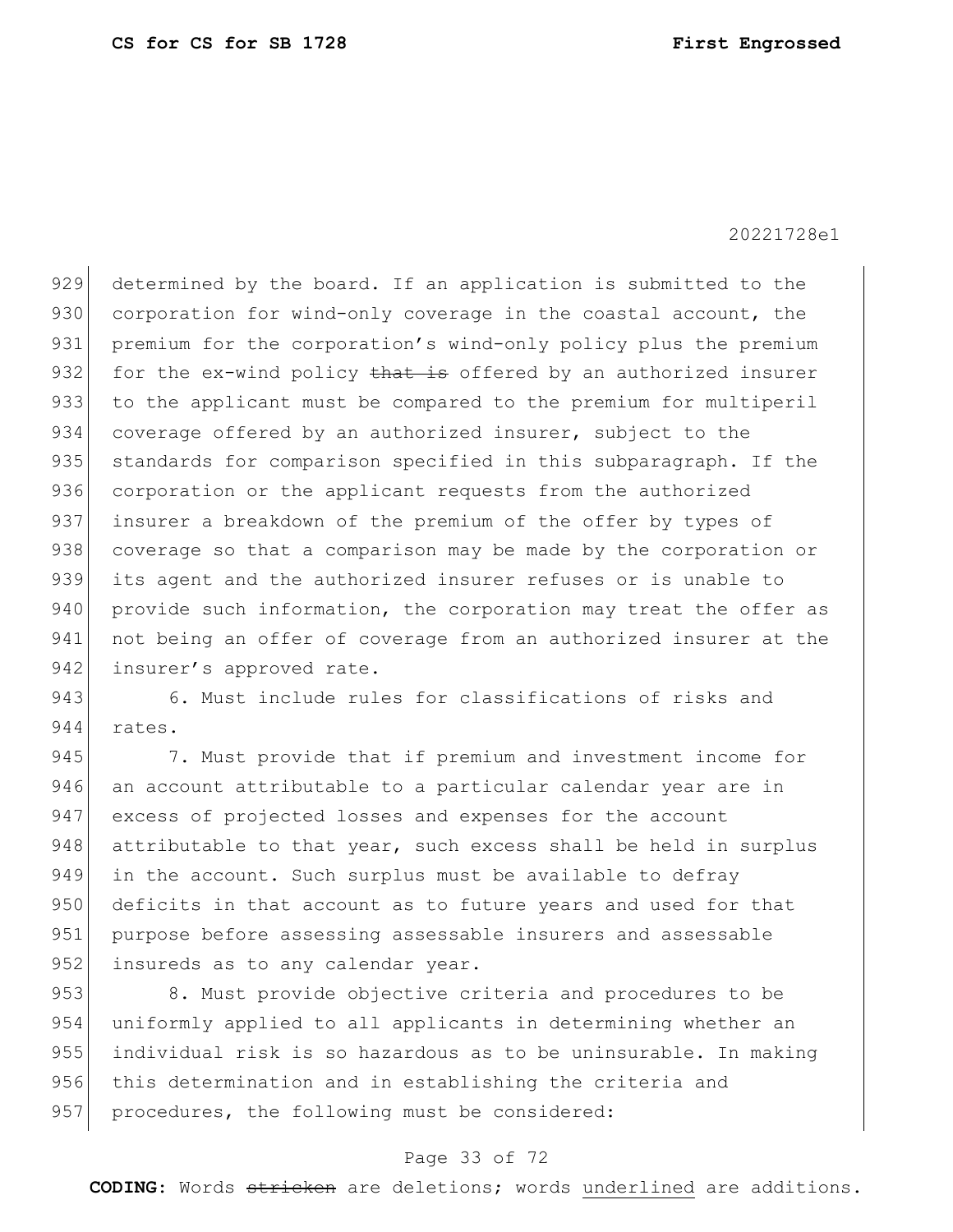958 a. Whether the likelihood of a loss for the individual risk 959 is substantially higher than for other risks of the same class; 960 and 961 b. Whether the uncertainty associated with the individual 962 risk is such that an appropriate premium cannot be determined. 963 964 The acceptance or rejection of a risk by the corporation shall 965 be construed as the private placement of insurance, and the 966 provisions of chapter 120 do not apply. 967 9. Must provide that the corporation make its best efforts 968 to procure catastrophe reinsurance at reasonable rates, to cover 969 its projected 100-year probable maximum loss as determined by 970 the board of governors. If catastrophe reinsurance is not 971 available at reasonable rates, the corporation need not purchase 972 it, but the corporation shall include the costs of reinsurance 973 to cover its projected 100-year probable maximum loss in its 974 rate calculations even if it does not purchase catastrophe 975 reinsurance. 976 10. The policies issued by the corporation must provide 977 that if the corporation or the market assistance plan obtains an 978 offer from an authorized insurer to cover the risk at its

979 approved rates, the risk is no longer eligible for renewal 980 through the corporation, except as otherwise provided in this 981 subsection.

982 11. Corporation policies and applications must include a 983 notice that the corporation policy could, under this section, be 984 replaced with a policy issued by an authorized insurer which 985 does not provide coverage identical to the coverage provided by 986 the corporation. The notice must also specify that acceptance of

#### Page 34 of 72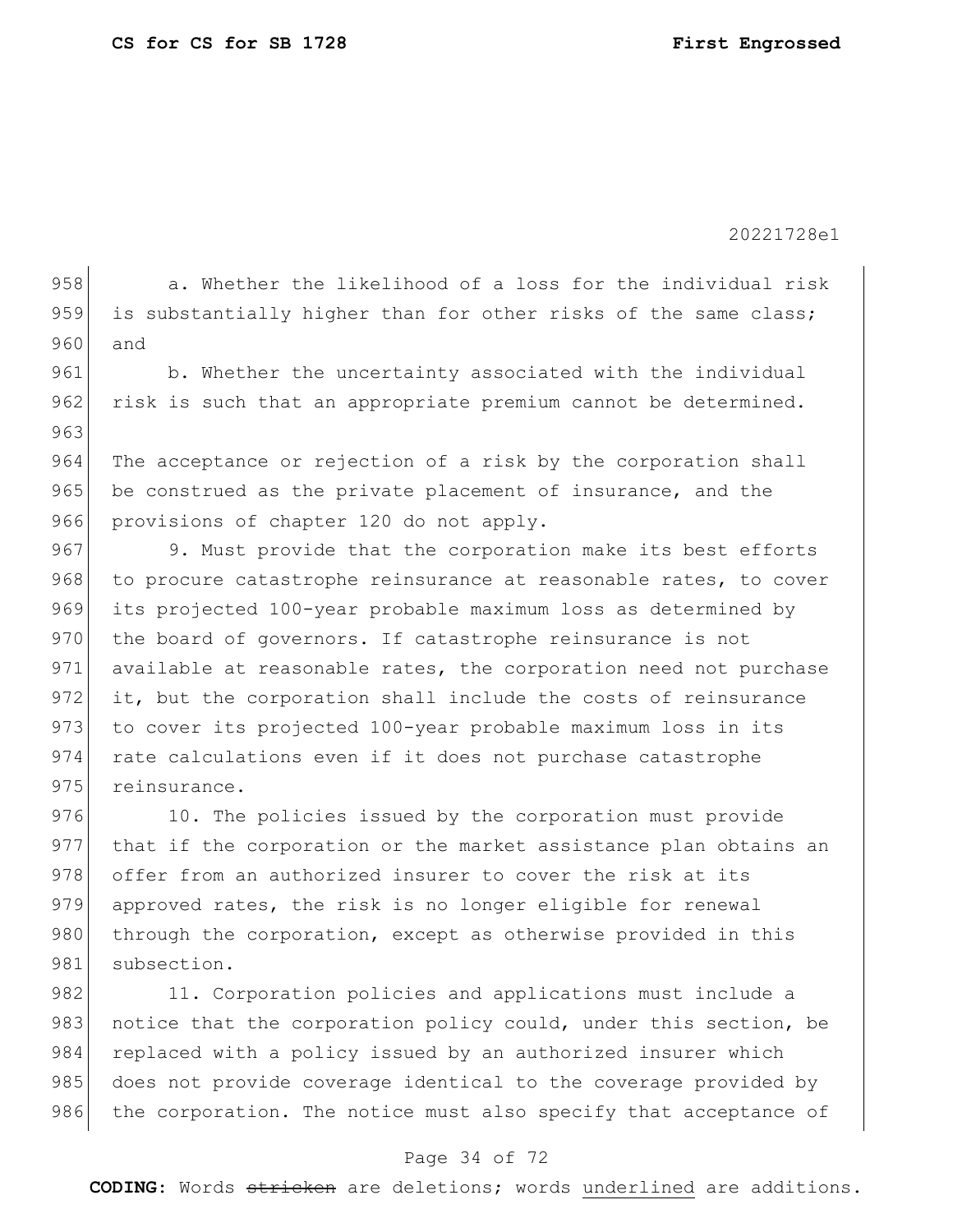987 corporation coverage creates a conclusive presumption that the 988 applicant or policyholder is aware of this potential.

989 12. May establish, subject to approval by the office, 990 different eligibility requirements and operational procedures 991 for any line or type of coverage for any specified county or 992 area if the board determines that such changes are justified due 993 to the voluntary market being sufficiently stable and 994 competitive in such area or for such line or type of coverage 995 and that consumers who, in good faith, are unable to obtain 996 insurance through the voluntary market through ordinary methods 997 continue to have access to coverage from the corporation. If 998 coverage is sought in connection with a real property transfer, 999 the requirements and procedures may not provide an effective 1000 date of coverage later than the date of the closing of the 1001 transfer as established by the transferor, the transferee, and, 1002 if applicable, the lender.

1003 13. Must provide that, with respect to the coastal account, 1004 any assessable insurer with a surplus as to policyholders of \$25 1005 million or less writing 25 percent or more of its total 1006 countrywide property insurance premiums in this state may 1007 petition the office, within the first 90 days of each calendar 1008 year, to qualify as a limited apportionment company. A regular 1009 assessment levied by the corporation on a limited apportionment 1010 company for a deficit incurred by the corporation for the 1011 coastal account may be paid to the corporation on a monthly 1012 basis as the assessments are collected by the limited 1013 apportionment company from its insureds, but a limited 1014 apportionment company must begin collecting the regular 1015 assessments not later than 90 days after the regular assessments

## Page 35 of 72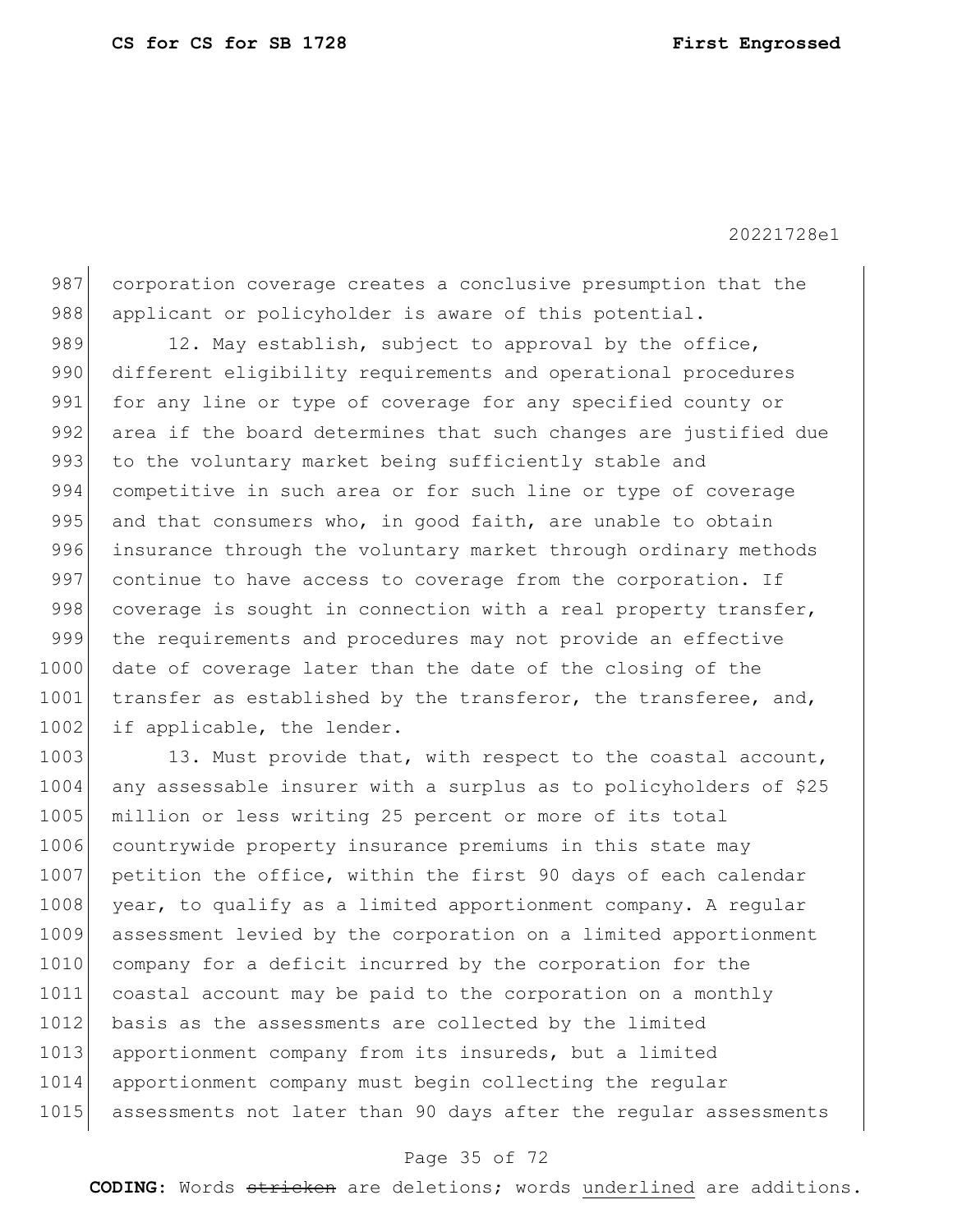1016 are levied by the corporation, and the regular assessments must be paid in full within 15 months after being levied by the 1018 corporation. A limited apportionment company shall collect from its policyholders any emergency assessment imposed under sub- subparagraph (b)3.d. The plan must provide that, if the office determines that any regular assessment will result in an impairment of the surplus of a limited apportionment company, 1023 the office may direct that all or part of such assessment be deferred as provided in subparagraph (q)4. However, an emergency assessment to be collected from policyholders under sub-1026 subparagraph (b)3.d. may not be limited or deferred.

1027 14. Must provide that the corporation appoint as its 1028 licensed agents only those agents who throughout such 1029 appointments also hold an appointment as defined in s. 626.015 1030 by an insurer who is authorized to write and is actually writing 1031 or renewing personal lines residential property coverage, 1032 commercial residential property coverage, or commercial 1033 | nonresidential property coverage within the state.

 15. Must provide a premium payment plan option to its policyholders which, at a minimum, allows for quarterly and semiannual payment of premiums. A monthly payment plan may, but 1037 is not required to, be offered.

1038 16. Must limit coverage on mobile homes or manufactured 1039 homes built before 1994 to actual cash value of the dwelling 1040 rather than replacement costs of the dwelling.

1041 17. Must provide coverage for manufactured or mobile home 1042 dwellings. Such coverage must also include the following 1043 attached structures:

1044 a. Screened enclosures that are aluminum framed or screened

# Page 36 of 72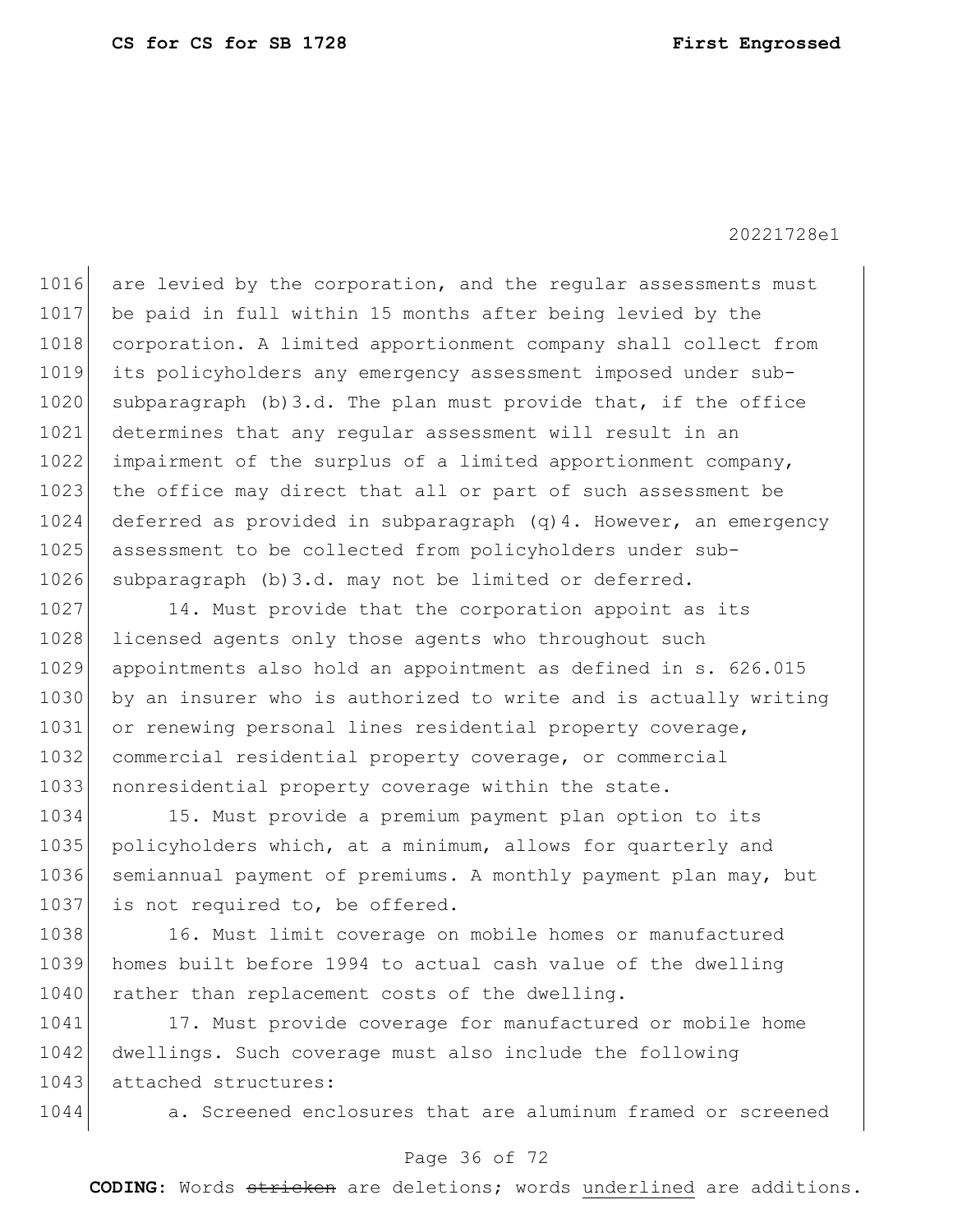1045 enclosures that are not covered by the same or substantially the 1046 same materials as those of the primary dwelling; 1047 b. Carports that are aluminum or carports that are not 1048 covered by the same or substantially the same materials as those 1049 of the primary dwelling; and 1050 c. Patios that have a roof covering that is constructed of 1051 materials that are not the same or substantially the same 1052 materials as those of the primary dwelling. 1053 1054 The corporation shall make available a policy for mobile homes 1055 or manufactured homes for a minimum insured value of at least 1056 \$3,000. 1057 18. May provide such limits of coverage as the board 1058 determines, consistent with the requirements of this subsection. 1059 19. May require commercial property to meet specified 1060 hurricane mitigation construction features as a condition of 1061 eligibility for coverage. 1062 20. Must provide that new or renewal policies issued by the 1063 corporation on or after January 1, 2012, which cover sinkhole 1064 loss do not include coverage for any loss to appurtenant 1065 structures, driveways, sidewalks, decks, or patios that are 1066 directly or indirectly caused by sinkhole activity. The 1067 corporation shall exclude such coverage using a notice of 1068 coverage change, which may be included with the policy renewal, 1069 and not by issuance of a notice of nonrenewal of the excluded 1070 coverage upon renewal of the current policy.

1071 21. As of January 1, 2012, must require that the agent 1072 obtain from an applicant for coverage from the corporation an 1073 acknowledgment signed by the applicant, which includes, at a

## Page 37 of 72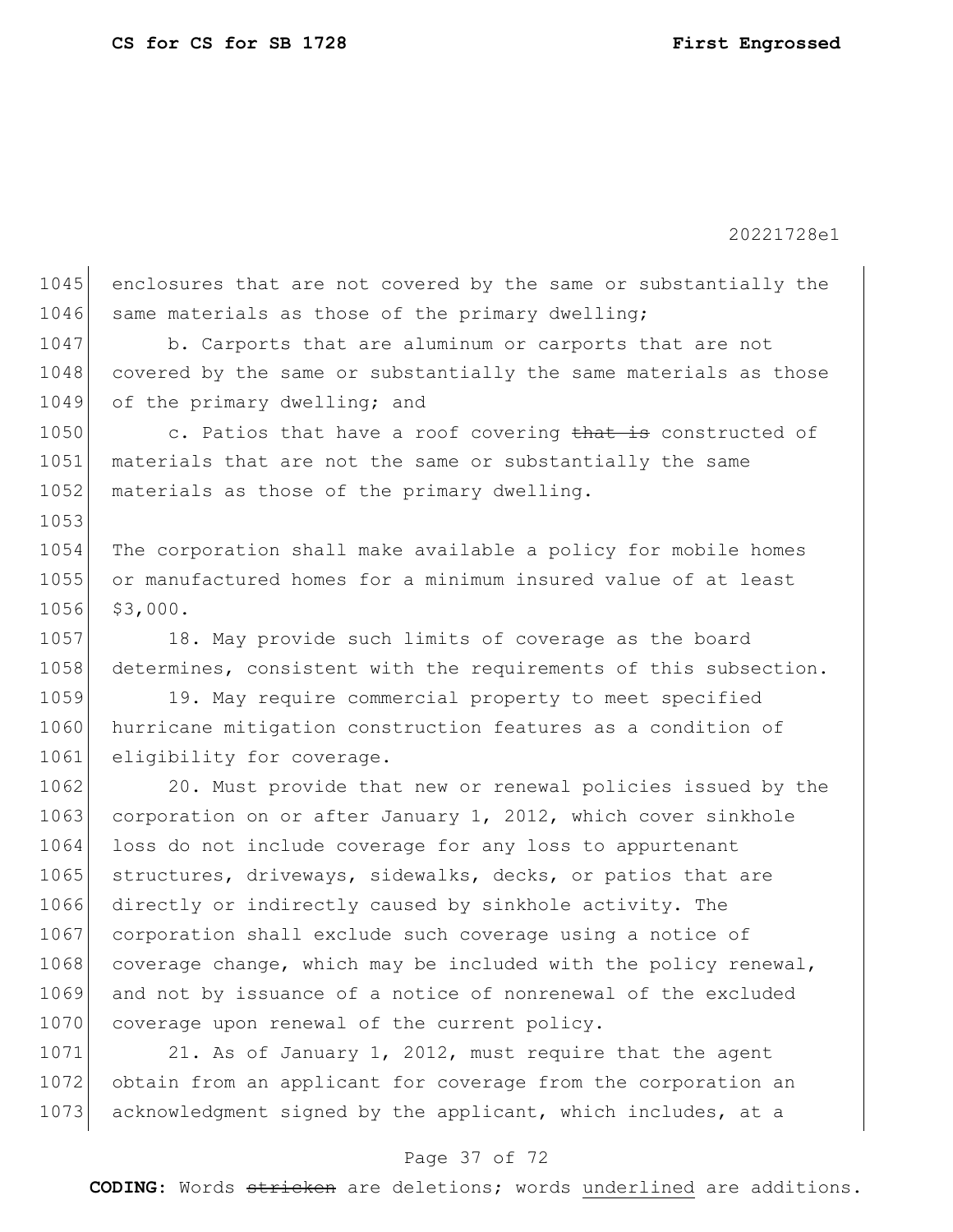| 1074 | minimum, the following statement:                                |
|------|------------------------------------------------------------------|
| 1075 |                                                                  |
| 1076 | ACKNOWLEDGMENT OF POTENTIAL SURCHARGE                            |
| 1077 | AND ASSESSMENT LIABILITY:                                        |
| 1078 |                                                                  |
| 1079 | 1. AS A POLICYHOLDER OF CITIZENS PROPERTY INSURANCE              |
| 1080 | CORPORATION, I UNDERSTAND THAT IF THE CORPORATION SUSTAINS A     |
| 1081 | DEFICIT AS A RESULT OF HURRICANE LOSSES OR FOR ANY OTHER REASON, |
| 1082 | MY POLICY COULD BE SUBJECT TO SURCHARGES, WHICH WILL BE DUE AND  |
| 1083 | PAYABLE UPON RENEWAL, CANCELLATION, OR TERMINATION OF THE        |
| 1084 | POLICY, AND THAT THE SURCHARGES COULD BE AS HIGH AS 45 PERCENT   |
| 1085 | OF MY PREMIUM, OR A DIFFERENT AMOUNT AS IMPOSED BY THE FLORIDA   |
| 1086 | LEGISLATURE.                                                     |
| 1087 | 2. I UNDERSTAND THAT I CAN AVOID THE CITIZENS POLICYHOLDER       |
| 1088 | SURCHARGE, WHICH COULD BE AS HIGH AS 45 PERCENT OF MY PREMIUM,   |
| 1089 | BY OBTAINING COVERAGE FROM A PRIVATE MARKET INSURER AND THAT TO  |
| 1090 | BE ELIGIBLE FOR COVERAGE BY CITIZENS, I MUST FIRST TRY TO OBTAIN |
| 1091 | PRIVATE MARKET COVERAGE BEFORE APPLYING FOR OR RENEWING COVERAGE |
| 1092 | WITH CITIZENS. I UNDERSTAND THAT PRIVATE MARKET INSURANCE RATES  |
| 1093 | ARE REGULATED AND APPROVED BY THE STATE.                         |
| 1094 | 3. I UNDERSTAND THAT I MAY BE SUBJECT TO EMERGENCY               |
| 1095 | ASSESSMENTS TO THE SAME EXTENT AS POLICYHOLDERS OF OTHER         |
| 1096 | INSURANCE COMPANIES, OR A DIFFERENT AMOUNT AS IMPOSED BY THE     |
| 1097 | FLORIDA LEGISLATURE.                                             |
| 1098 | 4. I ALSO UNDERSTAND THAT CITIZENS PROPERTY INSURANCE            |
| 1099 | CORPORATION IS NOT SUPPORTED BY THE FULL FAITH AND CREDIT OF THE |
| 1100 | STATE OF FLORIDA.                                                |
| 1101 |                                                                  |

1102 a. The corporation shall maintain, in electronic format or

# Page 38 of 72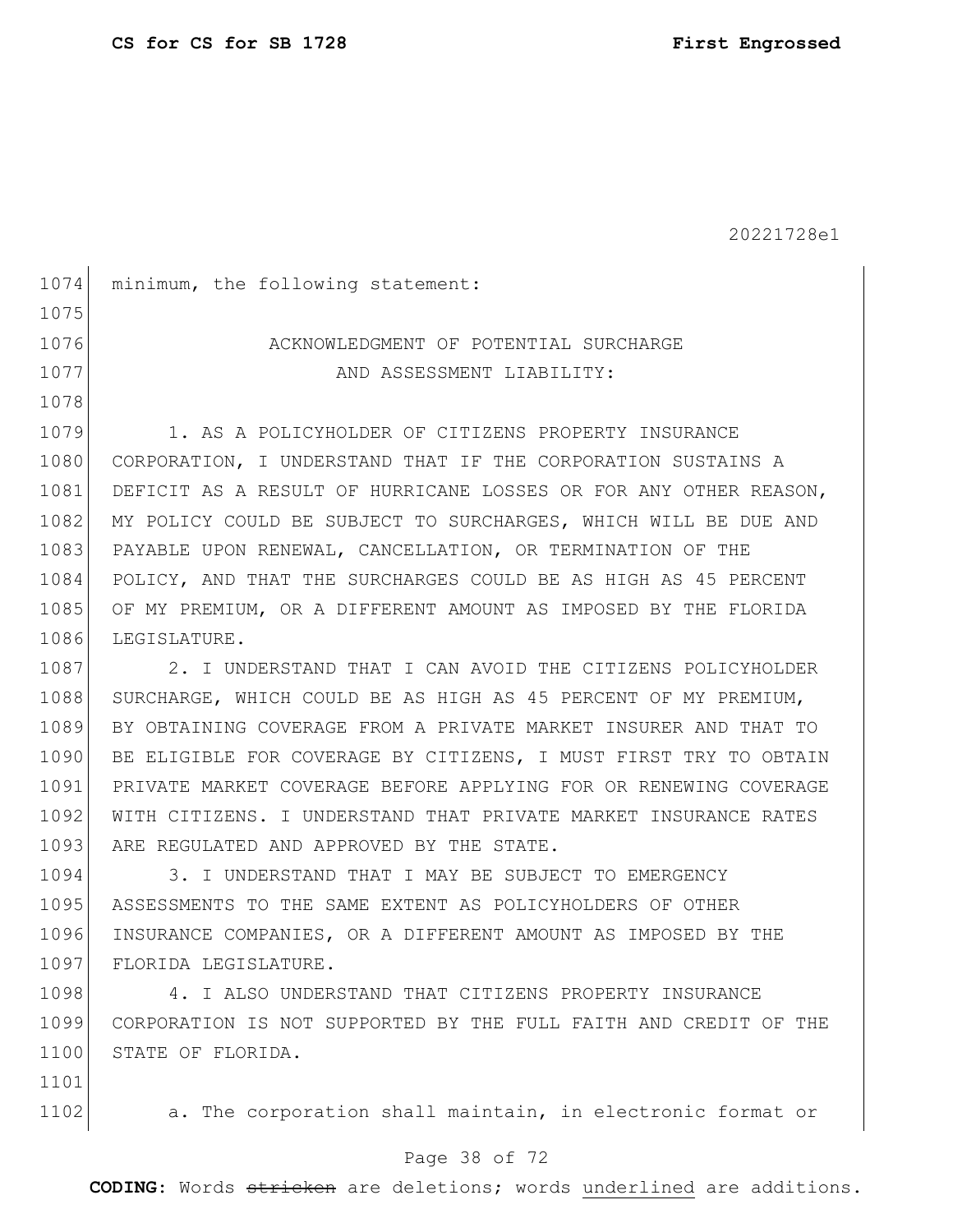1103 otherwise, a copy of the applicant's signed acknowledgment and 1104 provide a copy of the statement to the policyholder as part of 1105 the first renewal after the effective date of this subparagraph.

1106 b. The signed acknowledgment form creates a conclusive 1107 presumption that the policyholder understood and accepted his or 1108 her potential surcharge and assessment liability as a 1109 policyholder of the corporation.

1110 (n)1. Rates for coverage provided by the corporation must be actuarially sound and subject to s. 627.062, except as otherwise provided in this paragraph. The corporation shall file its recommended rates with the office at least annually. The corporation shall provide any additional information regarding 1115 the rates which the office requires. The office shall consider the recommendations of the board and issue a final order establishing the rates for the corporation within 45 days after 1118 the recommended rates are filed. The corporation may not pursue an administrative challenge or judicial review of the final 1120 order of the office.

1121 2. In addition to the rates otherwise determined pursuant to this paragraph, the corporation shall impose and collect an amount equal to the premium tax provided in s. 624.509 to augment the financial resources of the corporation.

1125 3. After the public hurricane loss-projection model under 1126 s. 627.06281 has been found to be accurate and reliable by the 1127 Florida Commission on Hurricane Loss Projection Methodology, the 1128 model shall be considered when establishing the windstorm 1129 portion of the corporation's rates. The corporation may use the 1130 public model results in combination with the results of private 1131 models to calculate rates for the windstorm portion of the

## Page 39 of 72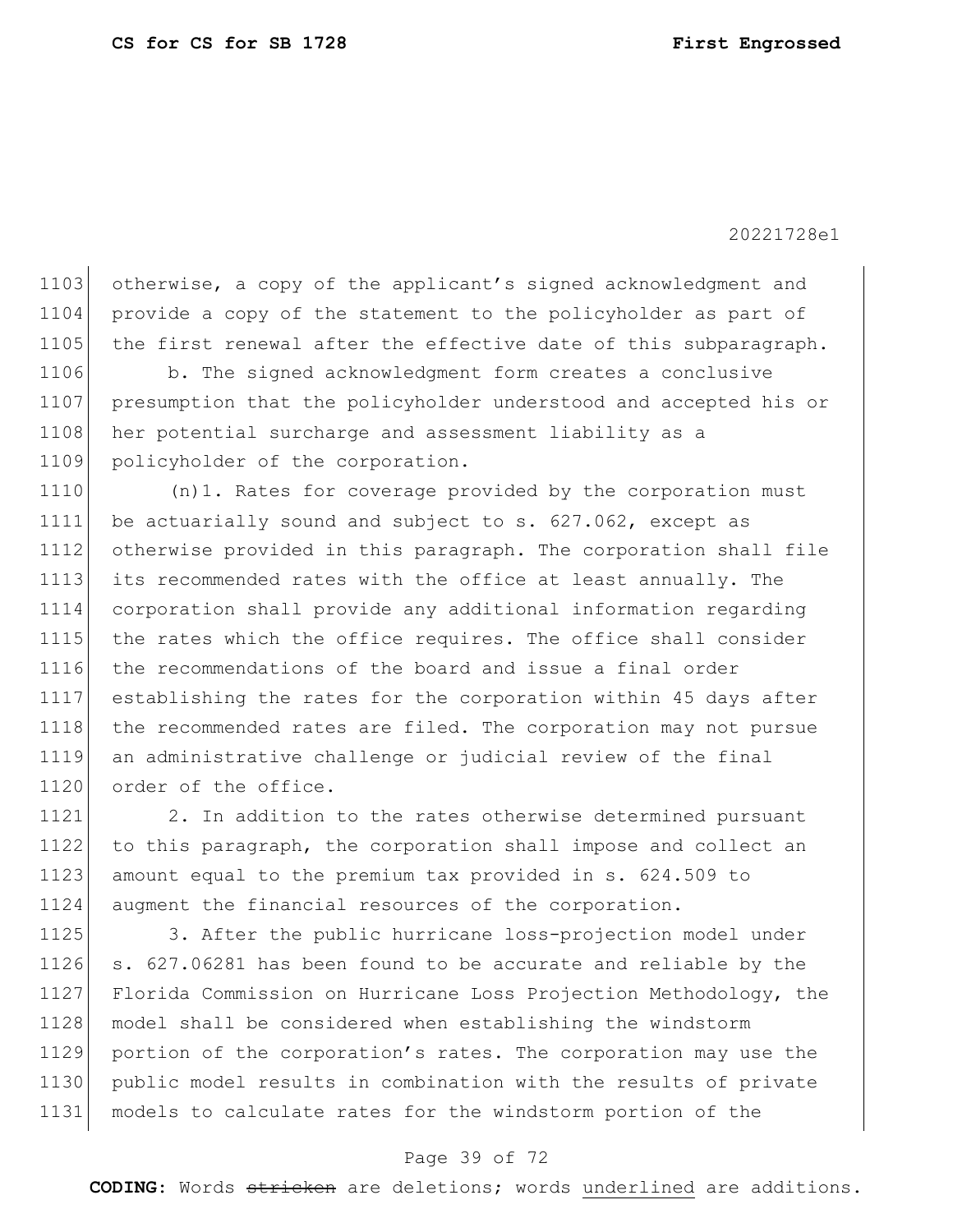1132 corporation's rates. This subparagraph does not require or allow 1133 the corporation to adopt rates lower than the rates otherwise 1134 required or allowed by this paragraph. 1135 4. The corporation must make a recommended actuarially 1136 sound rate filing for each personal and commercial line of 1137 business it writes. 1138 5. Notwithstanding the board's recommended rates and the 1139 office's final order regarding the corporation's filed rates 1140 under subparagraph 1., the corporation shall annually implement 1141 a rate increase which, except for sinkhole coverage, does not 1142 exceed the following for any single personal lines residential 1143 policy issued by the corporation that covers an insured's 1144 primary residence, and any single commercial lines residential 1145 | policy issued by the corporation, excluding coverage changes and 1146 surcharges: 1147 a. Eleven percent for 2022. 1148 b. Twelve percent for 2023. 1149 c. Thirteen percent for 2024. 1150 d. Fourteen percent for 2025. 1151 e. Fifteen percent for 2026 and all subsequent years. 1152 6. The corporation may also implement an increase to 1153 reflect the effect on the corporation of the cash buildup factor 1154 pursuant to s. 215.555(5)(b). 1155 7. The corporation's implementation of rates as prescribed 1156 in subparagraph 5. shall cease for any line of business written 1157 by the corporation upon the corporation's implementation of 1158 actuarially sound rates. Thereafter, the corporation shall 1159 annually make a recommended actuarially sound rate filing for

#### Page 40 of 72

1160 each commercial and personal line of business the corporation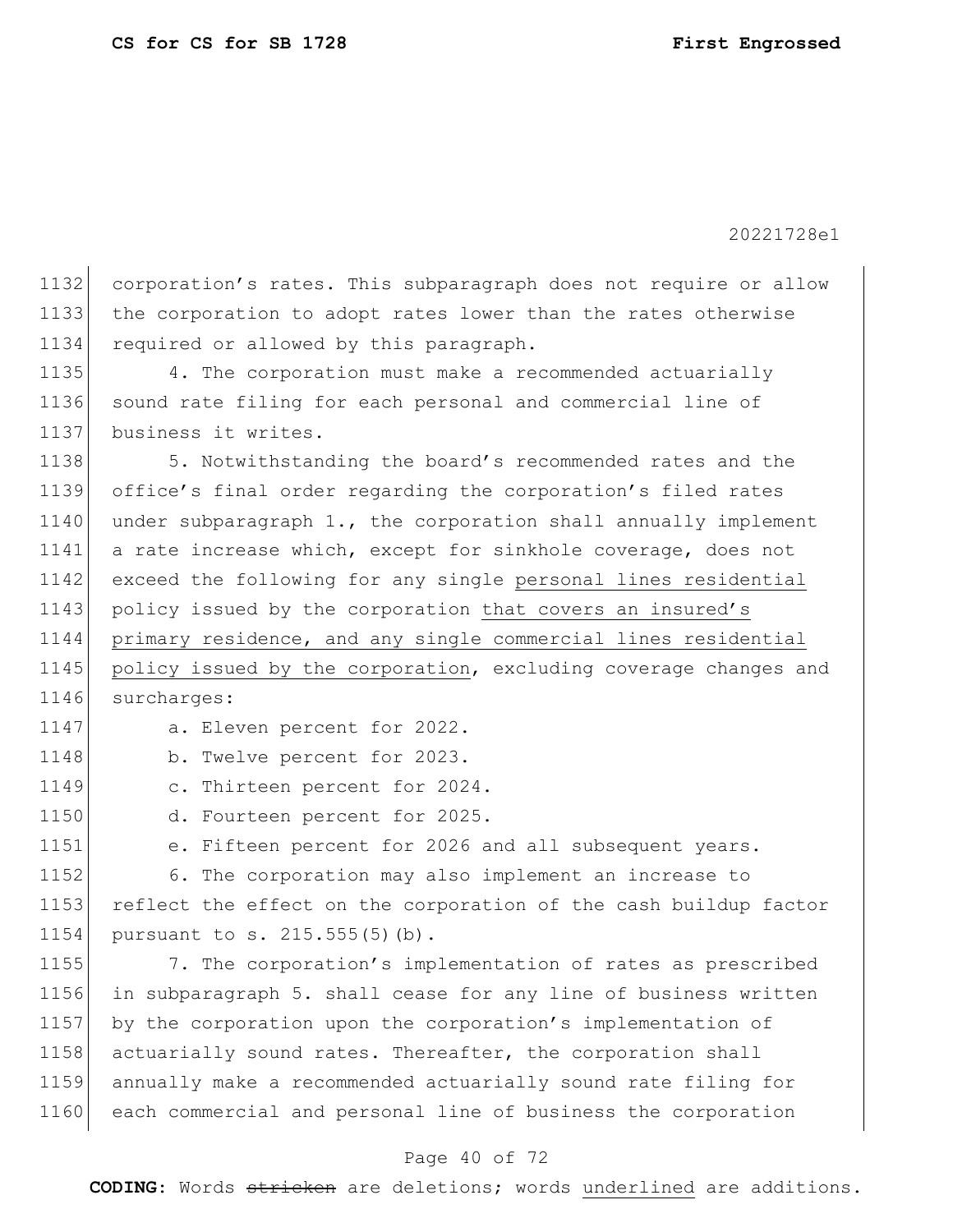| 1161 | writes.                                                          |
|------|------------------------------------------------------------------|
| 1162 | 8. Any new personal lines residential policy written by the      |
| 1163 | corporation with an effective date on or after January 1, 2023,  |
| 1164 | which covers a risk for which the immediately preceding policy   |
| 1165 | covering such risk was written by an unsound insurer shall be    |
| 1166 | charged a premium for coverage that is the higher of the last    |
| 1167 | premium amount charged by the unsound insurer or the premium     |
| 1168 | charged by the corporation applicable to the policy. Premiums    |
| 1169 | established by the unsound insurer shall remain unchanged,       |
| 1170 | except for adjustments for coverage changes at renewal, until    |
| 1171 | such time as the corporation's premium for that policy exceeds   |
| 1172 | this amount and thus the policy becomes subject to the           |
| 1173 | corporation's annually approved rate.                            |
| 1174 | 9. As used in this paragraph, the term:                          |
| 1175 | a. "Primary residence" means the dwelling that the insured       |
| 1176 | has represented as their permanent home on the insurance         |
| 1177 | application or otherwise to the corporation.                     |
| 1178 | b. "Unsound insurer" means an insurer determined by the          |
| 1179 | Office of Insurance Regulation to be in unsound condition as     |
| 1180 | defined in s. 624.80(2) or an insurer placed in receivership     |
| 1181 | under chapter 631.                                               |
| 1182 | $(q)$ 1. The corporation shall certify to the office its needs   |
| 1183 | for annual assessments as to a particular calendar year, and for |
| 1184 | any interim assessments that it deems to be necessary to sustain |
| 1185 | operations as to a particular year pending the receipt of annual |
| 1186 | assessments. Upon verification, the office shall approve such    |
| 1187 | certification, and the corporation shall levy such annual or     |
| 1188 | interim assessments. Such assessments shall be prorated as       |
| 1189 | provided in paragraph (b). The corporation shall take all        |

# Page 41 of 72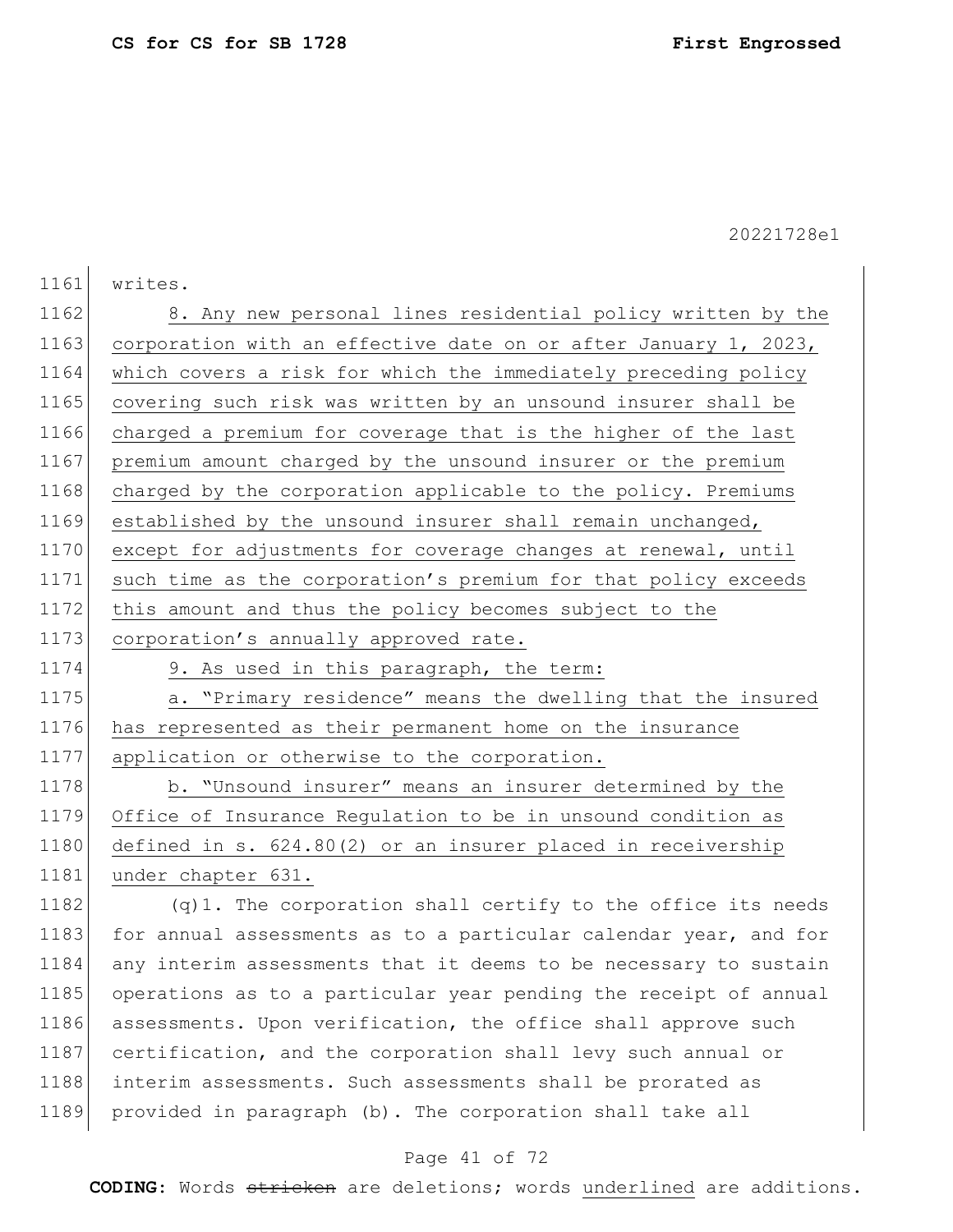1190 reasonable and prudent steps necessary to collect the amount of 1191 assessments due from each assessable insurer, including, if 1192 prudent, filing suit to collect the assessments, and the office 1193 may provide such assistance to the corporation it deems 1194 appropriate. If the corporation is unable to collect an 1195 assessment from any assessable insurer, the uncollected 1196 assessments shall be levied as an additional assessment against 1197 the assessable insurers and any assessable insurer required to 1198 pay an additional assessment as a result of such failure to pay 1199 shall have a cause of action against such nonpaying assessable 1200 insurer. Assessments shall be included as an appropriate factor 1201 in the making of rates. The failure of a surplus lines agent to 1202 collect and remit any regular or emergency assessment levied by 1203 the corporation is considered to be a violation of s. 626.936 1204 and subjects the surplus lines agent to the penalties provided 1205 in that section.

1206 2. The governing body of any unit of local government, any 1207 residents of which are insured by the corporation, may issue 1208 bonds as defined in s. 125.013 or s. 166.101 from time to time 1209 to fund an assistance program, in conjunction with the 1210 corporation, for the purpose of defraying deficits of the 1211 corporation. In order to avoid needless and indiscriminate 1212 proliferation, duplication, and fragmentation of such assistance 1213 programs, any unit of local government, any residents of which 1214 are insured by the corporation, may provide for the payment of 1215 losses, regardless of whether or not the losses occurred within 1216 or outside of the territorial jurisdiction of the local 1217 government. Revenue bonds under this subparagraph may not be 1218 issued until validated pursuant to chapter 75, unless a state of

### Page 42 of 72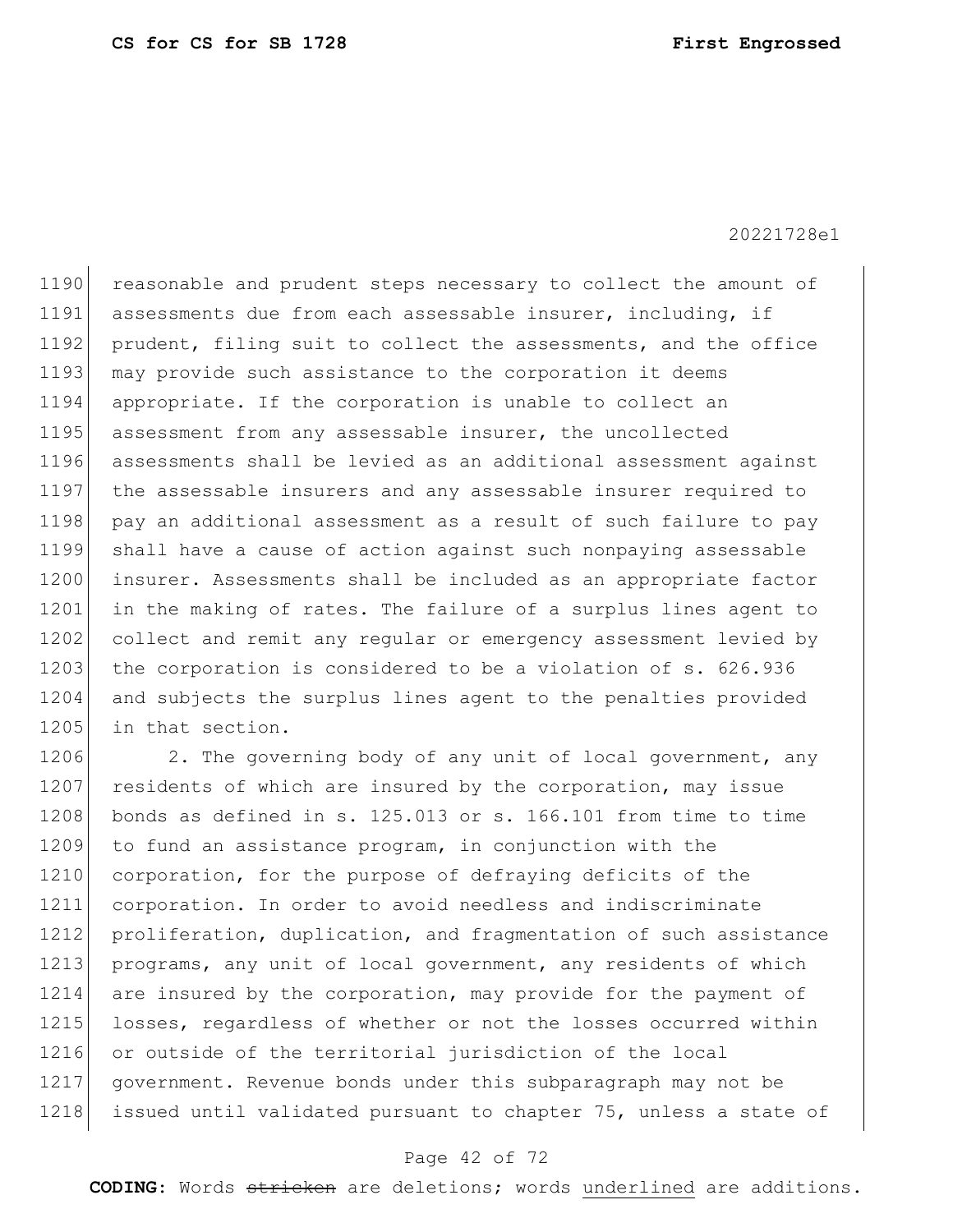1219 emergency is declared by executive order or proclamation of the 1220 Governor pursuant to s. 252.36 making such findings as are 1221 necessary to determine that it is in the best interests of, and 1222 necessary for, the protection of the public health, safety, and 1223 general welfare of residents of this state and declaring it an 1224 essential public purpose to permit certain municipalities or 1225 counties to issue such bonds as will permit relief to claimants 1226 and policyholders of the corporation. Any such unit of local 1227 government may enter into such contracts with the corporation 1228 and with any other entity created pursuant to this subsection as 1229 are necessary to carry out this paragraph. Any bonds issued 1230 under this subparagraph shall be payable from and secured by 1231 moneys received by the corporation from emergency assessments 1232 under sub-subparagraph (b)3.d., and assigned and pledged to or 1233 on behalf of the unit of local government for the benefit of the 1234 holders of such bonds. The funds, credit, property, and taxing 1235 power of the state or of the unit of local government may shall 1236 not be pledged for the payment of such bonds.

1237 3.a. The corporation shall adopt one or more programs 1238 subject to approval by the office for the reduction of both new 1239 and renewal writings in the corporation. Beginning January 1, 1240 2008, any program the corporation adopts for the payment of 1241 bonuses to an insurer for each risk the insurer removes from the 1242 corporation shall comply with s. 627.3511(2) and may not exceed 1243 the amount referenced in s. 627.3511(2) for each risk removed. 1244 The corporation may consider any prudent and not unfairly 1245 discriminatory approach to reducing corporation writings, and 1246 may adopt a credit against assessment liability or other 1247 liability that provides an incentive for insurers to take risks

## Page 43 of 72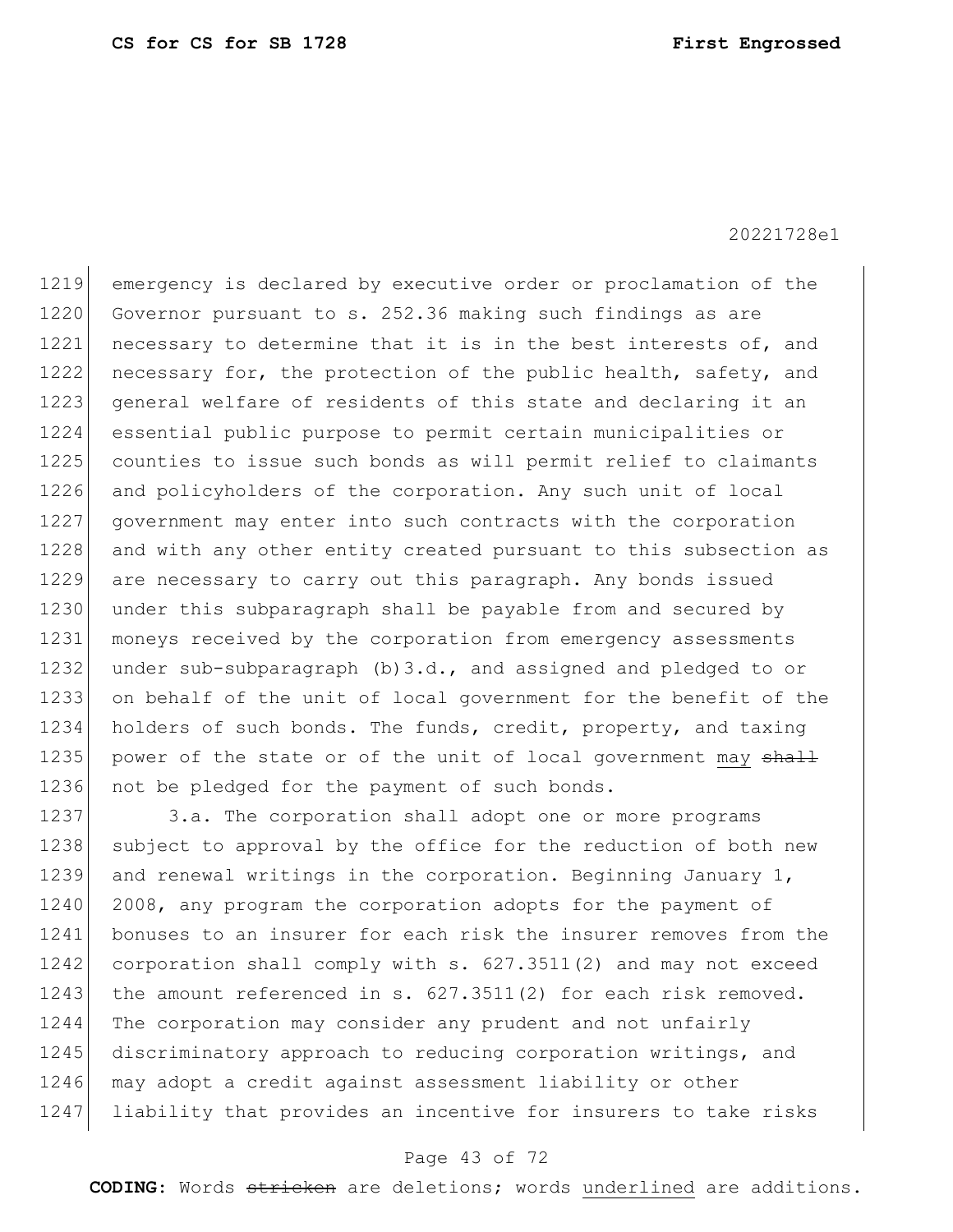1248 out of the corporation and to keep risks out of the corporation 1249 by maintaining or increasing voluntary writings in counties or 1250 areas in which corporation risks are highly concentrated and a 1251 program to provide a formula under which an insurer voluntarily 1252 taking risks out of the corporation by maintaining or increasing 1253 voluntary writings will be relieved wholly or partially from 1254 assessments under sub-subparagraph (b)3.a. However, any "take-1255 out bonus" or payment to an insurer must be conditioned on the 1256 property being insured for at least 5 years by the insurer, 1257 unless canceled or nonrenewed by the policyholder. If the policy 1258 is canceled or nonrenewed by the policyholder before the end of 1259 the 5-year period, the amount of the take-out bonus must be 1260 prorated for the time period the policy was insured. When the 1261 corporation enters into a contractual agreement for a take-out 1262 plan, the producing agent of record of the corporation policy is 1263 entitled to retain any unearned commission on such policy, and 1264 the insurer shall either:

1265 (I) Pay to the producing agent of record of the policy, for 1266 the first year, an amount which is the greater of the insurer's 1267 usual and customary commission for the type of policy written or 1268 a policy fee equal to the usual and customary commission of the 1269 corporation; or

1270 (II) Offer to allow the producing agent of record of the 1271 policy to continue servicing the policy for a period of not less 1272 | than 1 year and offer to pay the agent the insurer's usual and 1273 customary commission for the type of policy written. If the 1274 producing agent is unwilling or unable to accept appointment by 1275 the new insurer, the new insurer shall pay the agent in 1276 accordance with sub-sub-subparagraph (I).

### Page 44 of 72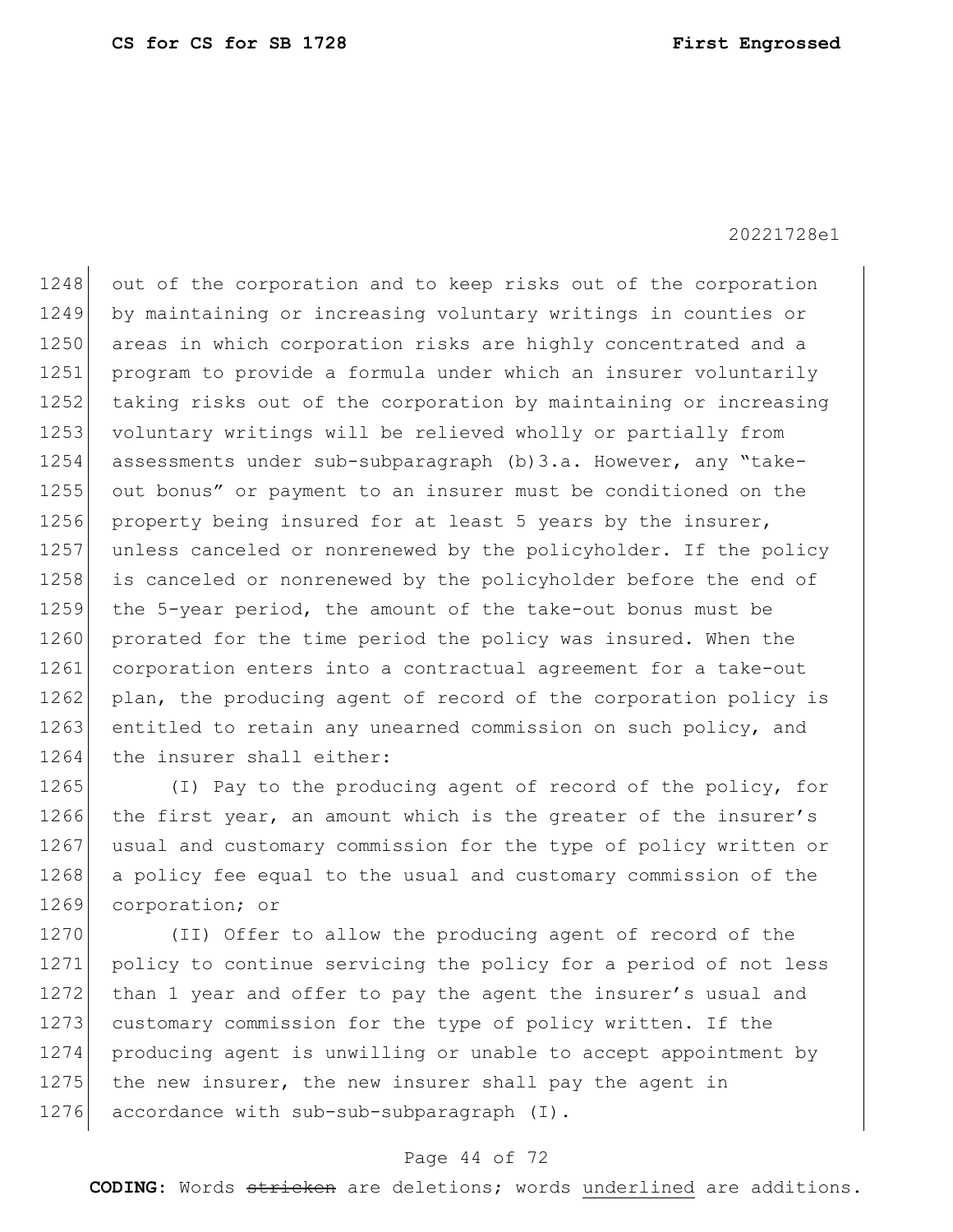| 1277 | b. Any credit or exemption from regular assessments adopted      |
|------|------------------------------------------------------------------|
| 1278 | under this subparagraph shall last no longer than the 3 years    |
| 1279 | following the cancellation or expiration of the policy by the    |
| 1280 | corporation. With the approval of the office, the board may      |
| 1281 | extend such credits for an additional year if the insurer        |
| 1282 | quarantees an additional year of renewability for all policies   |
| 1283 | removed from the corporation, or for 2 additional years if the   |
| 1284 | insurer quarantees 2 additional years of renewability for all    |
| 1285 | policies so removed.                                             |
| 1286 | c. There shall be no credit, limitation, exemption, or           |
| 1287 | deferment from emergency assessments to be collected from        |
| 1288 | policyholders pursuant to sub-subparagraph (b) 3.d.              |
| 1289 | d. Notwithstanding any other law, for purposes of a              |
| 1290 | depopulation, take-out, or keep-out program adopted by the       |
| 1291 | corporation, including an initial or renewal offer of coverage   |
| 1292 | made to a policyholder removed from the corporation pursuant to  |
| 1293 | such program, an eligible surplus lines insurer may participate  |
| 1294 | in the program in the same manner and on the same terms as an    |
| 1295 | authorized insurer, except as provided under this sub-           |
| 1296 | subparagraph.                                                    |
| 1297 | The policy count of the corporation must be more than<br>( I )   |
| 1298 | 700,000 within the 30 days before the time a take-out offer is   |
| 1299 | made by a surplus lines insurer.                                 |
| 1300 | (II) To qualify for participation, the surplus lines             |
| 1301 | insurer must first obtain approval from the office for its       |
| 1302 | depopulation, take-out, or keep-out plan and then comply with    |
| 1303 | all of the corporation's requirements for the plan applicable to |
| 1304 | admitted insurers and with all statutory provisions applicable   |
| 1305 | to the removal of policies from the corporation.                 |

# Page 45 of 72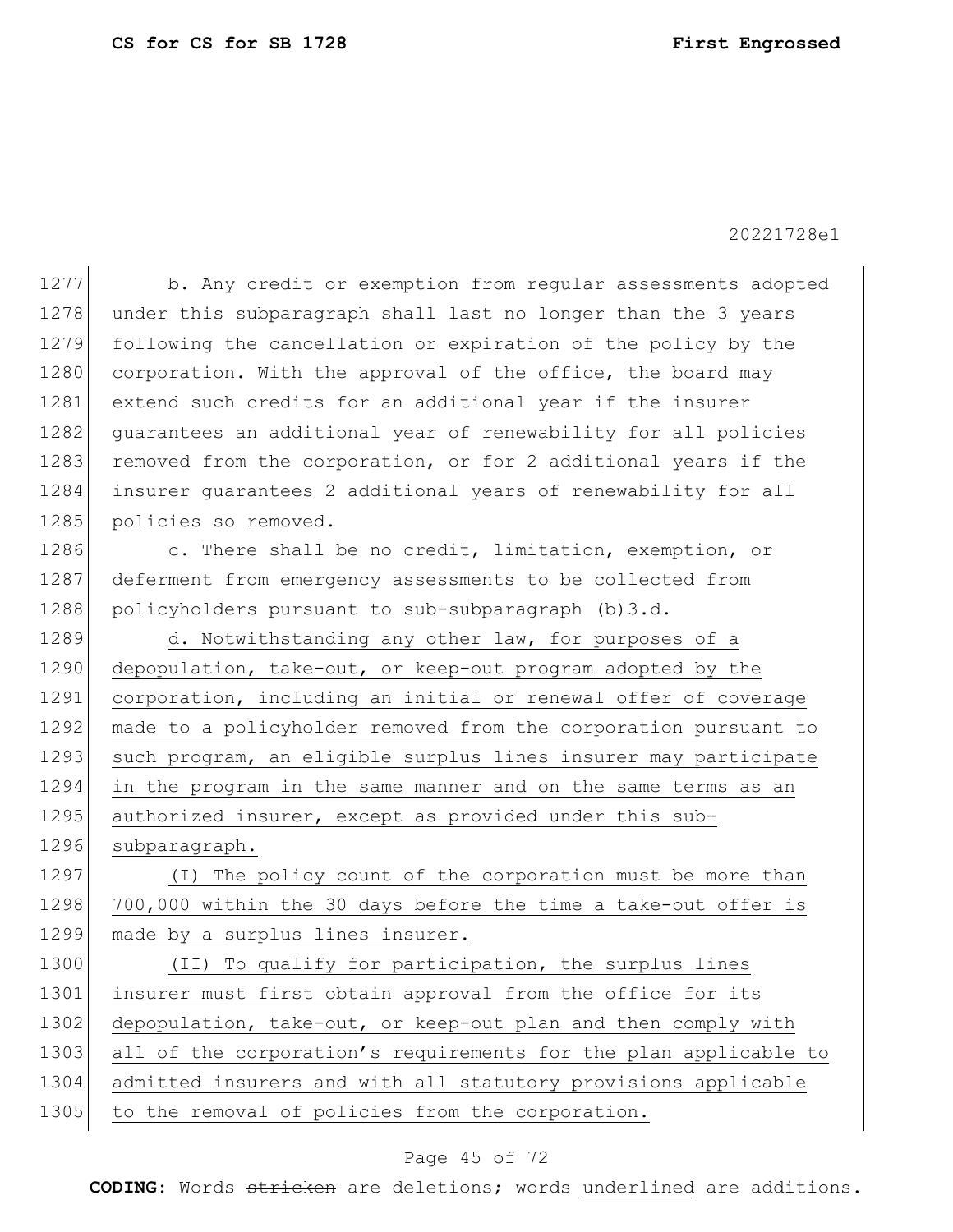| 1306 | (III) In considering a surplus lines insurer's request for       |
|------|------------------------------------------------------------------|
| 1307 | approval for its plan, the office shall determine whether the    |
| 1308 | surplus lines insurer meets the following requirements:          |
| 1309 | (A) Maintains a surplus of \$50 million on a company or          |
| 1310 | pooled basis;                                                    |
| 1311 | (B) Has a superior, excellent, exceptional, or equally           |
| 1312 | comparable financial strength rating by a rating agency          |
| 1313 | acceptable to the office;                                        |
| 1314 | (C) Maintains reserves, surplus, reinsurance, and                |
| 1315 | reinsurance equivalents sufficient to cover the insurer's 100-   |
| 1316 | year probable maximum hurricane loss at least twice in a single  |
| 1317 | hurricane season and submits such reinsurance to the office to   |
| 1318 | review for purposes of the take-out;                             |
| 1319 | (D) Provides prominent notice to the policyholder before         |
| 1320 | the assumption of the policy that surplus lines policies are not |
| 1321 | provided coverage by the Florida Insurance Guaranty Association  |
| 1322 | and provides an outline of any substantial differences in        |
| 1323 | coverage between the existing policy and the policy being        |
| 1324 | offered to the insured; and                                      |
| 1325 | (E) Provides policy coverage similar to that provided by         |
| 1326 | the corporation.                                                 |
| 1327 | (IV) To obtain approval for a plan, the surplus lines            |
| 1328 | insurer must file the following with the office:                 |
| 1329 | (A) Information requested by the office to demonstrate           |
| 1330 | compliance with s. 624.404(3), including biographical            |
| 1331 | affidavits, fingerprints processed pursuant to s. 624.34, and    |
| 1332 | the results of criminal history records checks for officers and  |
| 1333 | directors of the insurer and its parent or holding company;      |
| 1334 | (B) A service-of-process consent and agreement form              |

# Page 46 of 72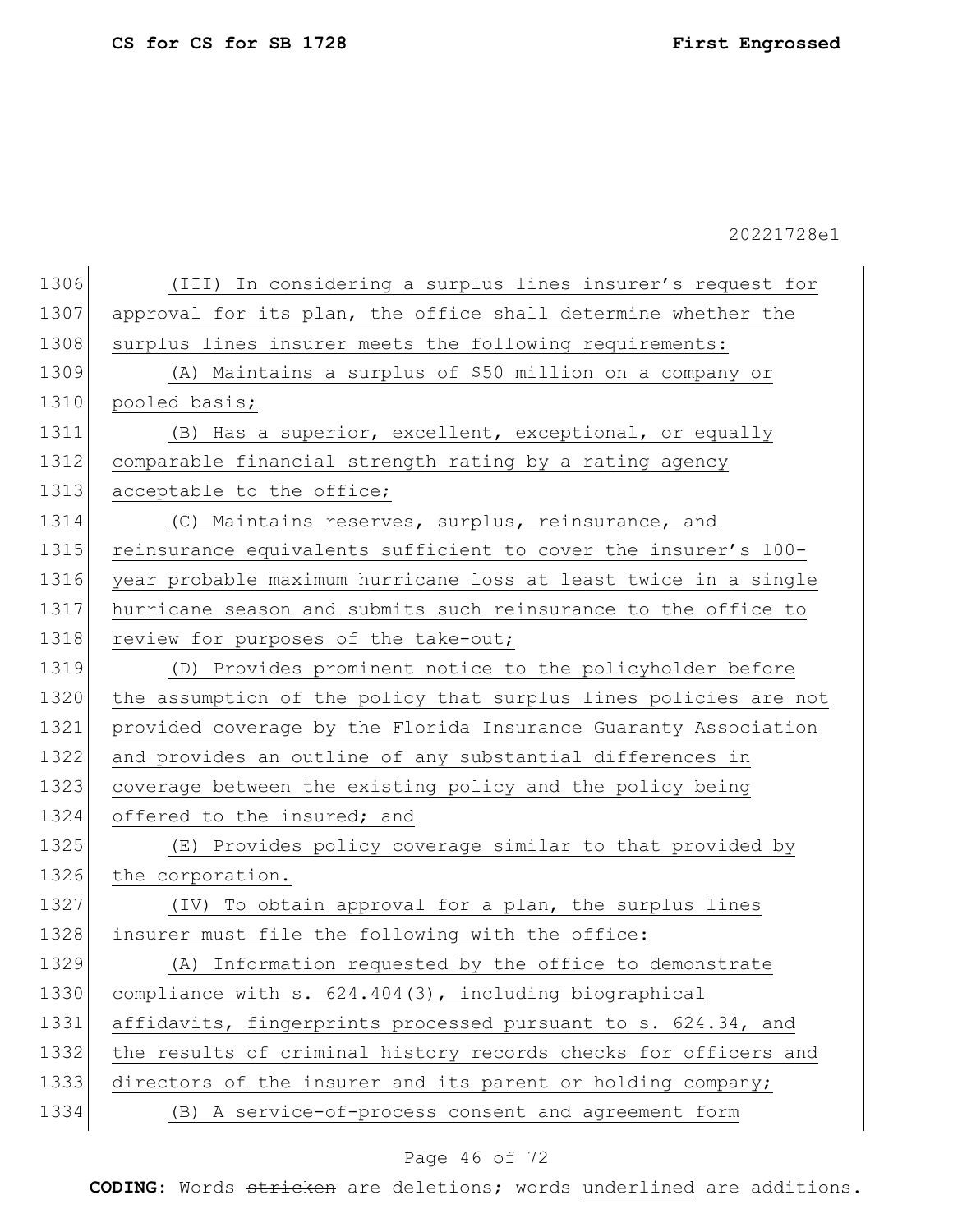| 1335 | executed by the insurer;                                         |
|------|------------------------------------------------------------------|
| 1336 | (C) Proof that the insurer has been an eligible or               |
| 1337 | authorized insurer for at least 3 years;                         |
| 1338 | (D) A duly authenticated copy of the insurer's current           |
| 1339 | audited financial statement, in English, which, in the case of   |
| 1340 | statements originally made in the currencies of other countries, |
| 1341 | expresses all monetary values in United States dollars, at an    |
| 1342 | exchange rate then current and shown in the statement, and       |
| 1343 | including any additional information relative to the insurer as  |
| 1344 | the office may request;                                          |
| 1345 | (E) A complete certified copy of the latest official             |
| 1346 | financial statement required by the insurer's domiciliary state, |
| 1347 | if different from the statement required by sub-sub-sub-         |
| 1348 | subparagraph (D); and                                            |
| 1349 | (F) If applicable, a copy of the United States trust             |
| 1350 | account agreement.                                               |
| 1351 |                                                                  |
| 1352 | This sub-sub-subparagraph does not subject any surplus lines     |
| 1353 | insurer to requirements in addition to part VIII of chapter 626. |
| 1354 | Surplus lines brokers making an offer of coverage under this     |
| 1355 | sub-subparagraph are not required to comply with s.              |
| 1356 | $626.916(1)$ (a), (b), (c), or (e).                              |
| 1357 | (V) Within 10 days after the date of assumption, the             |
| 1358 | surplus lines insurer assuming policies from the corporation     |
| 1359 | shall remit to the Bureau of Collateral Management within the    |
| 1360 | Department of Financial Services a special deposit equal to the  |
| 1361 | unearned premium net of unearned commissions on the assumed      |
| 1362 | block of business. The surplus lines insurer shall submit to the |
| 1363 | office, along with the special deposit, an accounting of the     |

# Page 47 of 72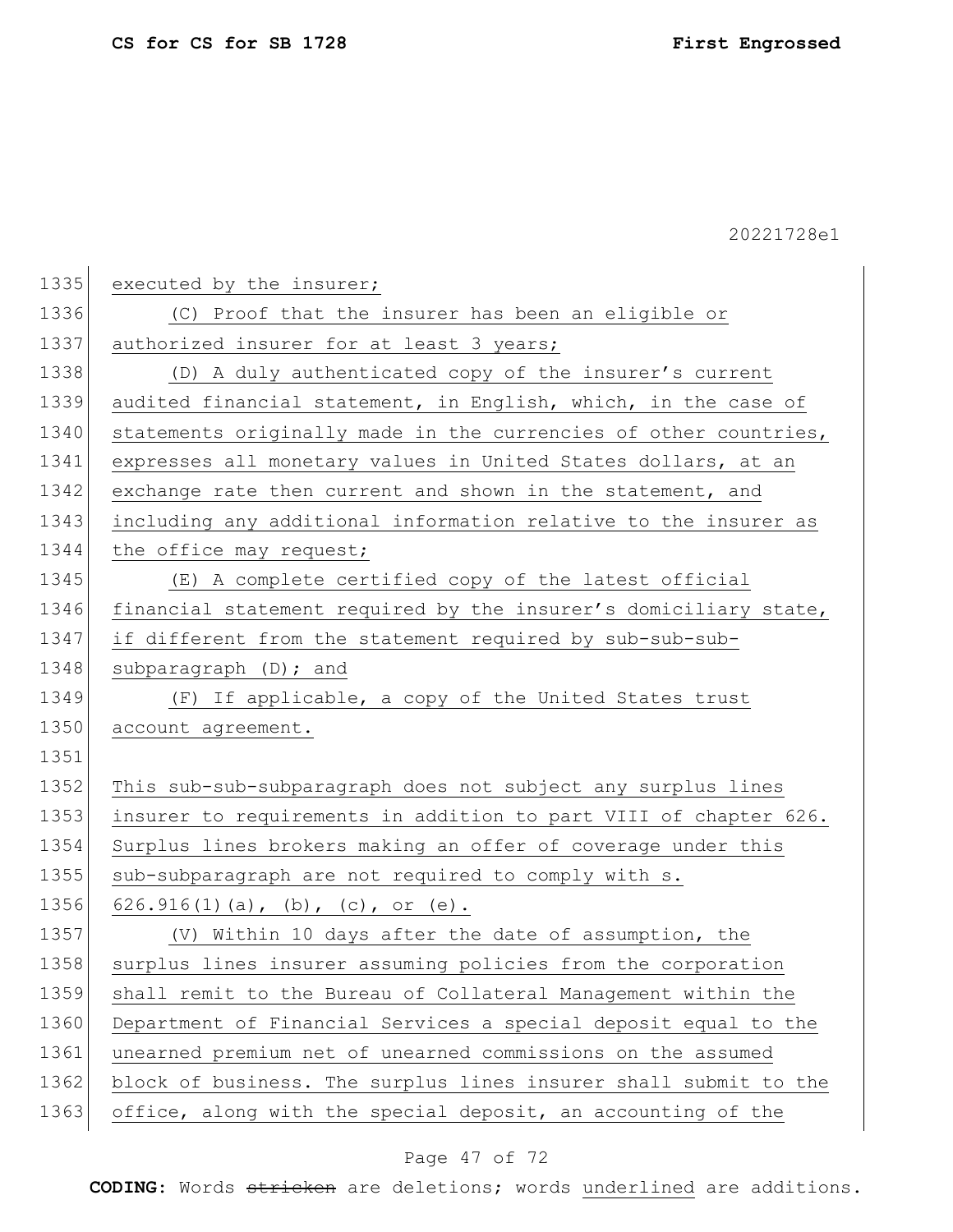1364 policies assumed and the amount of unearned premium for such 1365 policies and a sworn affidavit attesting to the accuracy of the 1366 accounting by an officer of the surplus lines insurer. 1367 Thereafter, the surplus lines insurer shall make a filing within 1368 10 days after the end of each calendar quarter attesting to the 1369 unearned premium in force for the previous quarter on policies 1370 assumed from the corporation and shall submit additional funds 1371 with that filing if the special deposit is insufficient to cover 1372 the unearned premium on assumed policies, or shall receive a 1373 return of funds within 60 days if the special deposit exceeds 1374 the amount of unearned premium required for assumed policies. 1375 The special deposit is an asset of the surplus lines insurer 1376 which is held by the department for the benefit of state 1377 policyholders of the surplus lines insurer in the event of the 1378 insolvency of the surplus lines insurer. If an order of 1379 liquidation is entered in any state against the surplus lines 1380 insurer, the department may use the special deposit for payment 1381 of unearned premium or policy claims, return all or part of the 1382 deposit to the domiciliary receiver, or use the funds in 1383 accordance with any action authorized under part I of chapter 1384 631 or in compliance with any order of a court having 1385 jurisdiction over the insolvency. 1386 (VI) In advance of a surplus lines insurer assuming a 1387 policy, surplus lines brokers representing a surplus lines 1388 insurer on a take-out program shall obtain confirmation, in 1389 written or e-mail form, from each producing agent stating that 1390 the agent is willing to participate in the take-out program with 1391 the surplus lines insurer engaging in the take-out program. The 1392 take-out program is also subject to s. 627.3517. If a

### Page 48 of 72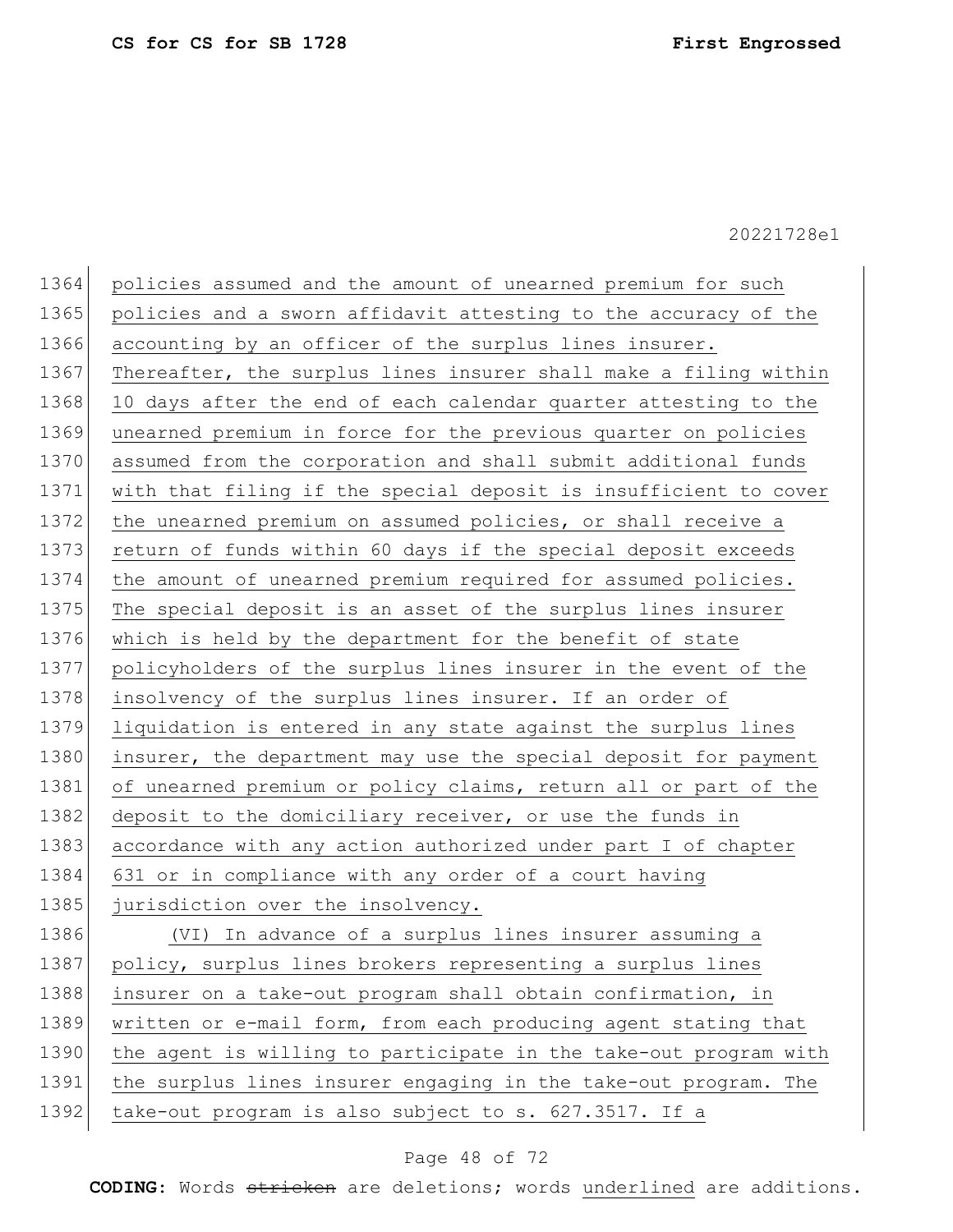1393 policyholder is selected for removal from the corporation by a 1394 surplus lines insurer and an authorized insurer, the corporation 1395 must give priority to the offer of coverage from the authorized 1396 insurer. 1397 (VII)(A) A risk that has a dwelling replacement cost of 1398 \$700,000 or more or a single condominium unit that has a 1399 combined dwelling and contents replacement cost of \$700,000 or 1400 more is not eligible for coverage by the corporation if it is 1401 offered comparable coverage from a qualified surplus lines 1402 insurer at a premium no greater than the premium charged by the 1403 corporation. 1404 (B) A risk that has a dwelling replacement cost below 1405 \$700,000 or a single condominium unit that has a combined 1406 dwelling and contents replacement cost below \$700,000 remains 1407 eligible for coverage by the corporation if it is offered 1408 coverage from a qualified surplus lines insurer. 1409 4. The plan shall provide for the deferment, in whole or in

1410 part, of the assessment of an assessable insurer, other than an 1411 emergency assessment collected from policyholders pursuant to 1412 sub-subparagraph (b)  $3.d.,$  if the office finds that payment of 1413 the assessment would endanger or impair the solvency of the 1414 insurer. In the event an assessment against an assessable 1415 insurer is deferred in whole or in part, the amount by which 1416 such assessment is deferred may be assessed against the other 1417 assessable insurers in a manner consistent with the basis for 1418 assessments set forth in paragraph (b).

1419 5. Effective July 1, 2007, in order to evaluate the costs 1420 and benefits of approved take-out plans, if the corporation pays 1421 a bonus or other payment to an insurer for an approved take-out

## Page 49 of 72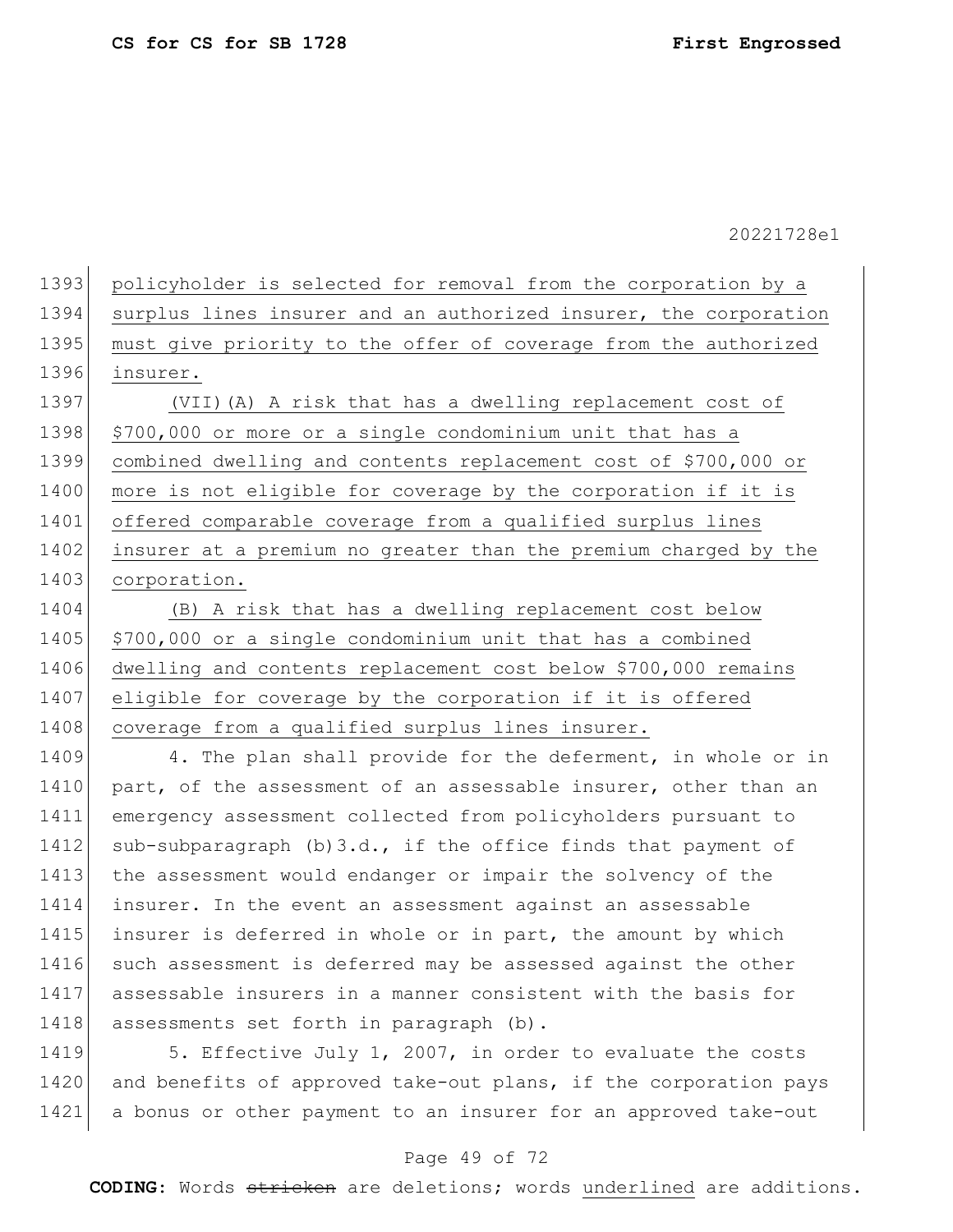plan, it shall maintain a record of the address or such other identifying information on the property or risk removed in order to track if and when the property or risk is later insured by 1425 the corporation.

1426 6. Any policy taken out, assumed, or removed from the 1427 corporation is, as of the effective date of the take-out, 1428 assumption, or removal, direct insurance issued by the insurer 1429 and not by the corporation, even if the corporation continues to 1430 service the policies. This subparagraph applies to policies of 1431 the corporation and not policies taken out, assumed, or removed 1432 from any other entity.

1433 7. For a policy taken out, assumed, or removed from the 1434 corporation, the insurer may, for a period of no more than 3 1435 years, continue to use any of the corporation's policy forms or 1436 endorsements that apply to the policy taken out, removed, or 1437 assumed without obtaining approval from the office for use of 1438 such policy form or endorsement.

1439  $(x)$ 1. The following records of the corporation are 1440 confidential and exempt from the provisions of s. 119.07(1) and 1441 s. 24(a), Art. I of the State Constitution:

1442 a. Underwriting files, except that a policyholder or an 1443 applicant shall have access to his or her own underwriting 1444 files. Confidential and exempt underwriting file records may 1445 also be released to other governmental agencies upon written 1446 request and demonstration of need; such records held by the 1447 receiving agency remain confidential and exempt as provided 1448 herein.

1449 b. Claims files, until termination of all litigation and 1450 settlement of all claims arising out of the same incident,

## Page 50 of 72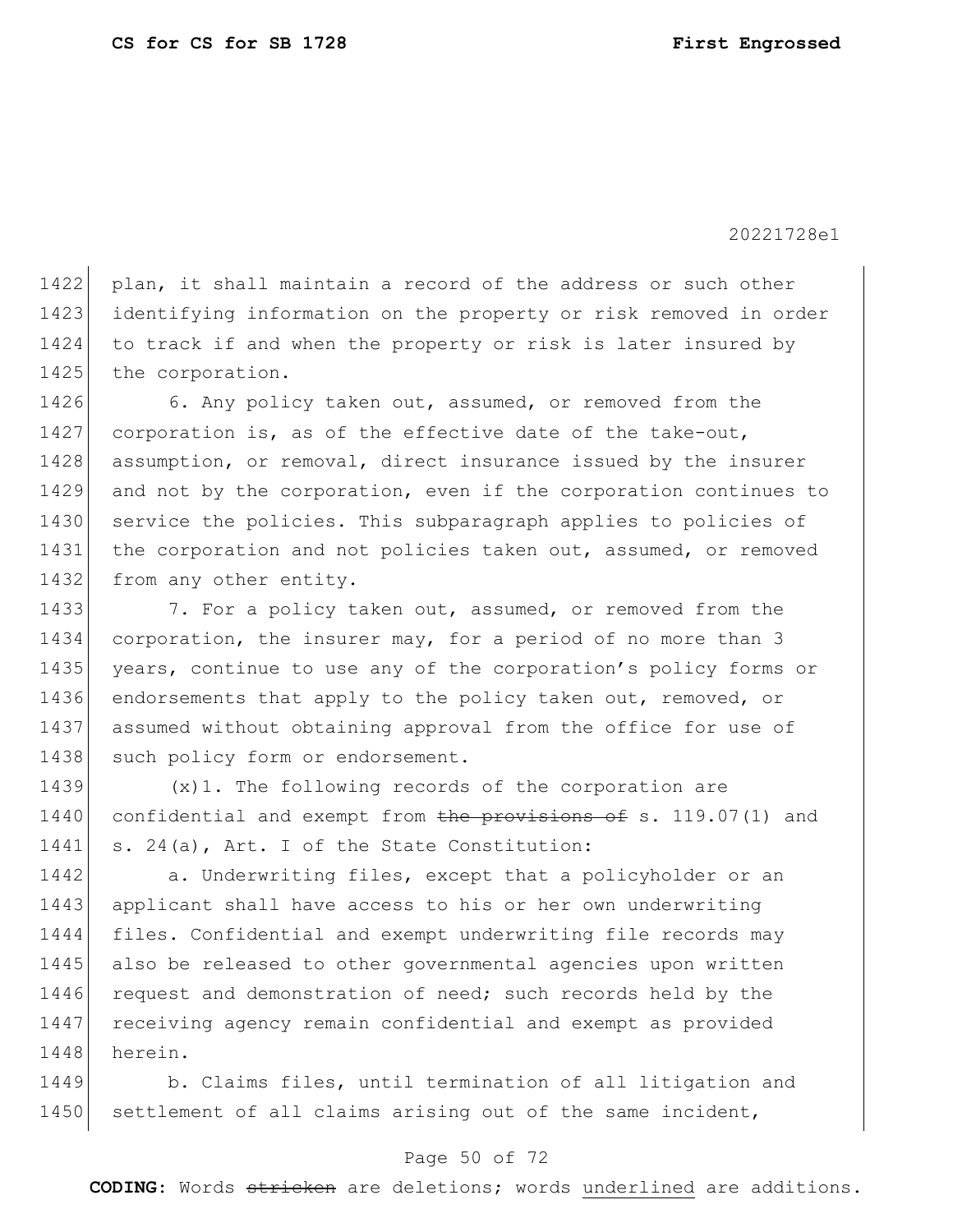1451 although portions of the claims files may remain exempt, as 1452 otherwise provided by law. Confidential and exempt claims file 1453 records may be released to other governmental agencies upon 1454 written request and demonstration of need; such records held by 1455 the receiving agency remain confidential and exempt as provided 1456 herein.

1457 c. Records obtained or generated by an internal auditor 1458 pursuant to a routine audit, until the audit is completed, or if 1459 the audit is conducted as part of an investigation, until the 1460 investigation is closed or ceases to be active. An investigation 1461 is considered "active" while the investigation is being 1462 conducted with a reasonable, good faith belief that it could 1463 lead to the filing of administrative, civil, or criminal 1464 proceedings.

1465 d. Matters reasonably encompassed in privileged attorney-1466 client communications.

1467 e. Proprietary information licensed to the corporation 1468 under contract and the contract provides for the confidentiality 1469 of such proprietary information.

1470 f. All information relating to the medical condition or 1471 medical status of a corporation employee which is not relevant 1472 to the employee's capacity to perform his or her duties, except 1473 as otherwise provided in this paragraph. Information that is 1474 exempt includes shall include, but is not limited to, 1475 information relating to workers' compensation, insurance 1476 benefits, and retirement or disability benefits.

1477 g. Upon an employee's entrance into the employee assistance 1478 program, a program to assist any employee who has a behavioral 1479 or medical disorder, substance abuse problem, or emotional

## Page 51 of 72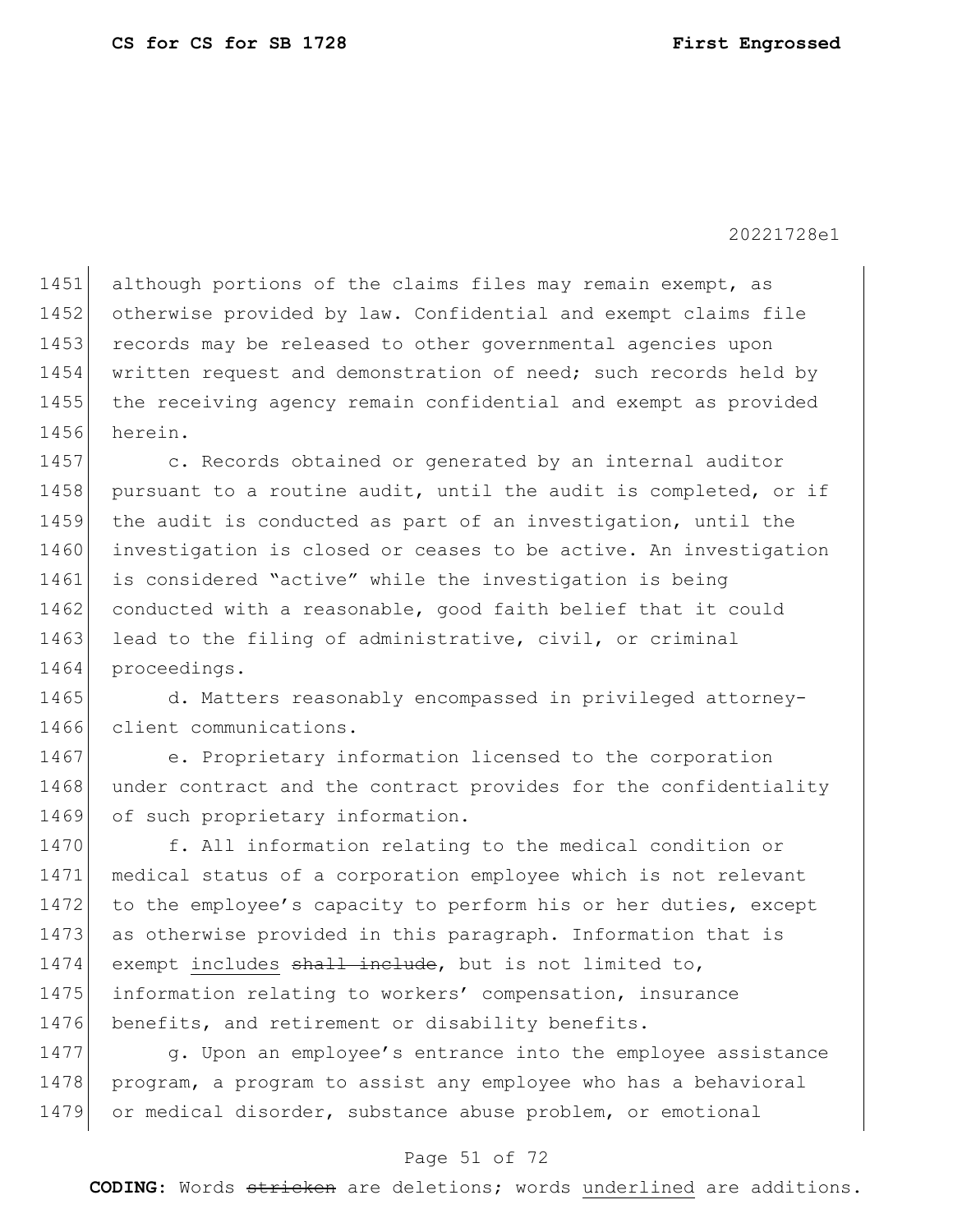1480 difficulty that affects the employee's job performance, all 1481 records relative to that participation are shall be confidential 1482 and exempt from the provisions of s. 119.07(1) and s. 24(a), 1483 Art. I of the State Constitution, except as otherwise provided 1484 in s. 112.0455(11).

1485 h. Information relating to negotiations for financing, 1486 reinsurance, depopulation, or contractual services, until the 1487 conclusion of the negotiations.

1488 i. Minutes of closed meetings regarding underwriting files, 1489 and minutes of closed meetings regarding an open claims file 1490 until termination of all litigation and settlement of all claims 1491 with regard to that claim, except that information otherwise 1492 confidential or exempt by law must shall be redacted.

1493 2. If an authorized insurer, a reinsurance intermediary, an 1494 eligible surplus lines insurer, or an entity that has filed an 1495 application with the office for licensure as a property and 1496 casualty insurer in this state is considering writing or 1497 assisting in the underwriting of a risk insured by the 1498 corporation, relevant information from both the underwriting 1499 files and confidential claims files may be released to the 1500 insurer, reinsurance intermediary, eligible surplus lines 1501 insurer, or entity that has been created to seek authority to 1502 write property insurance in this state, provided that the 1503 recipient insurer agrees in writing, notarized and under oath, 1504 to maintain the confidentiality of such files. If a policy file 1505 is transferred to an insurer, that policy file is no longer a 1506 public record because it is not held by an agency subject to  $t$ he 1507 **provisions of** the public records law. Underwriting files and 1508 confidential claims files may also be released to staff and the

#### Page 52 of 72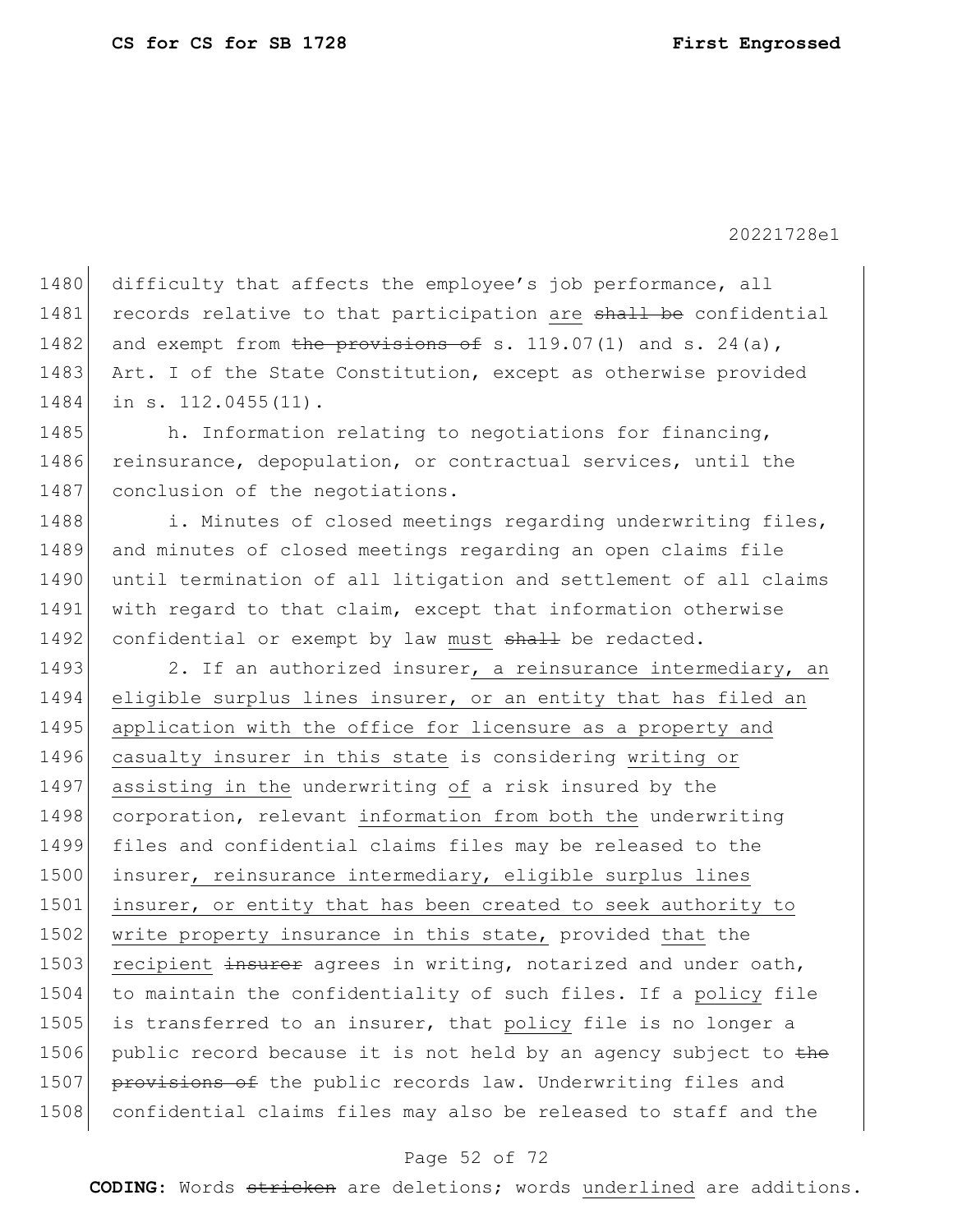board of governors of the market assistance plan established 1510 pursuant to s. 627.3515, who must retain the confidentiality of such files, except such files may be released to authorized insurers that are considering assuming the risks to which the files apply, provided the insurer agrees in writing, notarized 1514 and under oath, to maintain the confidentiality of such files. Finally, the corporation or the board or staff of the market assistance plan may make the following information obtained from underwriting files and confidential claims files available to an 1518 entity that has obtained a permit to become an authorized insurer, a reinsurer that may provide reinsurance under s. 624.610, a licensed reinsurance broker, a licensed rating organization, a modeling company, or a licensed general lines insurance agent: name, address, and telephone number of the 1523 residential property owner or insured; location of the risk; 1524 rating information; loss history; and policy type. The receiving person must retain the confidentiality of the information received and may use the information only for the purposes of developing a take-out plan or a rating plan to be submitted to the office for approval or otherwise analyzing the underwriting of a risk or risks insured by the corporation on behalf of the private insurance market. A licensed general lines insurance agent may not use such information for the direct solicitation 1532 of policyholders.

1533 3. A policyholder who has filed suit against the corporation has the right to discover the contents of his or her own claims file to the same extent that discovery of such contents would be available from a private insurer in litigation 1537 as provided by the Florida Rules of Civil Procedure, the Florida

## Page 53 of 72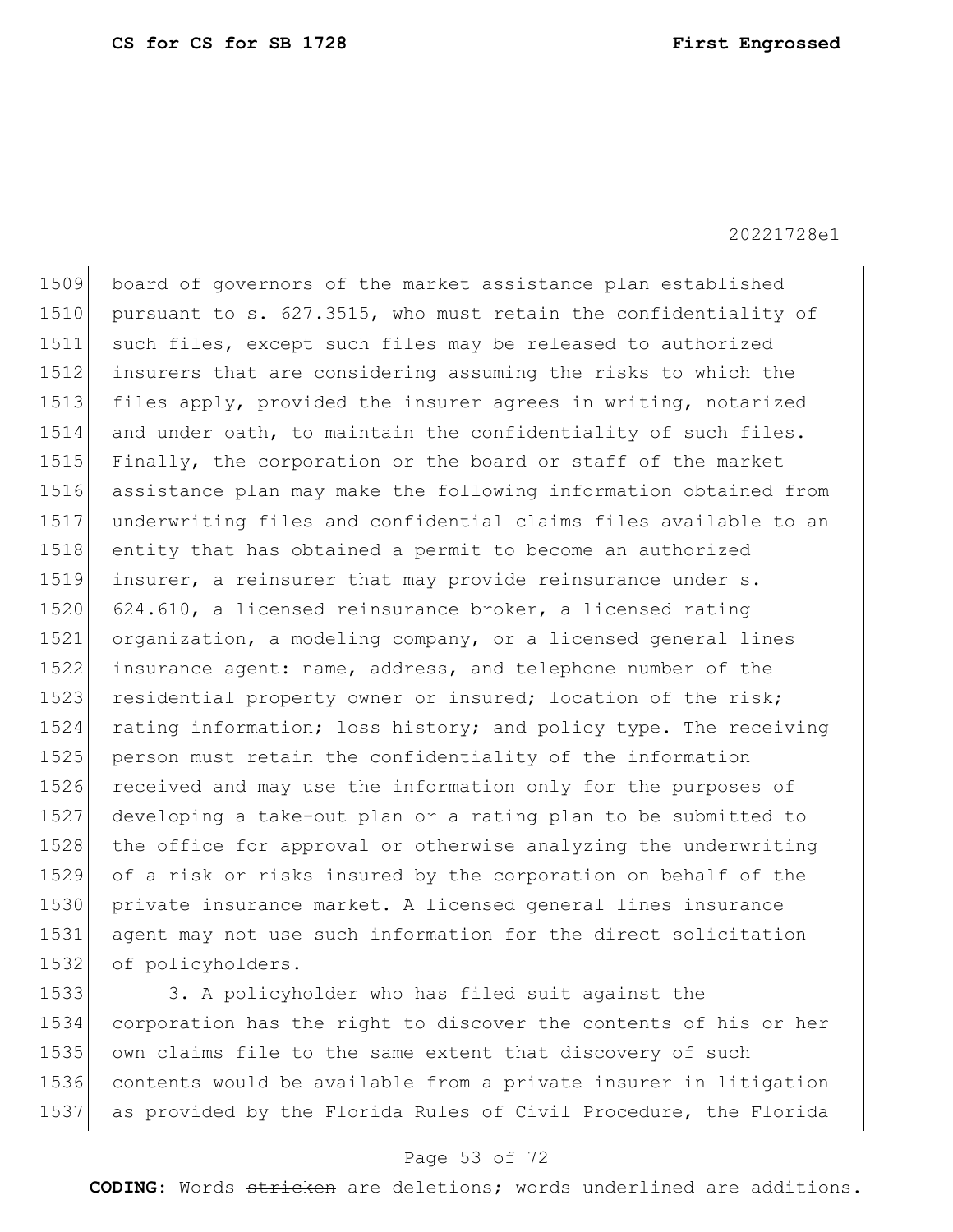1538 Evidence Code, and other applicable law. Pursuant to subpoena, a 1539 third party has the right to discover the contents of an 1540 insured's or applicant's underwriting or claims file to the same 1541 extent that discovery of such contents would be available from a 1542 private insurer by subpoena as provided by the Florida Rules of 1543 Civil Procedure, the Florida Evidence Code, and other applicable 1544 law, and subject to any confidentiality protections requested by 1545 the corporation and agreed to by the seeking party or ordered by 1546 the court. The corporation may release confidential underwriting 1547 and claims file contents and information as it deems necessary 1548 and appropriate to underwrite or service insurance policies and 1549 claims, subject to any confidentiality protections deemed 1550 necessary and appropriate by the corporation.

1551 4. Portions of meetings of the corporation are exempt from 1552 the provisions of s. 286.011 and s. 24(b), Art. I of the State 1553 Constitution wherein confidential underwriting files or 1554 confidential open claims files are discussed. All portions of 1555 corporation meetings which are closed to the public shall be 1556 recorded by a court reporter. The court reporter shall record 1557 the times of commencement and termination of the meeting, all 1558 discussion and proceedings, the names of all persons present at 1559 any time, and the names of all persons speaking. No portion of 1560 any closed meeting shall be off the record. Subject to the 1561 provisions hereof and s. 119.07(1)(d)-(f), the court reporter's 1562 notes of any closed meeting shall be retained by the corporation 1563 for a minimum of 5 years. A copy of the transcript, less any 1564 exempt matters, of any closed meeting wherein claims are 1565 discussed shall become public as to individual claims after 1566 settlement of the claim.

## Page 54 of 72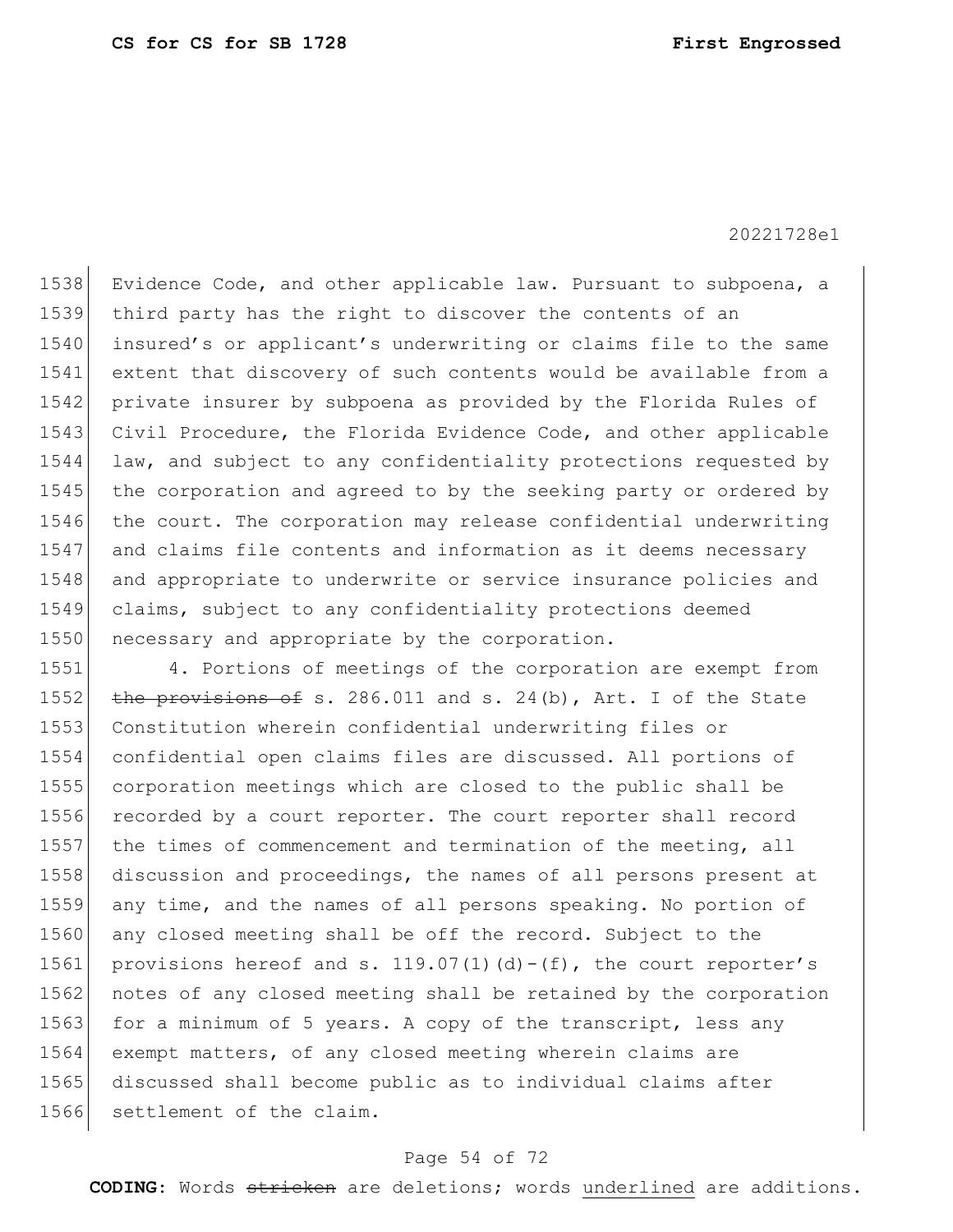1567 (ii) The corporation shall revise the programs adopted 1568 pursuant to sub-subparagraph  $(q)$ 3.a. for personal lines 1569 residential policies to maximize policyholder options and 1570 encourage increased participation by insurers and agents. After 1571 January 1, 2017, a policy may not be taken out of the 1572 corporation unless the provisions of this paragraph are met. 1573 1. The corporation must publish a periodic schedule of

 cycles during which an insurer may identify, and notify the corporation of, policies that the insurer is requesting to take out. A request must include a description of the coverage offered and an estimated premium and must be submitted to the 1578 corporation in a form and manner prescribed by the corporation.

1579 2. The corporation must maintain and make available to the 1580 agent of record a consolidated list of all insurers requesting 1581 to take out a policy. The list must include a description of the 1582 coverage offered and the estimated premium for each take-out 1583 request.

1584 3. The corporation must provide written notice to the 1585 policyholder and the agent of record regarding all insurers 1586 requesting to take out the policy, which notice must inform that 1587 a take-out offer that is not more than 20 percent greater than 1588 the corporation's premium renders the risk ineligible for 1589 coverage from and regarding the policyholder's option to accept 1590 a take-out offer or to reject all take-out offers and to remain 1591 with the corporation. The notice must be in a format prescribed 1592 by the corporation and include, for each take-out offer: 1593 a. The amount of the estimated premium;

- 1594 b. A description of the coverage; and
- 1595 c. A comparison of the estimated premium and coverage

### Page 55 of 72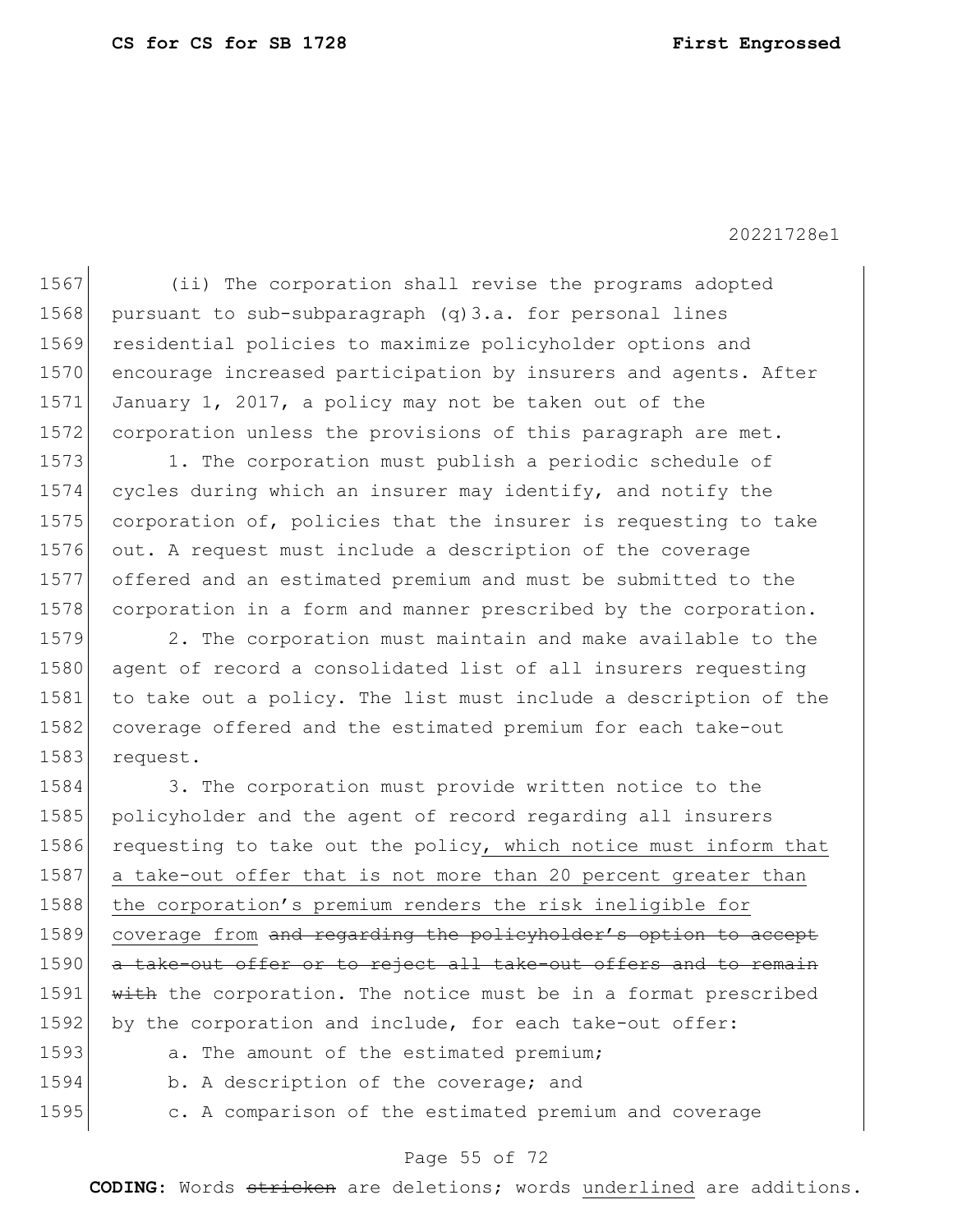1596 offered by the insurer to the estimated premium and coverage 1597 provided by the corporation. 1598 Section 4. Section 627.3518, Florida Statutes, is amended 1599 to read: 1600 627.3518 Citizens Property Insurance Corporation 1601 policyholder eligibility clearinghouse program.—The purpose of 1602 this section is to provide a framework for the corporation to 1603 implement a clearinghouse program by January 1, 2014. 1604 (1) As used in this section, the term: 1605 (a) "Corporation" means Citizens Property Insurance 1606 Corporation. 1607 (b) "Exclusive agent" means any licensed insurance agent 1608 that has, by contract, agreed to act exclusively for one company 1609 or group of affiliated insurance companies and is disallowed by 1610 the provisions of that contract to directly write for any other 1611 unaffiliated insurer absent express consent from the company or 1612 group of affiliated insurance companies. 1613 (c) "Independent agent" means any licensed insurance agent 1614 not described in paragraph (b). 1615 (d) "Program" means the clearinghouse created under this 1616 section. 1617 (2) In order to confirm eligibility with the corporation 1618 and to enhance access of new applicants for coverage and 1619 existing policyholders of the corporation to offers of coverage 1620 from authorized insurers, the corporation shall establish a 1621 program for personal residential risks in order to facilitate 1622 the diversion of ineligible applicants and existing 1623 policyholders from the corporation into the voluntary insurance 1624 market. The corporation shall also develop appropriate

# Page 56 of 72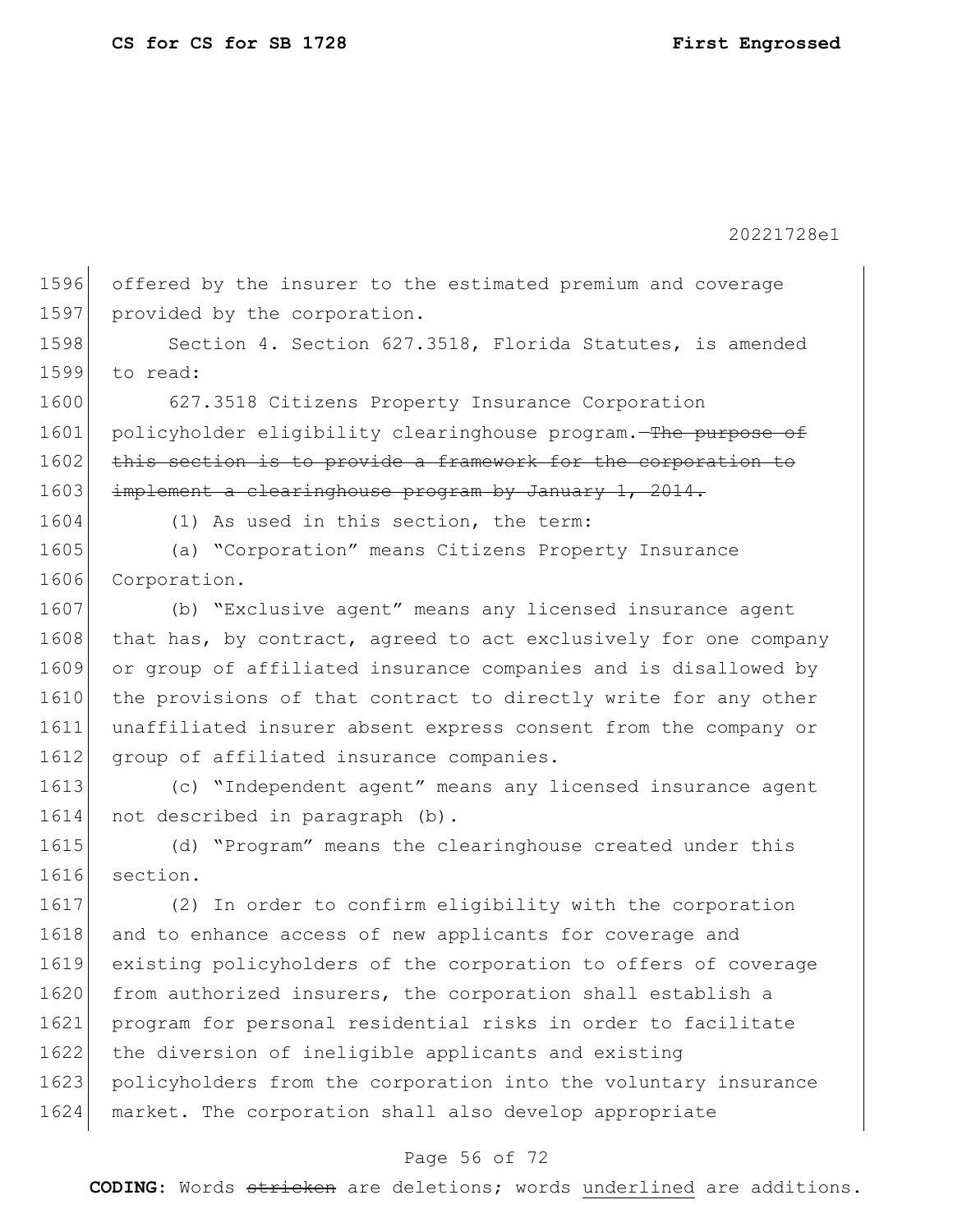1625 procedures for facilitating the diversion of ineligible 1626 applicants and existing policyholders for commercial residential 1627 coverage into the private insurance market and shall report such 1628 procedures to the President of the Senate and the Speaker of the 1629 House of Representatives by January 1, 2014.

 (3) The corporation board shall establish the clearinghouse program as an organizational unit within the corporation. The program shall have all the rights and responsibilities in 1633 carrying out its duties as a licensed general lines agent, but may not be required to employ or engage a licensed general lines agent or to maintain an insurance agency license to carry out its activities in the solicitation and placement of insurance 1637 coverage. In establishing the program, the corporation may:

1638 (a) Require all new applications, and all policies due for 1639 renewal, to be submitted for coverage to the program in order to 1640 facilitate obtaining an offer of coverage from an authorized 1641 insurer before binding or renewing coverage by the corporation.

1642 (b) Employ or otherwise contract with individuals or other 1643 entities for appropriate administrative or professional services 1644 to effectuate the plan within the corporation in accordance with 1645 the applicable purchasing requirements under s. 627.351.

1646 (c) Enter into contracts with any authorized insurer to 1647 participate in the program and accept an appointment by such 1648 insurer.

1649 (d) Provide funds to operate the program. Insurers and 1650 agents participating in the program are not required to pay a 1651 fee to offset or partially offset the cost of the program or use 1652 the program for renewal of policies initially written through 1653 the clearinghouse.

## Page 57 of 72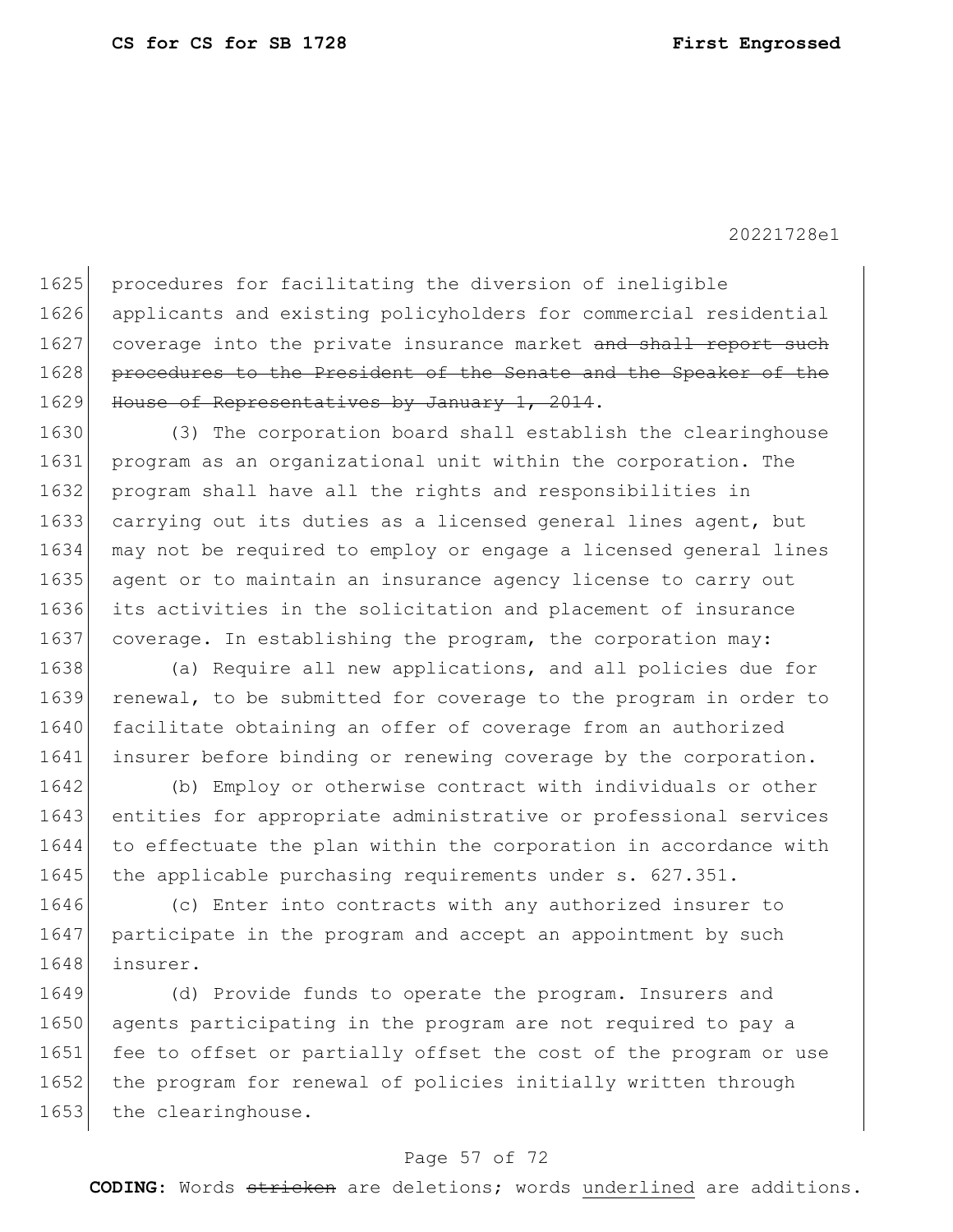1654 (e) Develop an enhanced application that includes 1655 information to assist private insurers in determining whether to 1656 make an offer of coverage through the program.

1657 (f) For personal lines residential risks, require, before 1658 approving all new applications for coverage by the corporation, 1659 that every application be subject to a period of 2 business days 1660 when any insurer participating in the program may select the 1661 application for coverage. The insurer may issue a binder on any 1662 policy selected for coverage for a period of at least 30 days 1663 but not more than 60 days.

1664 (4) Any authorized insurer may participate in the program; 1665 however, participation is not mandatory for any insurer. 1666 Insurers making offers of coverage to new applicants or renewal 1667 policyholders through the program:

1668 (a) May not be required to individually appoint any agent 1669 whose customer is underwritten and bound through the program. 1670 Notwithstanding s. 626.112, insurers are not required to appoint 1671 any agent on a policy underwritten through the program for as 1672 long as that policy remains with the insurer. Insurers may, at 1673 their election, appoint any agent whose customer is initially 1674 underwritten and bound through the program. In the event an 1675 insurer accepts a policy from an agent who is not appointed 1676 pursuant to this paragraph, and thereafter elects to accept a 1677 policy from such agent, the provisions of s. 626.112 requiring 1678 appointment apply to the agent.

1679 (b) Must enter into a limited agency agreement with each 1680 agent that is not appointed in accordance with paragraph (a) and 1681 whose customer is underwritten and bound through the program. 1682 (c) Must enter into its standard agency agreement with each

### Page 58 of 72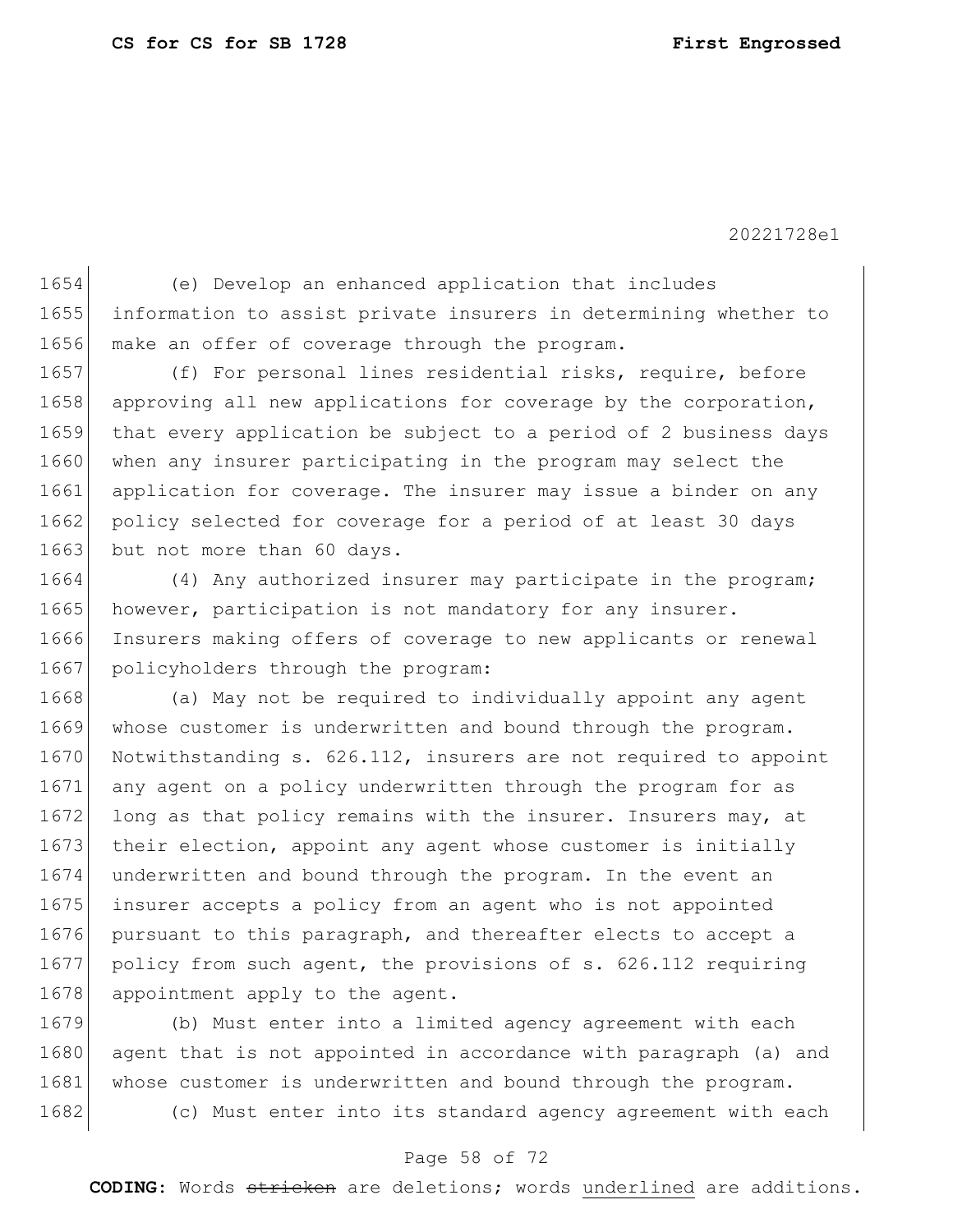1683 agent whose customer is underwritten and bound through the 1684 program when that agent has been appointed by the insurer 1685 pursuant to s. 626.112.

1686 (d) Must comply with s. 627.4133(2).

1687 (e) May participate through their single-designated 1688 managing general agent or broker; however, the provisions of 1689 paragraph (6)(a) regarding ownership, control, and use of the 1690 expirations continue to apply.

1691 (f) Must pay to the producing agent a commission equal to 1692 that paid by the corporation or the usual and customary 1693 commission paid by the insurer for that line of business, 1694 whichever is greater.

1695 (5) Notwithstanding s. 627.3517, any applicant for new 1696 coverage from the corporation is not eligible for coverage from 1697 the corporation if provided an offer of coverage from an 1698 authorized insurer through the program at a premium that is at 1699 or below the eligibility threshold established in s. 1700  $\left[627.351(6)(c)5.a.$  Whenever an offer of coverage for a personal 1701 lines risk is received for a policyholder of the corporation at 1702 renewal from an authorized insurer through the program, if the 1703 offer is at or below the eligibility threshold established in s.  $1704$  627.351(6)(c)5.a. equal to or less than the corporation's 1705 **renewal premium for comparable coverage,** the risk is not 1706 eligible for coverage with the corporation. In the event an 1707 offer of coverage for a new applicant is received from an 1708 authorized insurer through the program, and the premium offered 1709 exceeds the eligibility threshold contained in s. 1710 627.351(6)(c)5.a., the applicant or insured may elect to accept 1711 such coverage, or may elect to accept or continue coverage with

#### Page 59 of 72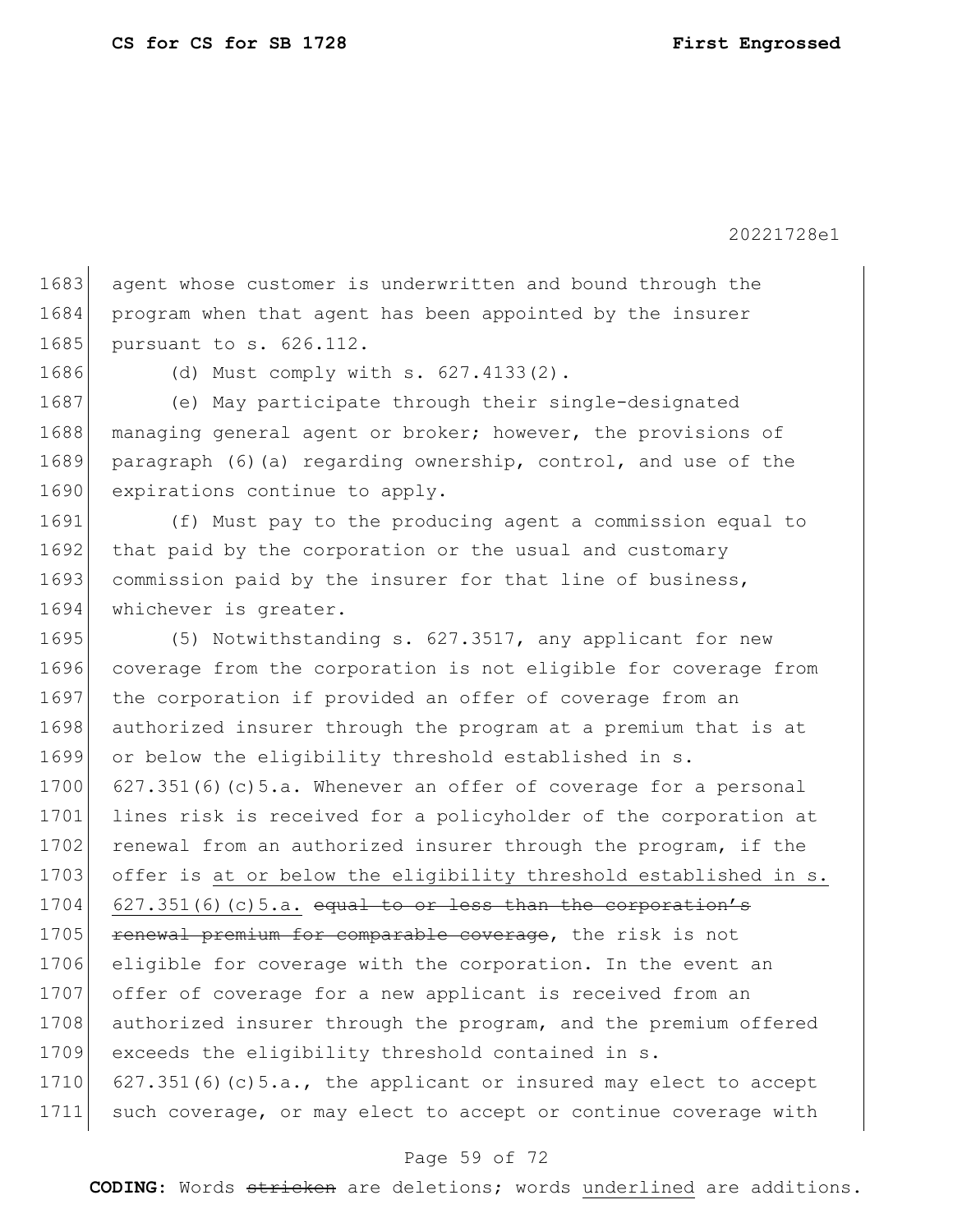1712 the corporation. In the event an offer of coverage for a personal lines risk is received from an authorized insurer at 1714 renewal through the program, and the premium offered is at or 1715 below the eligibility threshold established in s. 1716 627.351(6)(c)5.a. more than the corporation's renewal premium  $\frac{1}{100}$  for comparable coverage, the insured is not eligible to may 1718 elect to accept such coverage, or may elect to accept or continue coverage with the corporation. Section 1720 627.351(6)(c)5.a.(I) does not apply to an offer of coverage from an authorized insurer obtained through the program. An applicant for coverage from the corporation who was declared ineligible 1723 for coverage at renewal by the corporation in the previous 36 months due to an offer of coverage pursuant to this subsection 1725 shall be considered a renewal under this section if the corporation determines that the authorized insurer making the offer of coverage pursuant to this subsection continues to insure the applicant and increased the rate on the policy in excess of the increase allowed for the corporation under s. 627.351(6)(n)5. (6) Independent insurance agents submitting new applications for coverage or that are the agent of record on a

1733 renewal policy submitted to the program:

1734 (a) Are granted and must maintain ownership and the 1735 exclusive use of expirations, records, or other written or 1736 electronic information directly related to such applications or 1737 renewals written through the corporation or through an insurer 1738 participating in the program, notwithstanding s. 1739  $627.351(6)(c)5.a.(I)(B) and (II)(B). Such ownership is granted$ 1740 for as long as the insured remains with the agency or until sold

### Page 60 of 72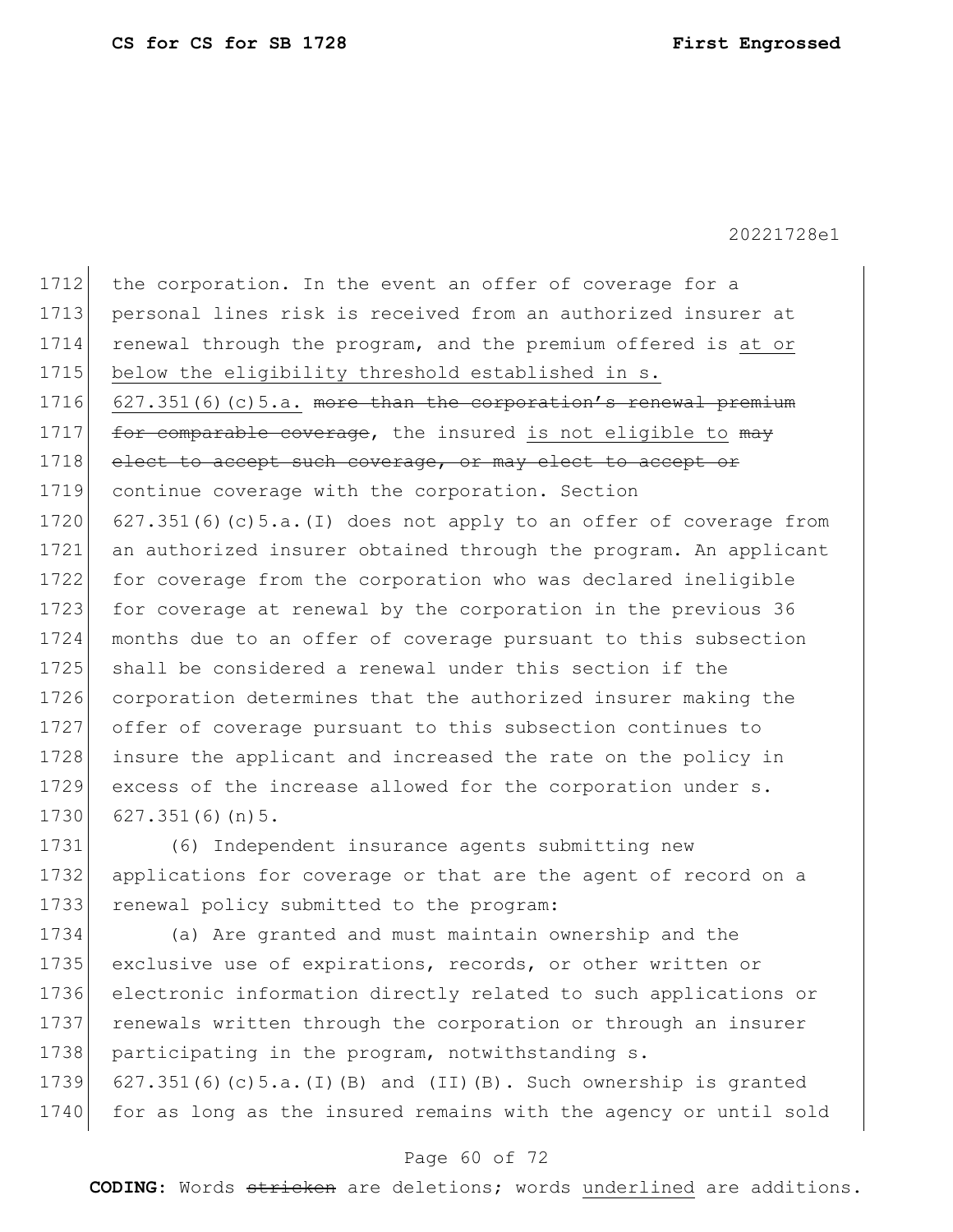1755

20221728e1

1741 or surrendered in writing by the agent. Contracts with the 1742 corporation or required by the corporation must not amend, 1743 modify, interfere with, or limit such rights of ownership. Such 1744 expirations, records, or other written or electronic information 1745 may be used to review an application, issue a policy, or for any 1746 other purpose necessary for placing such business through the 1747 program. 1748 (b) May not be required to be appointed by any insurer

1749 participating in the program for policies written solely through 1750 the program, notwithstanding the provisions of s. 626.112.

1751 (c) May accept an appointment from any insurer 1752 participating in the program.

1753 (d) May enter into either a standard or limited agency 1754 agreement with the insurer, at the insurer's option.

 Applicants ineligible for coverage in accordance with subsection (5) remain ineligible if their independent agent is unwilling or unable to enter into a standard or limited agency agreement with an insurer participating in the program.

1760 (7) Exclusive agents submitting new applications for 1761 coverage or that are the agent of record on a renewal policy 1762 submitted to the program:

1763 (a) Must maintain ownership and the exclusive use of 1764 expirations, records, or other written or electronic information 1765 directly related to such applications or renewals written 1766 through the corporation or through an insurer participating in 1767 the program, notwithstanding s.  $627.351(6)(c)5.a.(I)(B)$  and 1768 (II)(B). Contracts with the corporation or required by the 1769 corporation must not amend, modify, interfere with, or limit

## Page 61 of 72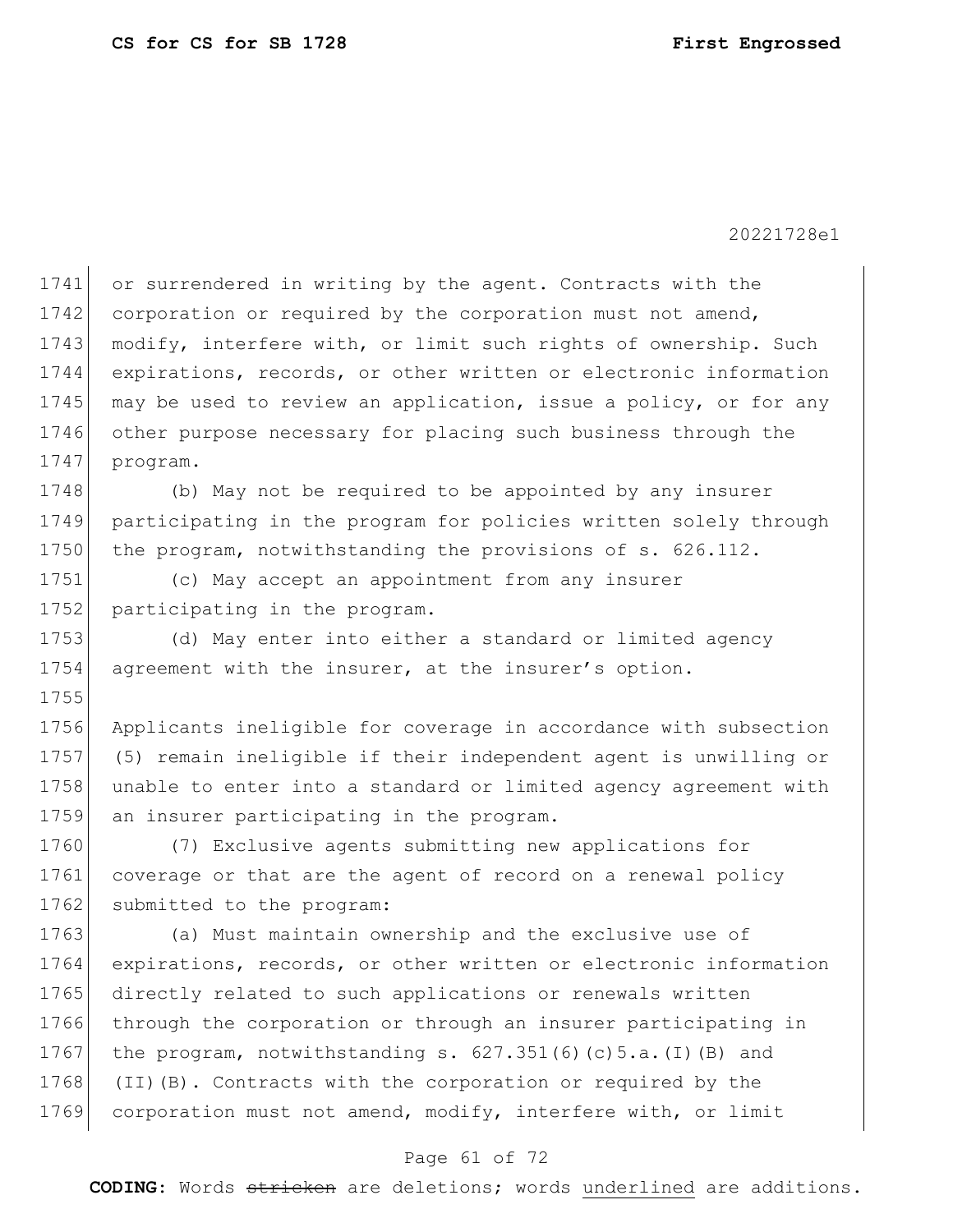1786

20221728e1

1770 such rights of ownership. Such expirations, records, or other 1771 written or electronic information may be used to review an 1772 application, issue a policy, or for any other purpose necessary 1773 for placing such business through the program.

1774 (b) May not be required to be appointed by any insurer 1775 participating in the program for policies written solely through 1776 the program, notwithstanding the provisions of s. 626.112.

1777 (c) Must only facilitate the placement of an offer of 1778 coverage from an insurer whose limited servicing agreement is 1779 approved by that exclusive agent's exclusive insurer.

1780 (d) May enter into a limited servicing agreement with the 1781 insurer making an offer of coverage, and only after the 1782 exclusive agent's insurer has approved the limited servicing 1783 agreement terms. The exclusive agent's insurer must approve a 1784 limited service agreement for the program for any insurer for 1785 which it has approved a service agreement for other purposes.

1787 Applicants ineligible for coverage in accordance with subsection 1788 (5) remain ineligible if their exclusive agent is unwilling or 1789 unable to enter into a standard or limited agency agreement with 1790 an insurer making an offer of coverage to that applicant.

1791 (8) Submission of an application for coverage by the 1792 corporation to the program does not constitute the binding of 1793 coverage by the corporation, and failure of the program to 1794 obtain an offer of coverage by an insurer may not be considered 1795 acceptance of coverage of the risk by the corporation.

1796 (9) The 45-day notice of nonrenewal requirement set forth 1797 in s. 627.4133(2)(b)5. applies when a policy is nonrenewed by 1798 the corporation because the risk has received an offer of

## Page 62 of 72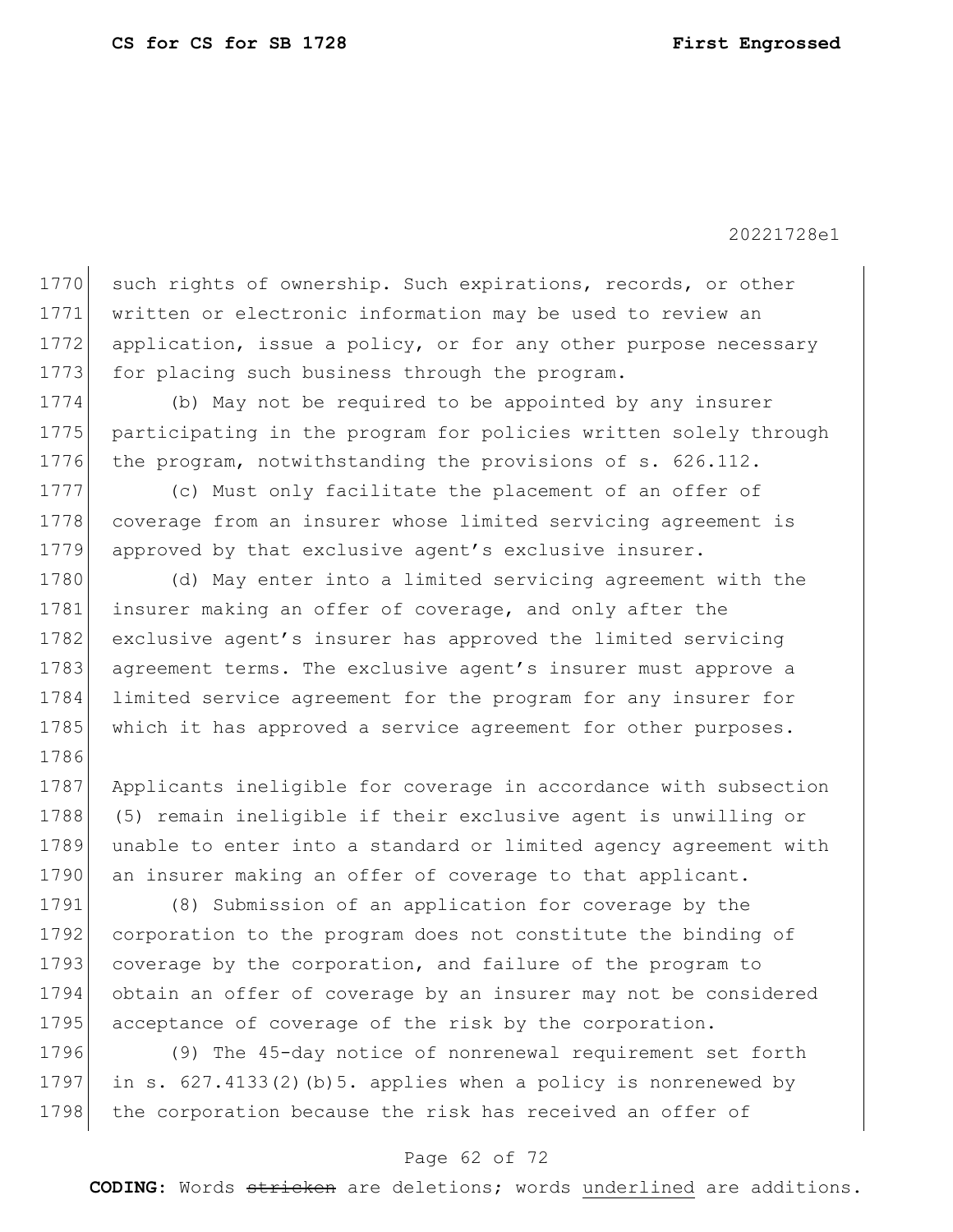1799 coverage pursuant to this section which renders the risk 1800 ineligible for coverage by the corporation.

1801 (10) The program may not include commercial nonresidential 1802 policies.

1803 (11) Proprietary business information provided to the 1804 corporation's clearinghouse by insurers with respect to 1805 identifying and selecting risks for an offer of coverage is 1806 confidential and exempt from s.  $119.07(1)$  and s.  $24(a)$ , Art. I 1807 of the State Constitution.

1808 (a) As used in this subsection, the term "proprietary 1809 business information" means information, regardless of form or 1810 characteristics, which is owned or controlled by an insurer and:

1811 1. Is identified by the insurer as proprietary business 1812 information and is intended to be and is treated by the insurer 1813 as private in that the disclosure of the information would cause 1814 harm to the insurer, an individual, or the company's business 1815 operations and has not been disclosed unless disclosed pursuant 1816 to a statutory requirement, an order of a court or 1817 administrative body, or a private agreement that provides that 1818 the information will not be released to the public;

1819 2. Is not otherwise readily ascertainable or publicly 1820 available by proper means by other persons from another source 1821 in the same configuration as provided to the clearinghouse; and

1822 3. Includes:

1827

1823 a. Trade secrets, as defined in s. 688.002.

1824 b. Information relating to competitive interests, the 1825 disclosure of which would impair the competitive business of the 1826 provider of the information.

## Page 63 of 72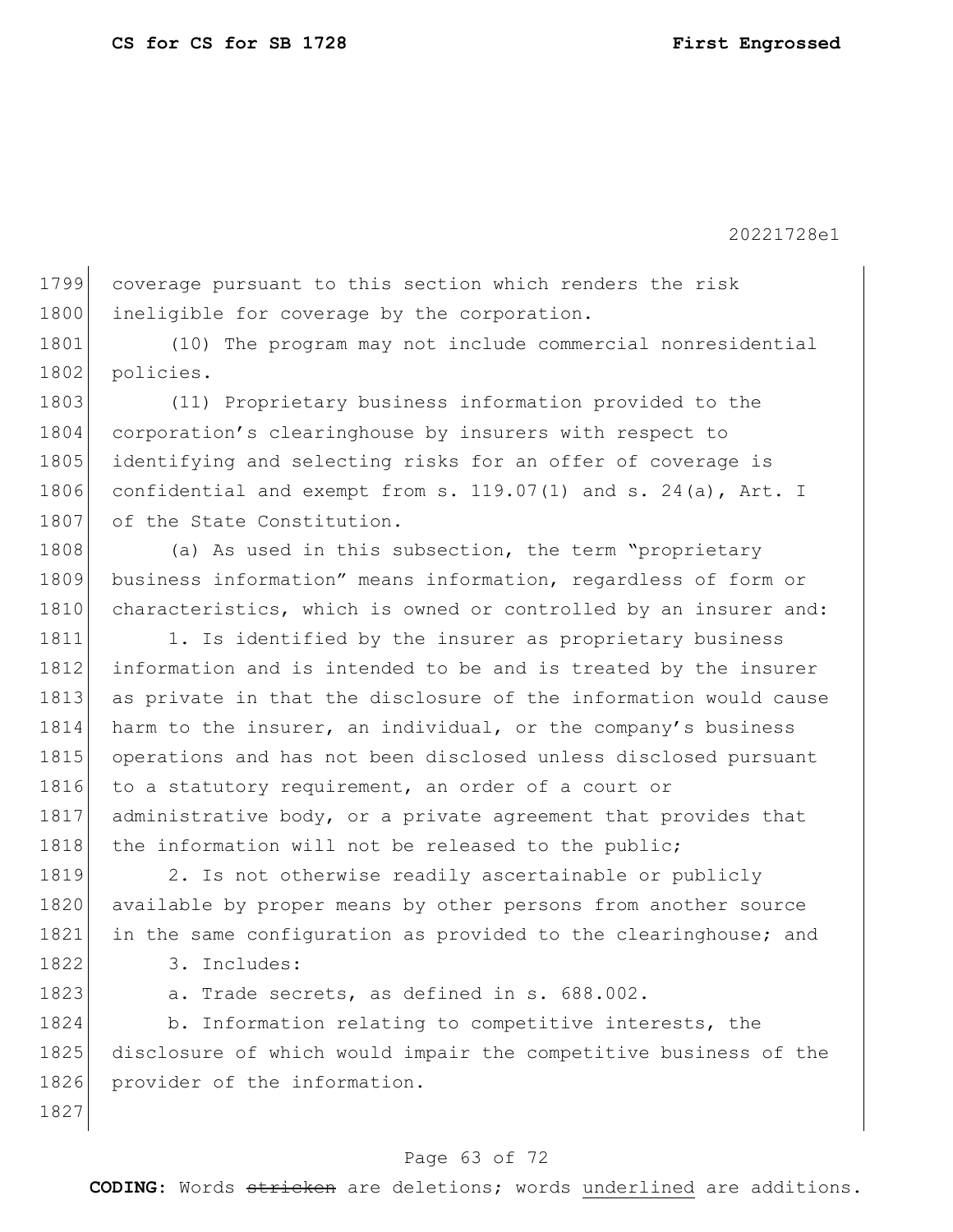| 1828 | Proprietary business information may be found in underwriting    |
|------|------------------------------------------------------------------|
| 1829 | criteria or instructions which are used to identify and select   |
| 1830 | risks through the program for an offer of coverage and are       |
| 1831 | shared with the clearinghouse to facilitate the shopping of      |
| 1832 | risks with the insurer.                                          |
| 1833 | (b) The clearinghouse may disclose confidential and exempt       |
| 1834 | proprietary business information:                                |
| 1835 | 1. If the insurer to which it pertains gives prior written       |
| 1836 | consent;                                                         |
| 1837 | 2. Pursuant to a court order; or                                 |
| 1838 | 3. To another state agency in this or another state or to a      |
| 1839 | federal agency if the recipient agrees in writing to maintain    |
| 1840 | the confidential and exempt status of the document, material, or |
| 1841 | other information and has verified in writing its legal          |
| 1842 | authority to maintain such confidentiality.                      |
| 1843 | Section 5. Subsections (2) and (4) of section $627.701$ ,        |
| 1844 | Florida Statutes, are amended, and subsection (10) is added to   |
| 1845 | that section, to read:                                           |
| 1846 | 627.701 Liability of insureds; coinsurance; deductibles.-        |
| 1847 | (2) Unless the office determines that the deductible             |
| 1848 | provision is clear and unambiguous, a property insurer may not   |
| 1849 | issue an insurance policy or contract covering real property in  |
| 1850 | this state which contains a deductible provision that:           |
| 1851 | (a) Applies solely to hurricane losses.                          |
| 1852 | (b) States the deductible as a percentage rather than as a       |
| 1853 | specific amount of money.                                        |
| 1854 | (c) Applies a roof deductible as provided in subsection          |
| 1855 | $(10)$ .                                                         |
| 1856 | (4) (a) Any policy that contains a separate hurricane            |
|      |                                                                  |

# Page 64 of 72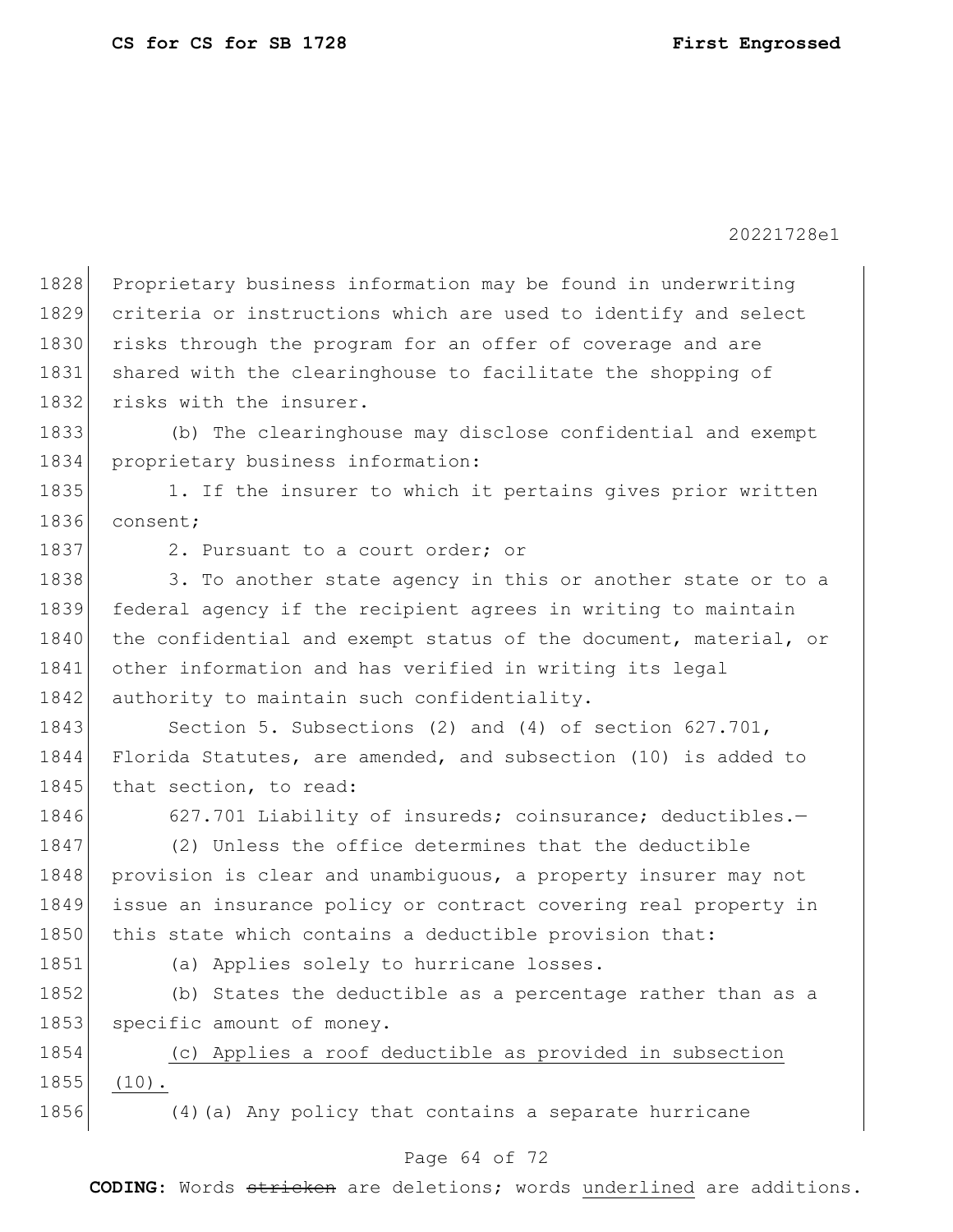1857 deductible must on its face include in boldfaced type no smaller 1858 than 18 points the following statement: "THIS POLICY CONTAINS A 1859 SEPARATE DEDUCTIBLE FOR HURRICANE LOSSES, WHICH MAY RESULT IN 1860 HIGH OUT-OF-POCKET EXPENSES TO YOU." A policy containing a 1861 coinsurance provision applicable to hurricane losses must on its 1862 face include in boldfaced type no smaller than 18 points the 1863 | following statement: "THIS POLICY CONTAINS A CO-PAY PROVISION 1864 THAT MAY RESULT IN HIGH OUT-OF-POCKET EXPENSES TO YOU."

1865 (b) For any personal lines residential property insurance 1866 policy containing a separate hurricane deductible, the insurer 1867 shall compute and prominently display the actual dollar value of 1868 the hurricane deductible on the declarations page of the policy 1869 at issuance and, for renewal, on the renewal declarations page 1870 of the policy or on the premium renewal notice.

1871 (c) For any personal lines residential property insurance 1872 policy containing an inflation quard rider, the insurer shall 1873 compute and prominently display the actual dollar value of the 1874 hurricane deductible on the declarations page of the policy at 1875 issuance and, for renewal, on the renewal declarations page of 1876 the policy or on the premium renewal notice. In addition, for 1877 any personal lines residential property insurance policy 1878 containing an inflation guard rider, the insurer shall notify 1879 the policyholder of the possibility that the hurricane 1880 deductible may be higher than indicated when loss occurs due to 1881 application of the inflation quard rider. Such notification 1882 shall be made on the declarations page of the policy at issuance 1883 and, for renewal, on the renewal declarations page of the policy 1884 or on the premium renewal notice.

1885 (d)1. A personal lines residential property insurance

### Page 65 of 72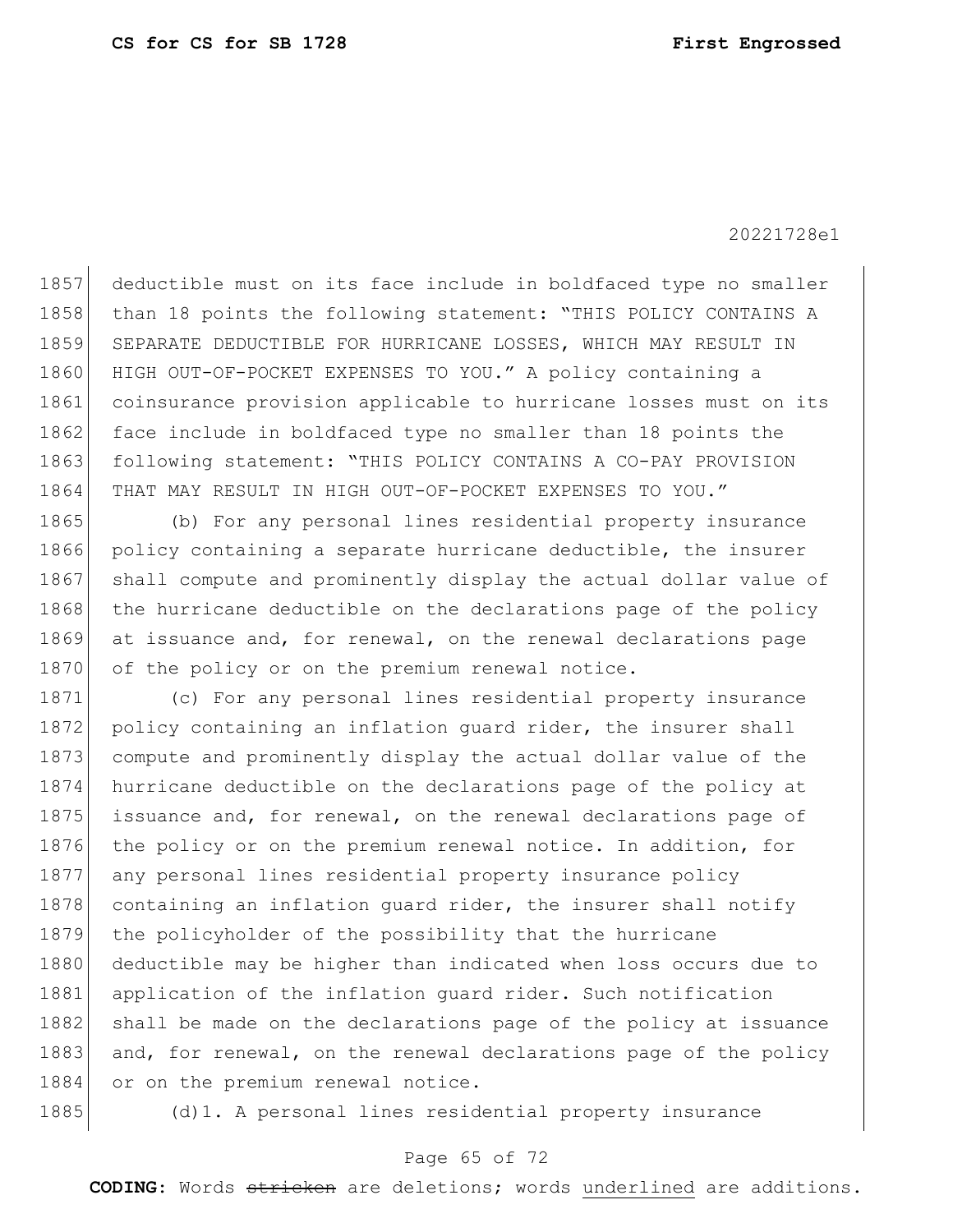1886 policy covering a risk valued at less than \$500,000 may not have 1887 a hurricane deductible in excess of 10 percent of the policy 1888 dwelling limits, unless the following conditions are met:

1889 a. The policyholder must personally write and provide to 1890 the insurer the following statement in his or her own 1891 handwriting and sign his or her name, which must also be signed 1892 by every other named insured on the policy, and dated: "I do not 1893 want the insurance on my home to pay for the first (specify 1894 dollar value) of damage from hurricanes. I will pay those costs. 1895 My insurance will not."

1896 b. If the structure insured by the policy is subject to a 1897 mortgage or lien, the policyholder must provide the insurer with 1898 a written statement from the mortgageholder or lienholder 1899 indicating that the mortgageholder or lienholder approves the 1900 policyholder electing to have the specified deductible.

1901 2. A deductible subject to the requirements of this 1902 paragraph applies for the term of the policy and for each 1903 renewal thereafter. Changes to the deductible percentage may be 1904 implemented only as of the date of renewal.

1905 3. An insurer shall keep the original copy of the signed 1906 statement required by this paragraph, electronically or 1907 otherwise, and provide a copy to the policyholder providing the 1908 signed statement. A signed statement meeting the requirements of 1909 this paragraph creates a presumption that there was an informed, 1910 knowing election of coverage.

1911 4. The commission shall adopt rules providing appropriate 1912 alternative methods for providing the statements required by 1913 this section for policyholders who have a handicapping or 1914 disabling condition that prevents them from providing a

## Page 66 of 72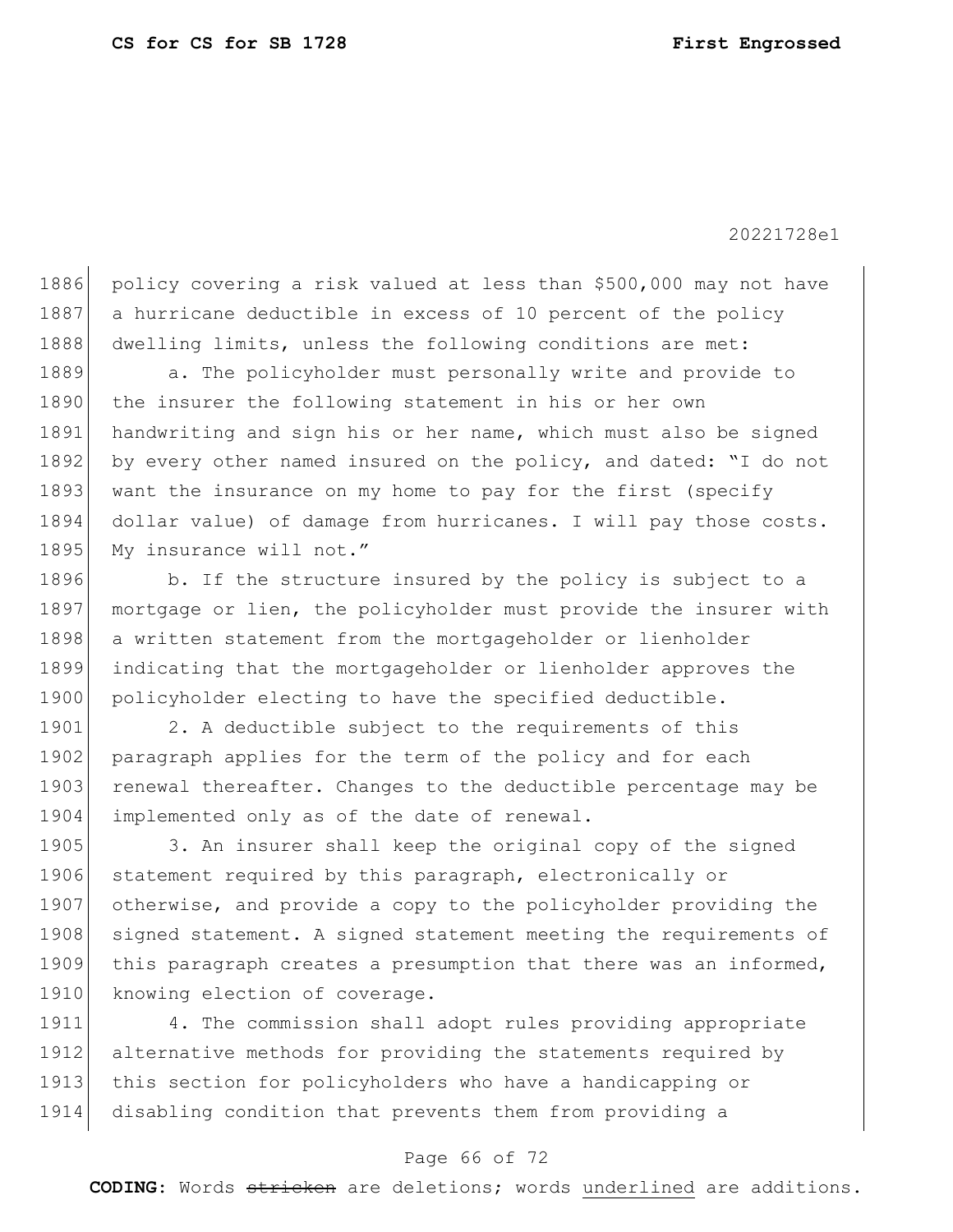| 1915 | handwritten statement.                                           |
|------|------------------------------------------------------------------|
| 1916 | (e) 1. Any personal lines residential property insurance         |
| 1917 | policy that contains a separate roof deductible must on its face |
| 1918 | include in boldfaced type no smaller than 18 points the          |
| 1919 | following statement: "THIS POLICY CONTAINS A SEPARATE DEDUCTIBLE |
| 1920 | FOR ROOF LOSSES WHICH MAY RESULT IN HIGH OUT-OF-POCKET EXPENSES  |
| 1921 | TO YOU."                                                         |
| 1922 | 2. For any personal lines residential property insurance         |
| 1923 | policy containing a separate roof deductible, the insurer shall  |
| 1924 | compute and prominently display the actual dollar value of the   |
| 1925 | roof deductible on the declarations page of the policy at        |
| 1926 | issuance and, for renewal, on the renewal declarations page of   |
| 1927 | the policy or on the premium renewal notice.                     |
| 1928 | (10) Notwithstanding any other provision of this section         |
| 1929 | and any other provision of law, a property insurer may require a |
| 1930 | separate roof deductible as a condition of eligibility or        |
| 1931 | renewal of a residential property insurance policy if all of the |
| 1932 | following conditions are met:                                    |
| 1933 | (a) The roof deductible does not exceed 2 percent of the         |
| 1934 | policy dwelling limits.                                          |
| 1935 | (b) The premium for such coverage includes an actuarially        |
| 1936 | sound premium discount or credit for the impact of the roof      |
| 1937 | deductible.                                                      |
| 1938 | (c) If a roof deductible is added to the policy at renewal,      |
| 1939 | the insurer provides a notice of change in policy terms pursuant |
| 1940 | to s. 627.43141.                                                 |
| 1941 | (d) The roof deductible does not apply to:                       |
| 1942 | 1. A total loss to a primary structure in accordance with        |
| 1943 | the valued policy law under s. 627.702 which is caused by a      |
|      |                                                                  |

# Page 67 of 72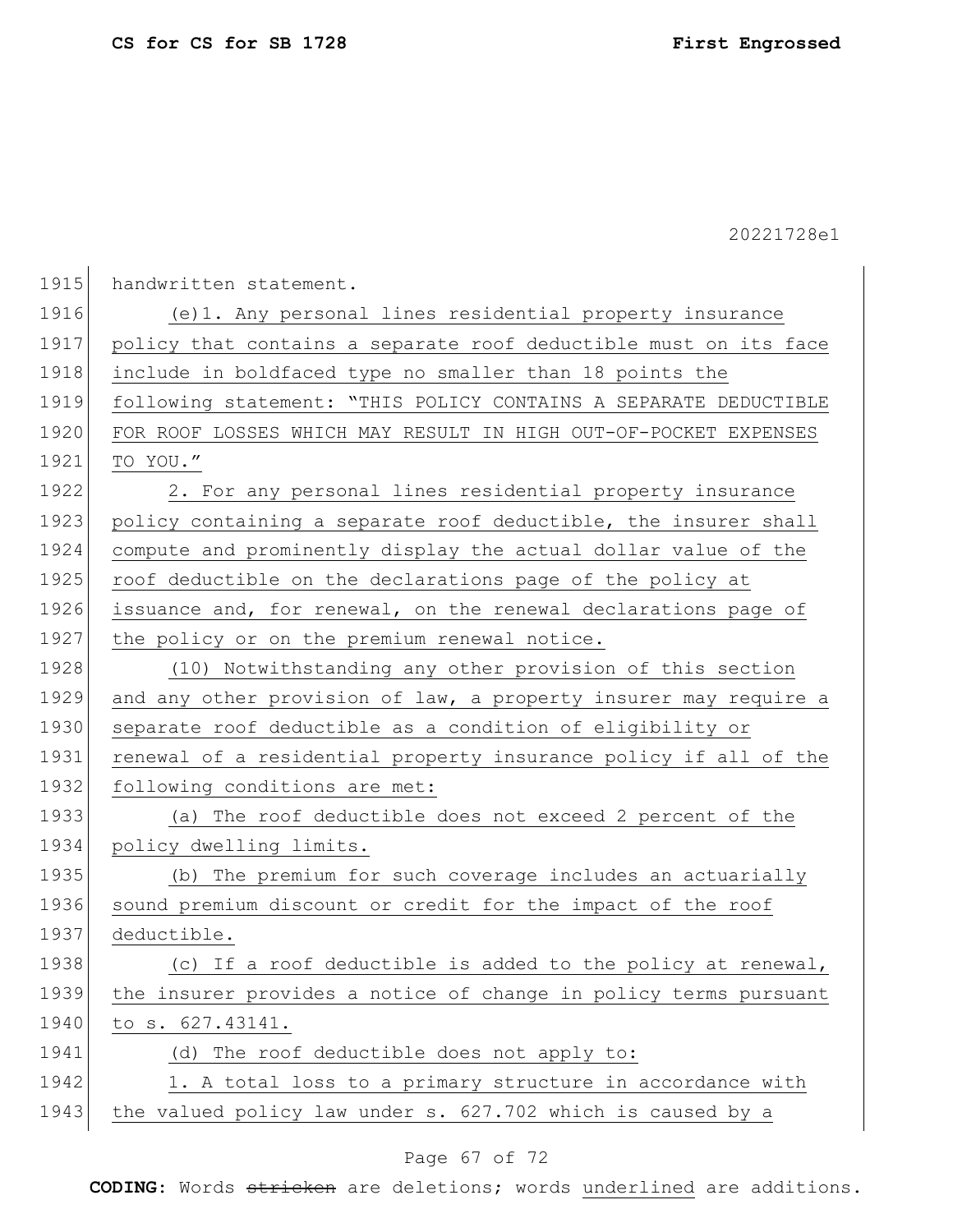| 1944 | covered peril.                                                   |
|------|------------------------------------------------------------------|
| 1945 | 2. A roof loss that is caused by a hurricane as defined by       |
| 1946 | $s. 627.4025(2)$ .                                               |
| 1947 | 3. A roof loss that can be repaired without replacement of       |
| 1948 | the roof.                                                        |
| 1949 | (e) If a roof deductible is applied, no other policy             |
| 1950 | deductible may be applied to the loss. If, however, a roof       |
| 1951 | deductible is not applied, the all-other-perils deductible or    |
| 1952 | the hurricane deductible may be applied.                         |
| 1953 | Section 6. Paragraph (a) of subsection (3) of section            |
| 1954 | 627.7011, Florida Statutes, is amended to read:                  |
| 1955 | 627.7011 Homeowners' policies; offer of replacement cost         |
| 1956 | coverage and law and ordinance coverage.-                        |
| 1957 | (3) In the event of a loss for which a dwelling or personal      |
| 1958 | property is insured on the basis of replacement costs:           |
| 1959 | (a) For a dwelling, the insurer must initially pay at least      |
| 1960 | the actual cash value of the insured loss, less any applicable   |
| 1961 | deductible. The insurer shall pay any remaining amounts          |
| 1962 | necessary to perform such repairs as work is performed and       |
| 1963 | expenses are incurred. However, if a roof deductible under s.    |
| 1964 | 627.701(10) is applied to the insured loss, the insurer may      |
| 1965 | limit the claim payment as to the roof to the actual cash value  |
| 1966 | of the loss to the roof until the insurer receives reasonable    |
| 1967 | proof of payment by the policyholder of the roof deductible.     |
| 1968 | Reasonable proof of payment includes a canceled check, money     |
| 1969 | order receipt, credit card statement, or copy of an executed     |
| 1970 | installment plan contract or other financing arrangement that    |
| 1971 | requires full payment of the deductible over time. If a total    |
| 1972 | loss of a dwelling occurs, the insurer shall pay the replacement |

# Page 68 of 72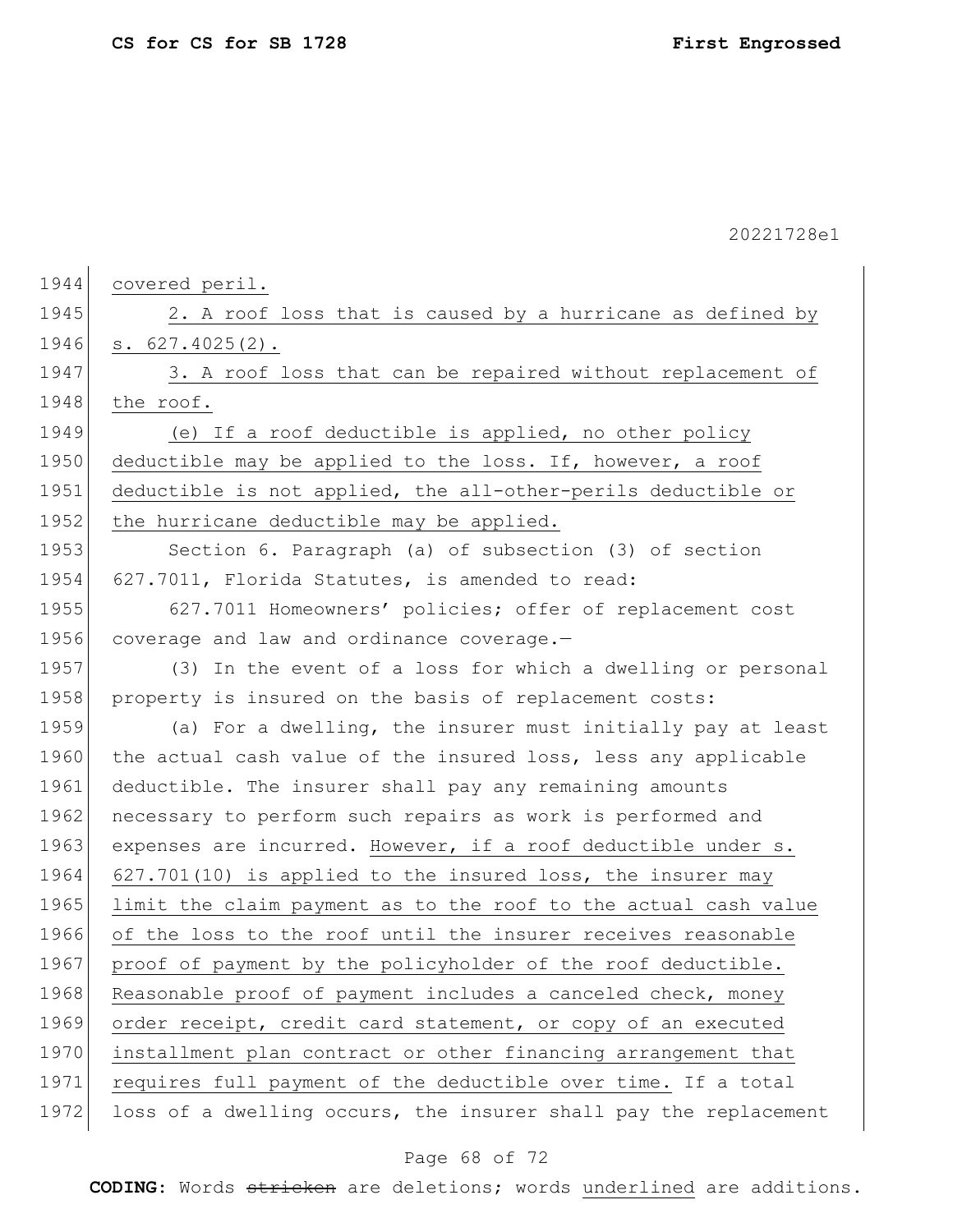| 1973<br>cost coverage without reservation or holdback of any                                                                                 |
|----------------------------------------------------------------------------------------------------------------------------------------------|
| 1974<br>depreciation in value, pursuant to s. 627.702.                                                                                       |
| 1975<br>Section 7. Paragraph (b) of subsection (8) of section                                                                                |
| 1976<br>627.70152, Florida Statutes, is amended to read:                                                                                     |
| 1977<br>627.70152 Suits arising under a property insurance policy.-                                                                          |
| (8) ATTORNEY FEES.-                                                                                                                          |
| (b) In a suit arising under a residential or commercial                                                                                      |
| property insurance policy not brought by an assignee, if a court                                                                             |
| dismisses a claimant's suit pursuant to subsection (5), the                                                                                  |
| court may not award to the claimant any incurred attorney fees                                                                               |
| for services rendered before the dismissal of the suit. When a                                                                               |
| claimant's suit is dismissed pursuant to subsection (5), the                                                                                 |
| defendant may be awarded reasonable attorney fees and costs                                                                                  |
| 1986<br>associated with securing the dismissal.                                                                                              |
| 1987<br>Section 8. For the purpose of incorporating the amendments                                                                           |
| made by this act to section 627.351, Florida Statutes, in a                                                                                  |
| reference thereto, subsection (10) of section 624.424, Florida                                                                               |
| 1990<br>Statutes, is reenacted to read:                                                                                                      |
| 624.424 Annual statement and other information.-                                                                                             |
| (10) Each insurer or insurer group doing business in this                                                                                    |
| state shall file on a quarterly basis in conjunction with                                                                                    |
| financial reports required by paragraph (1) (a) a supplemental                                                                               |
| report on an individual and group basis on a form prescribed by                                                                              |
| the commission with information on personal lines and commercial                                                                             |
| lines residential property insurance policies in this state. The                                                                             |
| supplemental report shall include separate information for                                                                                   |
| personal lines property policies and for commercial lines                                                                                    |
| property policies and totals for each item specified, including                                                                              |
| premiums written for each of the property lines of business as                                                                               |
| 1978<br>1979<br>1980<br>1982<br>1983<br>1984<br>1985<br>1988<br>1989<br>1991<br>1992<br>1993<br>1994<br>1995<br>1996<br>1997<br>1998<br>1999 |

# Page 69 of 72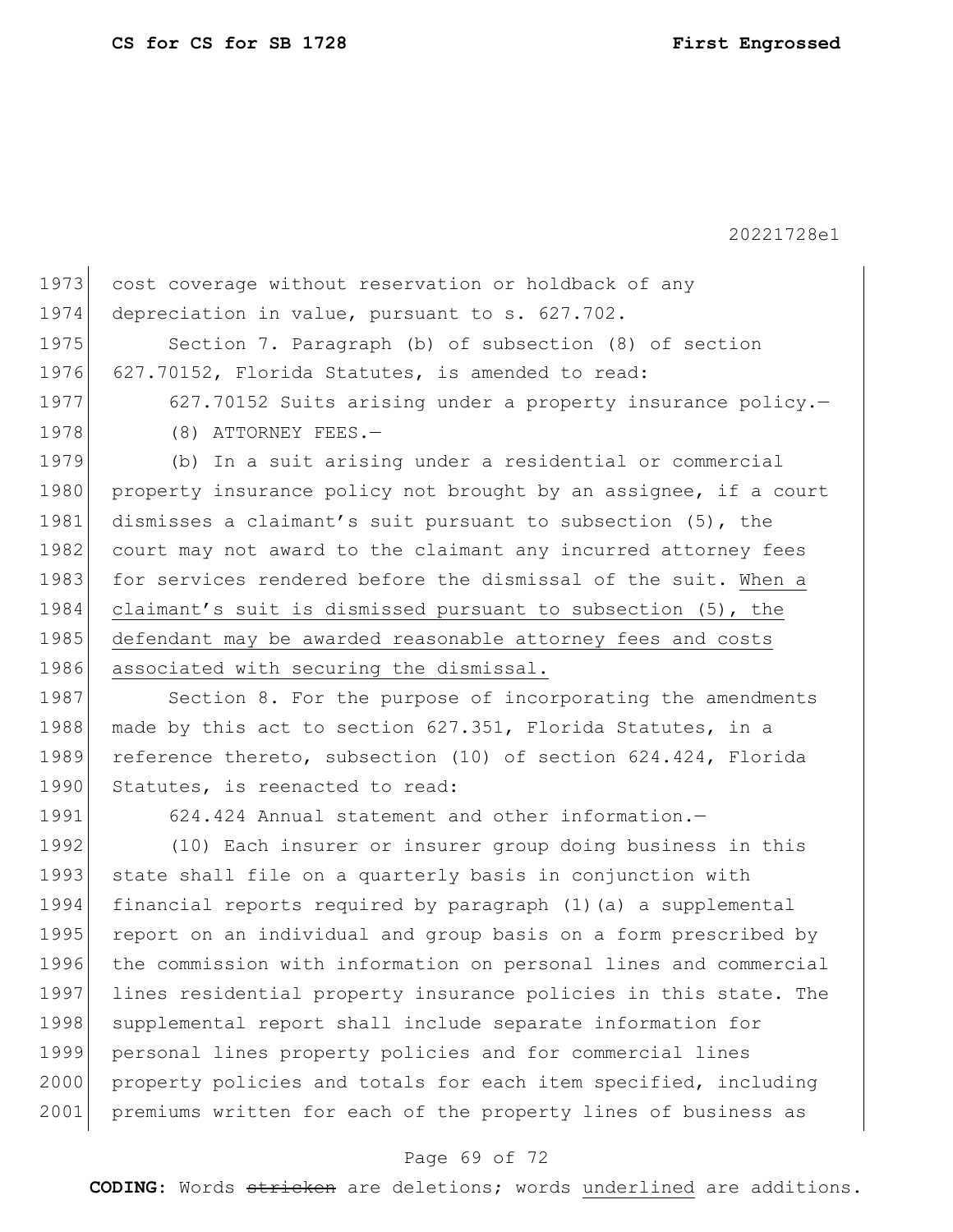2002 described in ss. 215.555(2)(c) and  $627.351(6)$  (a). The report 2003 shall include the following information for each county on a 2004 monthly basis: 2005 (a) Total number of policies in force at the end of each 2006 month. 2007 (b) Total number of policies canceled. 2008 (c) Total number of policies nonrenewed. 2009 (d) Number of policies canceled due to hurricane risk. 2010 (e) Number of policies nonrenewed due to hurricane risk. 2011 (f) Number of new policies written. 2012 (g) Total dollar value of structure exposure under policies 2013 that include wind coverage. 2014 (h) Number of policies that exclude wind coverage. 2015 Section 9. For the purpose of incorporating the amendments 2016 made by this act to section 627.351, Florida Statutes, in a 2017 reference thereto, section 627.3517, Florida Statutes, is 2018 reenacted to read: 2019 627.3517 Consumer choice.—No provision of s. 627.351, s. 2020 627.3511, or s. 627.3515 shall be construed to impair the right 2021 of any insurance risk apportionment plan policyholder, upon 2022 receipt of any keepout or take-out offer, to retain his or her 2023 current agent, so long as that agent is duly licensed and 2024 appointed by the insurance risk apportionment plan or otherwise 2025 authorized to place business with the insurance risk 2026 apportionment plan. This right shall not be canceled, suspended, 2027 impeded, abridged, or otherwise compromised by any rule, plan of 2028 operation, or depopulation plan, whether through keepout, take-2029 out, midterm assumption, or any other means, of any insurance 2030 risk apportionment plan or depopulation plan, including, but not

### Page 70 of 72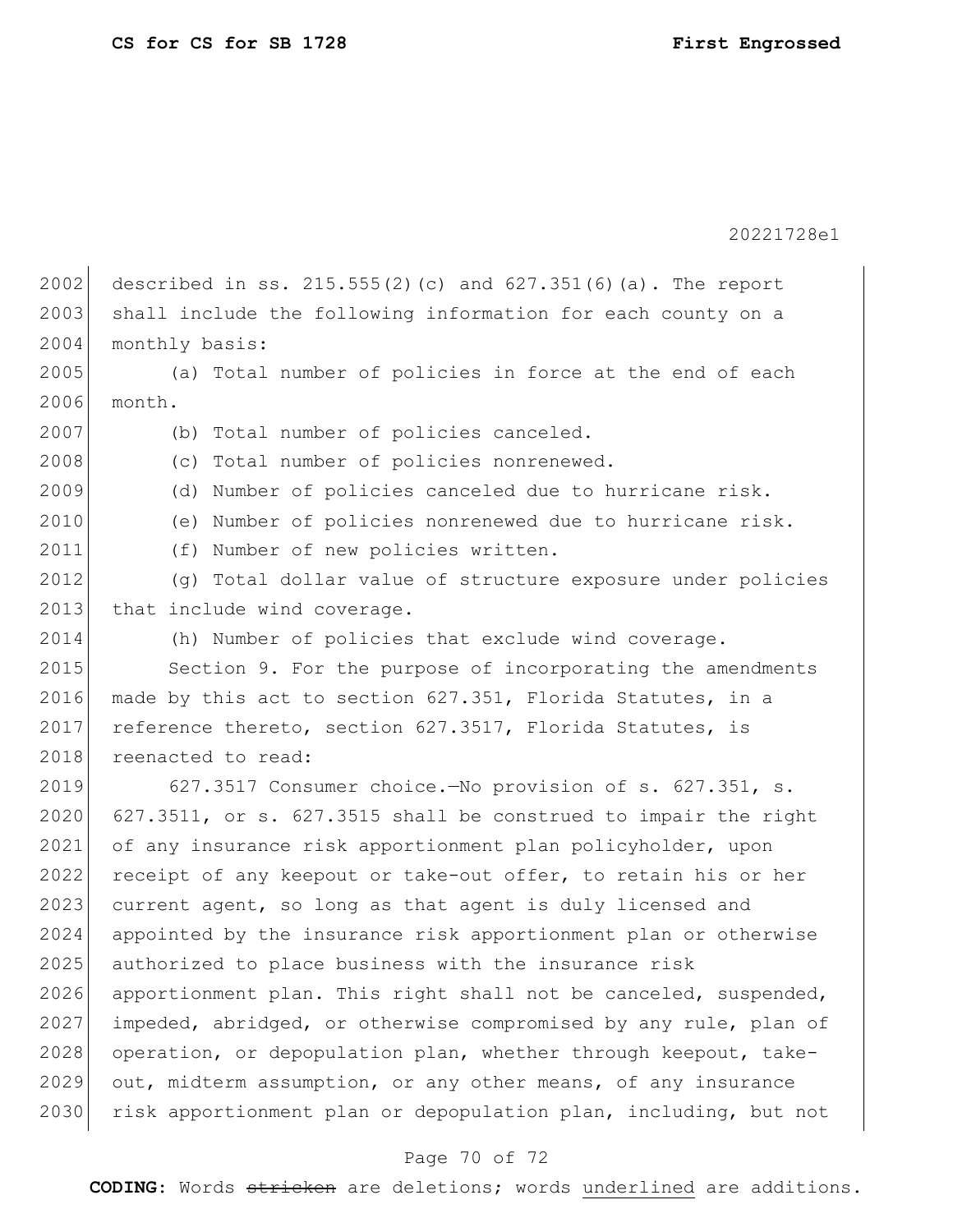2031 limited to, those described in s.  $627.351$ , s.  $627.3511$ , or s. 2032 627.3515. The commission shall adopt any rules necessary to 2033 cause any insurance risk apportionment plan or market assistance 2034 plan under such sections to demonstrate that the operations of 2035 the plan do not interfere with, promote, or allow interference 2036 with the rights created under this section. If the 2037 policyholder's current agent is unable or unwilling to be 2038 appointed with the insurer making the take-out or keepout offer, 2039 the policyholder shall not be disqualified from participation in 2040 | the appropriate insurance risk apportionment plan because of an 2041 offer of coverage in the voluntary market. An offer of full 2042 property insurance coverage by the insurer currently insuring 2043 either the ex-wind or wind-only coverage on the policy to which 2044 the offer applies shall not be considered a take-out or keepout 2045 offer. Any rule, plan of operation, or plan of depopulation, 2046 through keepout, take-out, midterm assumption, or any other 2047 means, of any property insurance risk apportionment plan under 2048 s.  $627.351(2)$  or (6) is subject to ss.  $627.351(2)$  (b) and (6)(c)  $2049$  and  $627.3511(4)$ .

2050 Section 10. For the purpose of incorporating the amendments 2051 made by this act to section 627.351, Florida Statutes, in a 2052 reference thereto, subsection (1) of section 627.712, Florida 2053 Statutes, is reenacted to read:

2054 627.712 Residential windstorm coverage required; 2055 availability of exclusions for windstorm or contents.-

 (1) An insurer issuing a residential property insurance policy must provide windstorm coverage. Except as provided in 2058 paragraph  $(2)$  (c), this section does not apply to risks that are eligible for wind-only coverage from Citizens Property Insurance

### Page 71 of 72